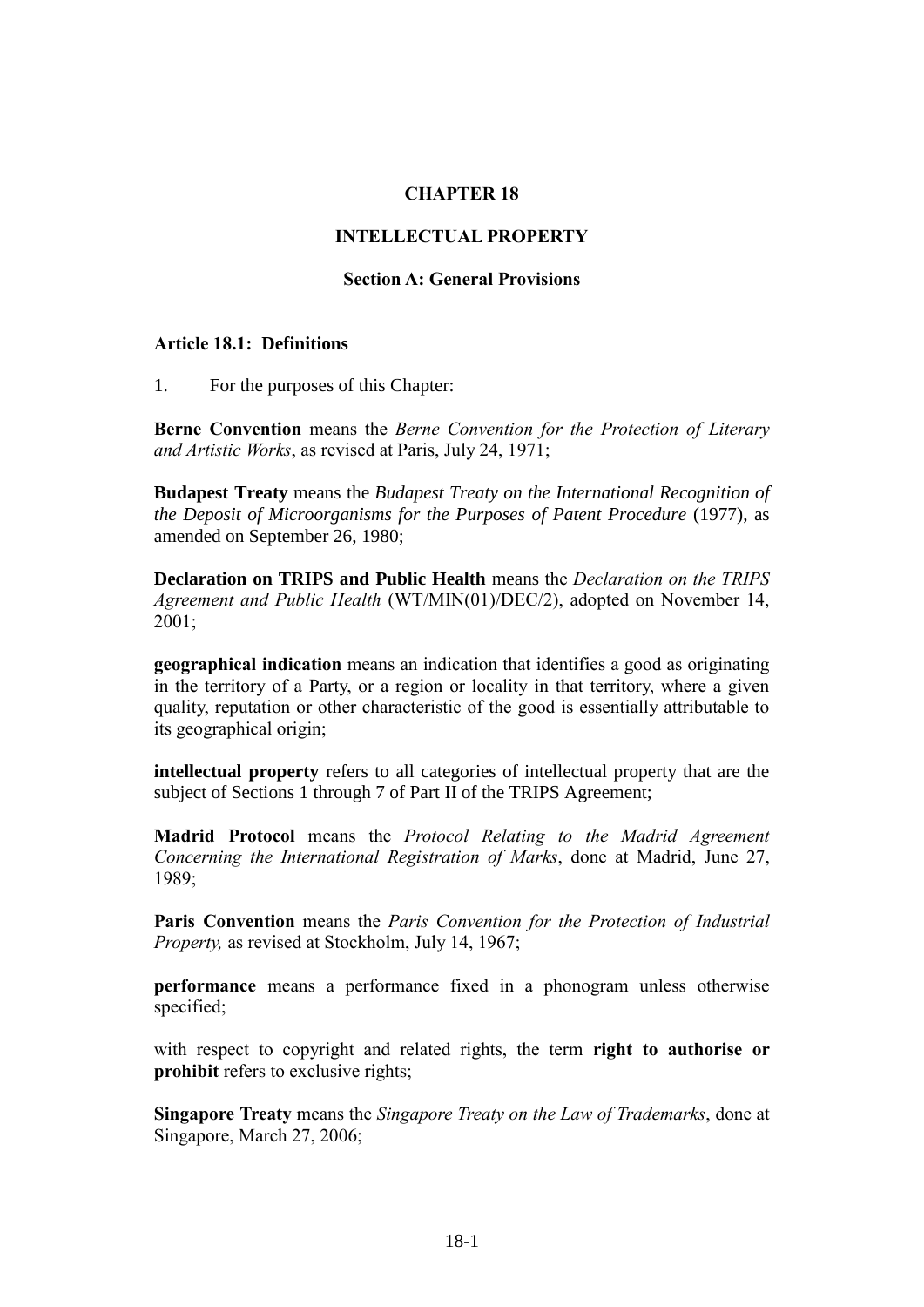**UPOV 1991** means the *International Convention for the Protection of New Varieties of Plants*, as revised at Geneva, March 19, 1991;

**WCT** means the *WIPO Copyright Treaty*, done at Geneva, December 20, 1996;

**WIPO** means the World Intellectual Property Organization;

for greater certainty, **work** includes a cinematographic work, photographic work and computer program; and

**WPPT** means the *WIPO Performances and Phonograms Treaty*, done at Geneva, December 20, 1996.

2. For the purposes of Article 18.8 (National Treatment), Article 18.31(a) (Administrative Procedures for the Protection or Recognition of Geographical Indications) and Article 18.62.1 (Related Rights):

a **national** means, in respect of the relevant right, a person of a Party that would meet the criteria for eligibility for protection provided for in the agreements listed in Article 18.7 (International Agreements) or the TRIPS Agreement.

# **Article 18.2: Objectives**

The protection and enforcement of intellectual property rights should contribute to the promotion of technological innovation and to the transfer and dissemination of technology, to the mutual advantage of producers and users of technological knowledge and in a manner conducive to social and economic welfare, and to a balance of rights and obligations.

# **Article 18.3: Principles**

1. A Party may, in formulating or amending its laws and regulations, adopt measures necessary to protect public health and nutrition, and to promote the public interest in sectors of vital importance to their socio-economic and technological development, provided that such measures are consistent with the provisions of this Chapter.

2. Appropriate measures, provided that they are consistent with the provisions of this Chapter, may be needed to prevent the abuse of intellectual property rights by right holders or the resort to practices which unreasonably restrain trade or adversely affect the international transfer of technology.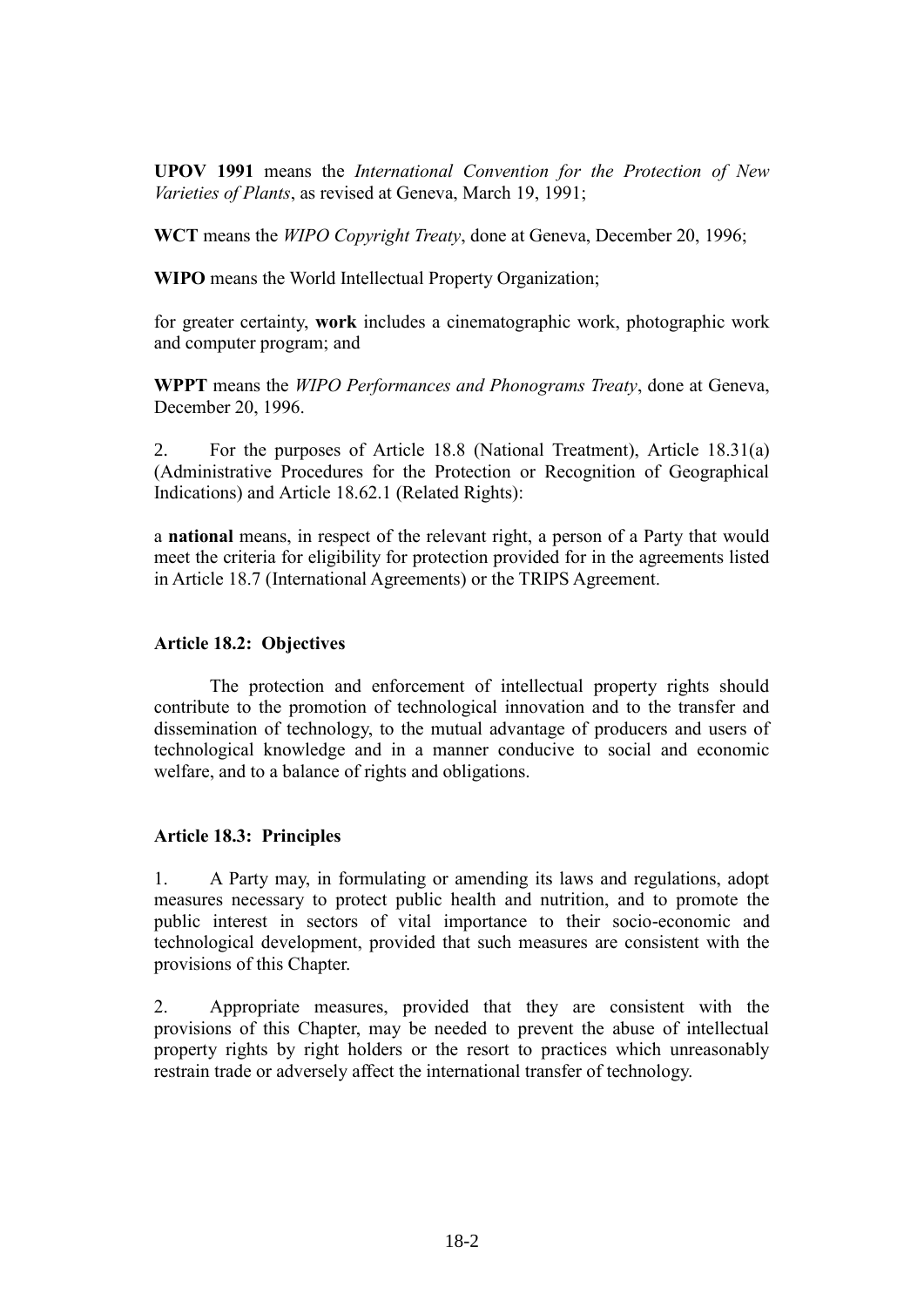# **Article 18.4: Understandings in Respect of this Chapter**

Having regard to the underlying public policy objectives of national systems, the Parties recognise the need to:

- (a) promote innovation and creativity;
- (b) facilitate the diffusion of information, knowledge, technology, culture and the arts; and
- (c) foster competition and open and efficient markets,

through their respective intellectual property systems, while respecting the principles of transparency and due process, and taking into account the interests of relevant stakeholders, including right holders, service providers, users and the public.

# **Article 18.5: Nature and Scope of Obligations**

Each Party shall give effect to the provisions of this Chapter. A Party may, but shall not be obliged to, provide more extensive protection for, or enforcement of, intellectual property rights under its law than is required by this Chapter, provided that such protection or enforcement does not contravene the provisions of this Chapter. Each Party shall be free to determine the appropriate method of implementing the provisions of this Chapter within its own legal system and practice.

# **Article 18.6: Understandings Regarding Certain Public Health Measures**

1. The Parties affirm their commitment to the Declaration on TRIPS and Public Health. In particular, the Parties have reached the following understandings regarding this Chapter:

(a) The obligations of this Chapter do not and should not prevent a Party from taking measures to protect public health. Accordingly, while reiterating their commitment to this Chapter, the Parties affirm that this Chapter can and should be interpreted and implemented in a manner supportive of each Party's right to protect public health and, in particular, to promote access to medicines for all. Each Party has the right to determine what constitutes a national emergency or other circumstances of extreme urgency, it being understood that public health crises, including those relating to HIV/AIDS, tuberculosis, malaria and other epidemics, can represent a national emergency or other circumstances of extreme urgency.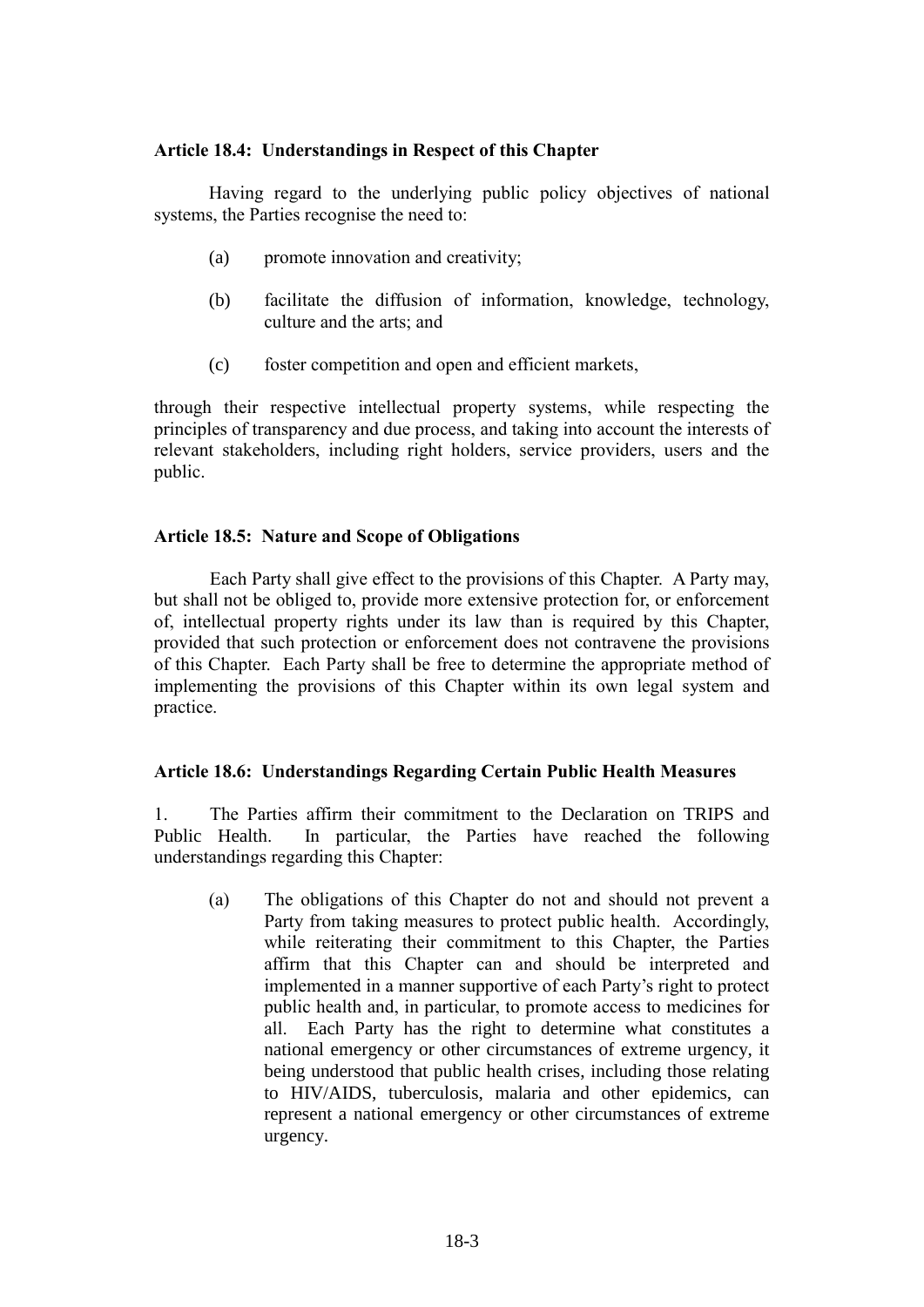- (b) In recognition of the commitment to access to medicines that are supplied in accordance with the Decision of the WTO General Council of August 30, 2003 on the *Implementation of Paragraph Six of the Doha Declaration on the TRIPS Agreement and Public Health* (WT/L/540) and the WTO General Council Chairman's Statement Accompanying the Decision (JOB(03)/177, WT/GC/M/82), as well as the Decision of the WTO General Council of December 6, 2005 on the *Amendment of the TRIPS Agreement*, (WT/L/641) and the WTO General Council Chairperson's Statement Accompanying the Decision (JOB(05)/319 and Corr. 1,WT/GC/M/100) (collectively, the "TRIPS/health solution"), this Chapter does not and should not prevent the effective utilisation of the TRIPS/health solution.
- (c) With respect to the aforementioned matters, if any waiver of any provision of the TRIPS Agreement, or any amendment of the TRIPS Agreement, enters into force with respect to the Parties, and a Party's application of a measure in conformity with that waiver or amendment is contrary to the obligations of this Chapter, the Parties shall immediately consult in order to adapt this Chapter as appropriate in the light of the waiver or amendment.

2. Each Party shall notify, if it has not already done so, the WTO of its acceptance of the *Protocol amending the TRIPS Agreement,* done at Geneva on December 6, 2005.

# **Article 18.7: International Agreements**

1. Each Party affirms that it has ratified or acceded to the following agreements:

- (a) *Patent Cooperation Treaty,* as amended September 28, 1979;
- (b) Paris Convention; and
- (c) Berne Convention.

2. Each Party shall ratify or accede to each of the following agreements, if it is not already a party to that agreement, by the date of entry into force of this Agreement for that Party:

- (a) Madrid Protocol;
- (b) Budapest Treaty;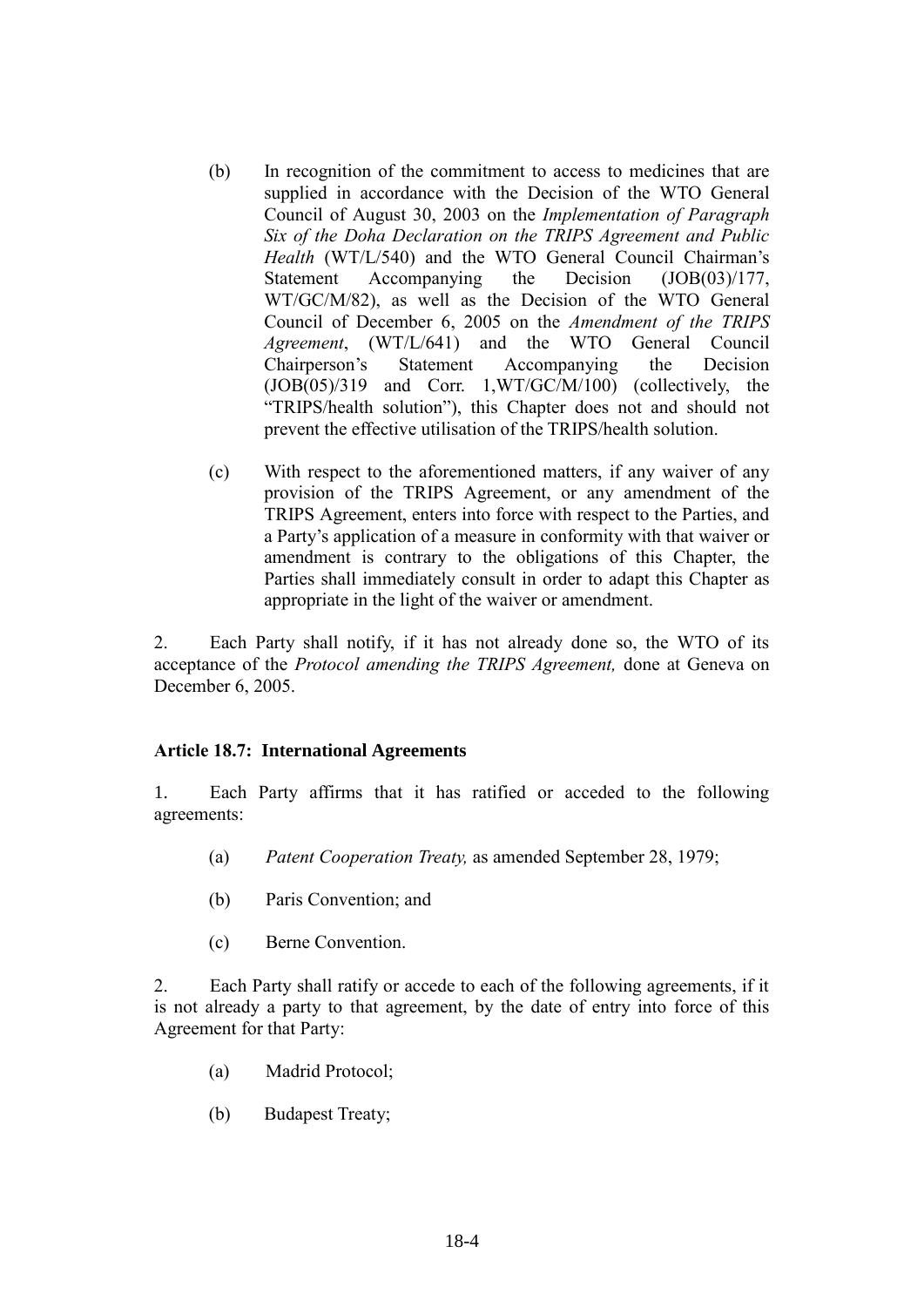- (c) Singapore Treaty; 1
- (d) UPOV  $1991$ ;<sup>2</sup>
- (e) WCT; and
- (f) WPPT.

# **Article 18.8: National Treatment**

1. In respect of all categories of intellectual property covered in this Chapter,<sup>3</sup> each Party shall accord to nationals of another Party treatment no less favourable than it accords to its own nationals with regard to the protection<sup>4</sup> of intellectual property rights.

2. With respect to secondary uses of phonograms by means of analog communications and free over-the-air broadcasting, however, a Party may limit the rights of the performers and producers of another Party to the rights its persons are accorded within the jurisdiction of that other Party.

3. A Party may derogate from paragraph 1 in relation to its judicial and administrative procedures, including requiring a national of another Party to designate an address for service of process in its territory, or to appoint an agent in its territory, provided that such derogation is:

(a) necessary to secure compliance with laws or regulations that are not inconsistent with this Chapter; and

 $\overline{a}$ <sup>1</sup> A Party may satisfy the obligations in paragraph 2(a) and 2(c) by ratifying or acceding to either the Madrid Protocol or the Singapore Treaty.

<sup>&</sup>lt;sup>2</sup> Annex 18-A applies to this subparagraph.

 $3$  For greater certainty, with respect to copyrights and related rights that are not covered under Section H (Copyright and Related Rights), nothing in this Agreement limits a Party from taking an otherwise permissible derogation from national treatment with respect to those rights.

<sup>&</sup>lt;sup>4</sup> For the purposes of this paragraph, "protection" shall include matters affecting the availability, acquisition, scope, maintenance and enforcement of intellectual property rights as well as matters affecting the use of intellectual property rights specifically covered by this Chapter. Further, for the purposes of this paragraph, "protection" also includes the prohibition on the circumvention of effective technological measures set out in Article 18.68 (TPMs) and the provisions concerning rights management information set out in Article 18.69 (RMI). For greater certainty, "matters affecting the use of intellectual property rights specifically covered by this Chapter" in respect of works, performances and phonograms, include any form of payment, such as licensing fees, royalties, equitable remuneration, or levies, in respect of uses that fall under the copyright and related rights in this Chapter. The preceding sentence is without prejudice to a Party's interpretation of "matters affecting the use of intellectual property rights" in footnote 3 of the TRIPS Agreement.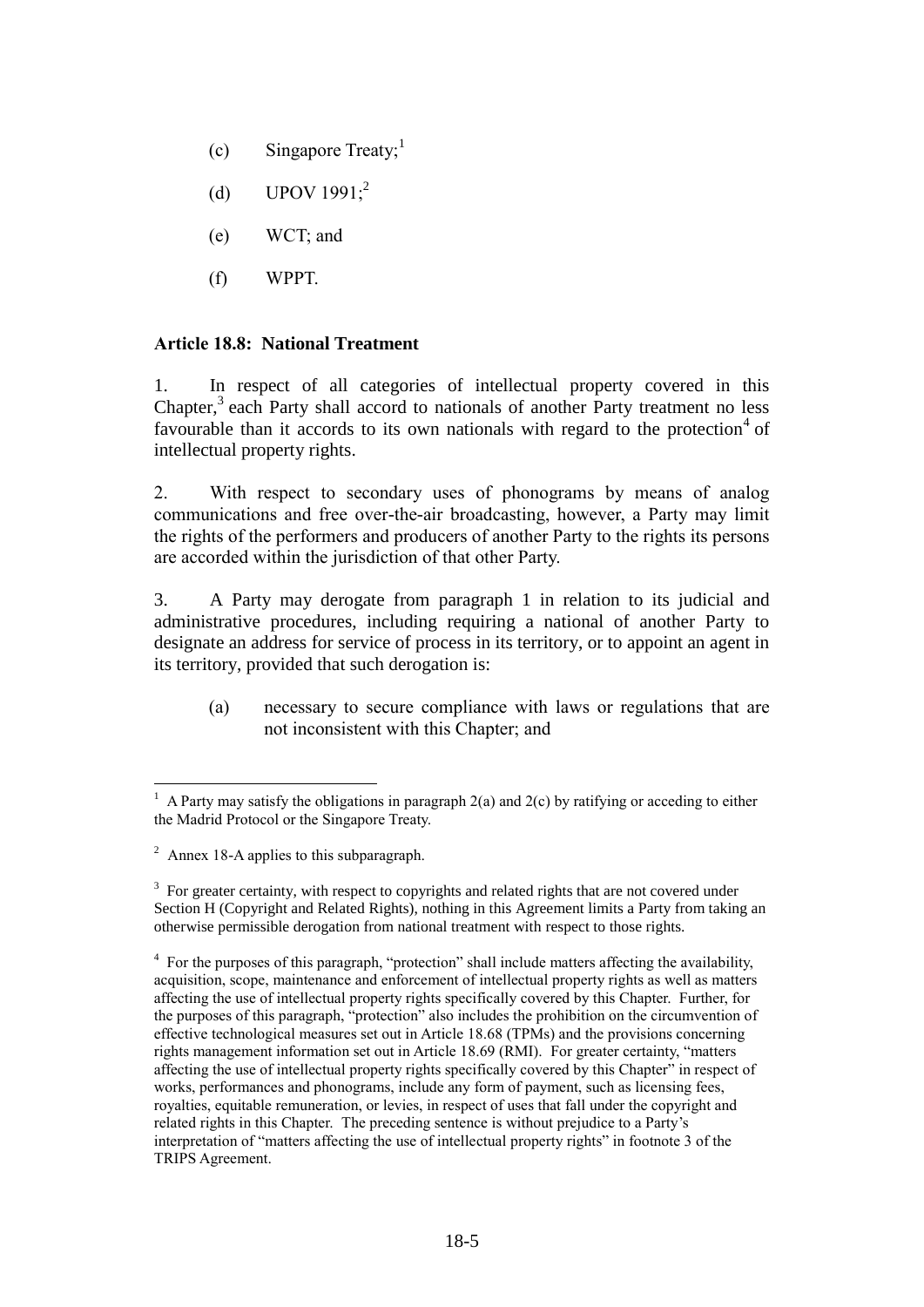(b) not applied in a manner that would constitute a disguised restriction on trade*.*

4. Paragraph 1 does not apply to procedures provided in multilateral agreements concluded under the auspices of WIPO relating to the acquisition or maintenance of intellectual property rights.

# **Article 18.9: Transparency**

1. Further to Article 26.2 (Publication) and Article 18.73.1 (Enforcement Practices with Respect to Intellectual Property Rights), each Party shall endeavour to make available on the Internet its laws, regulations, procedures and administrative rulings of general application concerning the protection and enforcement of intellectual property rights.

2. Each Party shall, subject to its law, endeavour to make available on the Internet information that it makes public concerning applications for trademarks, geographical indications, designs, patents and plant variety rights.5, <sup>6</sup>

3. Each Party shall, subject to its law, make available on the Internet information that it makes public concerning registered or granted trademarks, geographical indications, designs, patents and plant variety rights, sufficient to enable the public to become acquainted with those registered or granted rights.<sup>7</sup>

# **Article 18.10: Application of Chapter to Existing Subject Matter and Prior Acts**

1. Unless otherwise provided in this Chapter, including in Article 18.64 (Application of Article 18 of the Berne Convention and Article 14.6 of the TRIPS Agreement), this Chapter gives rise to obligations in respect of all subject matter existing at the date of entry into force of this Agreement for a Party and that is protected on that date in the territory of a Party where protection is claimed, or that meets or comes subsequently to meet the criteria for protection under this Chapter.

2. Unless provided in Article 18.64 (Application of Article 18 of the Berne Convention and Article 14.6 of the TRIPS Agreement), a Party shall not be

<sup>&</sup>lt;sup>5</sup> For greater certainty, paragraphs 2 and 3 are without prejudice to a Party's obligations under Article 18.24 (Electronic Trademarks System).

<sup>&</sup>lt;sup>6</sup> For greater certainty, paragraph 2 does not require a Party to make available on the Internet the entire dossier for the relevant application.

 $7$  For greater certainty, paragraph 3 does not require a Party to make available on the Internet the entire dossier for the relevant registered or granted intellectual property right.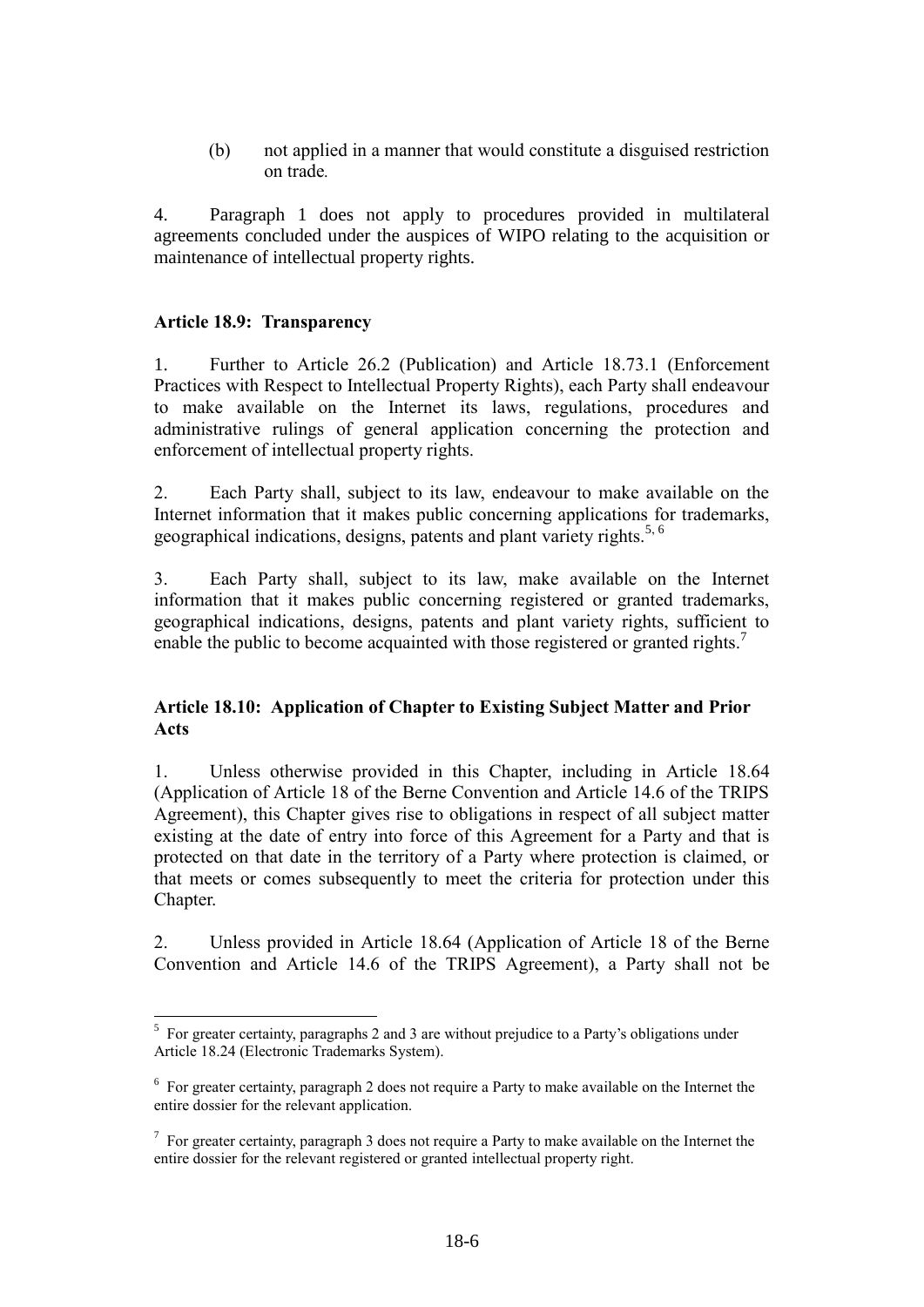required to restore protection to subject matter that on the date of entry into force of this Agreement for that Party has fallen into the public domain in its territory.

3. This Chapter does not give rise to obligations in respect of acts that occurred before the date of entry into force of this Agreement for a Party.

### **Article 18.11: Exhaustion of Intellectual Property Rights**

Nothing in this Agreement prevents a Party from determining whether or under what conditions the exhaustion of intellectual property rights applies under its legal system.<sup>8</sup>

### **Section B: Cooperation**

### **Article 18.12: Contact Points for Cooperation**

Further to Article 21.3 (Contact Points for Cooperation and Capacity Building), each Party may designate and notify under Article 27.5.2 (Contact Points) one or more contact points for the purpose of cooperation under this **Section** 

#### **Article 18.13: Cooperation Activities and Initiatives**

The Parties shall endeavour to cooperate on the subject matter covered by this Chapter, such as through appropriate coordination, training and exchange of information between the respective intellectual property offices of the Parties, or other institutions, as determined by each Party. Cooperation may cover areas such as:

- (a) developments in domestic and international intellectual property policy;
- (b) intellectual property administration and registration systems;
- (c) education and awareness relating to intellectual property;
- (d) intellectual property issues relevant to:

- (i) small and medium-sized enterprises;
- (ii) science, technology and innovation activities; and

<sup>8</sup> For greater certainty, this Article is without prejudice to any provisions addressing the exhaustion of intellectual property rights in international agreements to which a Party is a party.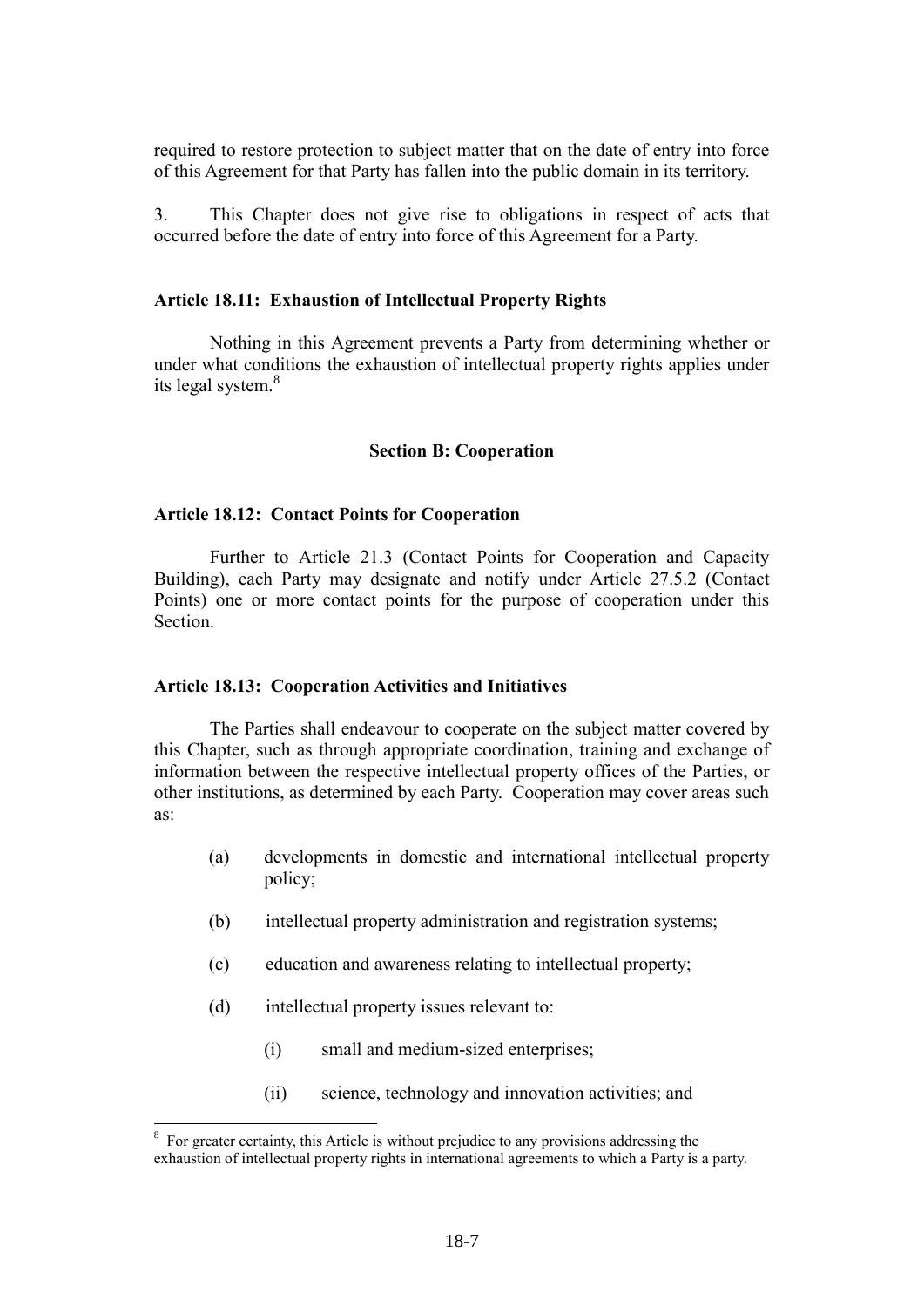- (iii) the generation, transfer and dissemination of technology;
- (e) policies involving the use of intellectual property for research, innovation and economic growth;
- (f) implementation of multilateral intellectual property agreements, such as those concluded or administered under the auspices of WIPO; and
- (g) technical assistance for developing countries.

# **Article 18.14: Patent Cooperation and Work Sharing**

1. The Parties recognise the importance of improving the quality and efficiency of their respective patent registration systems as well as simplifying and streamlining the procedures and processes of their respective patent offices for the benefit of all users of the patent system and the public as a whole.

2. Further to paragraph 1, the Parties shall endeavour to cooperate among their respective patent offices to facilitate the sharing and use of search and examination work of other Parties. This may include:

- (a) making search and examination results available to the patent offices of other Parties;<sup>9</sup> and
- (b) exchanging information on quality assurance systems and quality standards relating to patent examination.

3. In order to reduce the complexity and cost of obtaining the grant of a patent, the Parties shall endeavour to cooperate to reduce differences in the procedures and processes of their respective patent offices.

4. The Parties recognise the importance of giving due consideration to ratifying or acceding to the *Patent Law Treaty*, done at Geneva, June 1, 2000; or in the alternative, adopting or maintaining procedural standards consistent with the objective of the *Patent Law Treaty*.

# **Article 18.15: Public Domain**

l

1. The Parties recognise the importance of a rich and accessible public domain.

 $9<sup>9</sup>$  The Parties recognise the importance of multilateral efforts to promote the sharing and use of search and examination results, with a view to improving the quality of search and examination processes and to reducing the costs for both applicants and patent offices.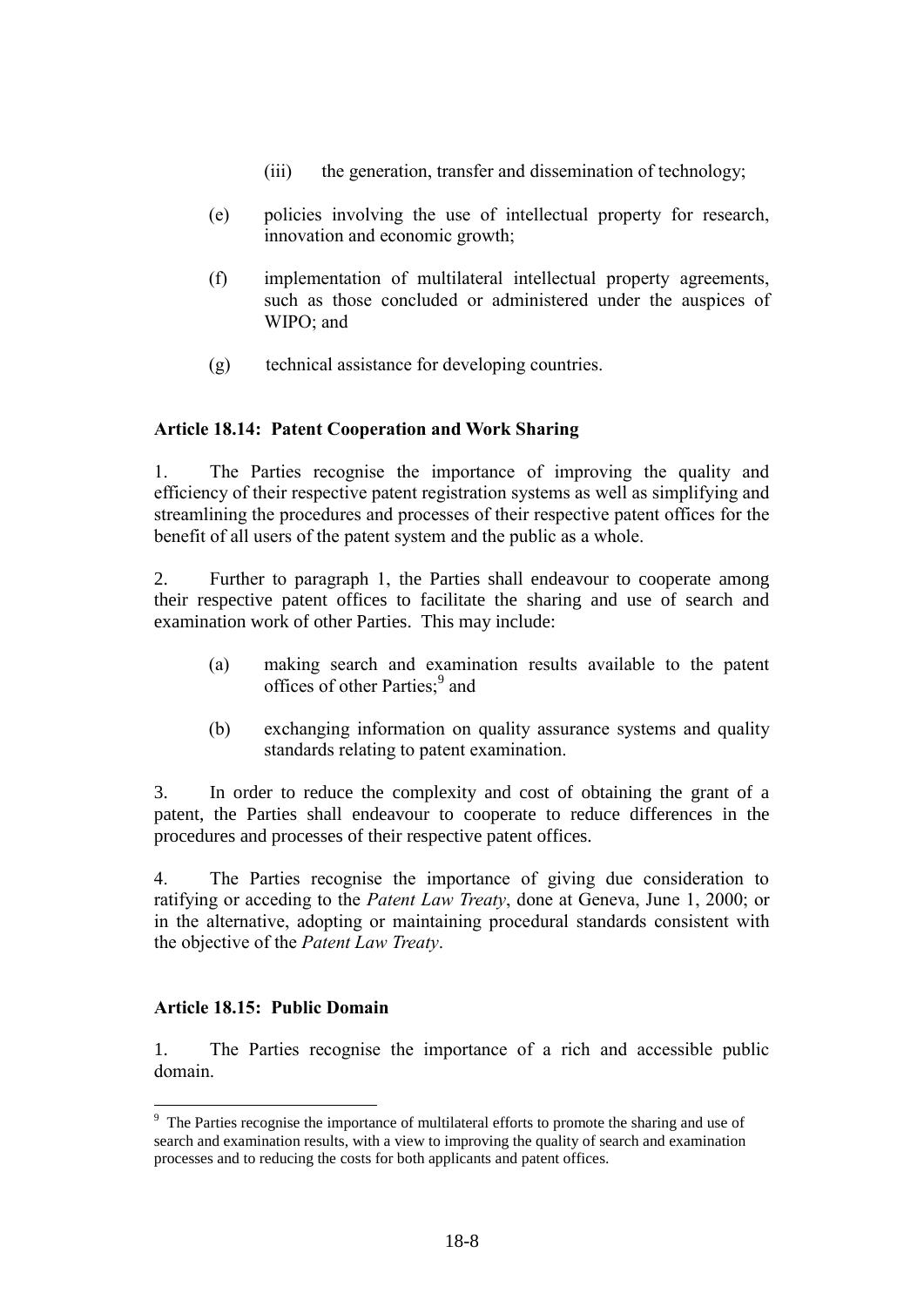2. The Parties also acknowledge the importance of informational materials, such as publicly accessible databases of registered intellectual property rights that assist in the identification of subject matter that has fallen into the public domain.

# **Article 18.16: Cooperation in the Area of Traditional Knowledge**

1. The Parties recognise the relevance of intellectual property systems and traditional knowledge associated with genetic resources to each other, when that traditional knowledge is related to those intellectual property systems.

2. The Parties shall endeavour to cooperate through their respective agencies responsible for intellectual property, or other relevant institutions, to enhance the understanding of issues connected with traditional knowledge associated with genetic resources, and genetic resources.

3. The Parties shall endeavour to pursue quality patent examination, which may include:

- (a) that in determining prior art, relevant publicly available documented information related to traditional knowledge associated with genetic resources may be taken into account;
- (b) an opportunity for third parties to cite, in writing, to the competent examining authority prior art disclosures that may have a bearing on patentability, including prior art disclosures related to traditional knowledge associated with genetic resources;
- (c) if applicable and appropriate, the use of databases or digital libraries containing traditional knowledge associated with genetic resources; and
- (d) cooperation in the training of patent examiners in the examination of patent applications related to traditional knowledge associated with genetic resources.

# **Article 18.17: Cooperation on Request**

Cooperation activities and initiatives undertaken under this Chapter shall be subject to the availability of resources, and on request, and on terms and conditions mutually agreed upon between the Parties involved.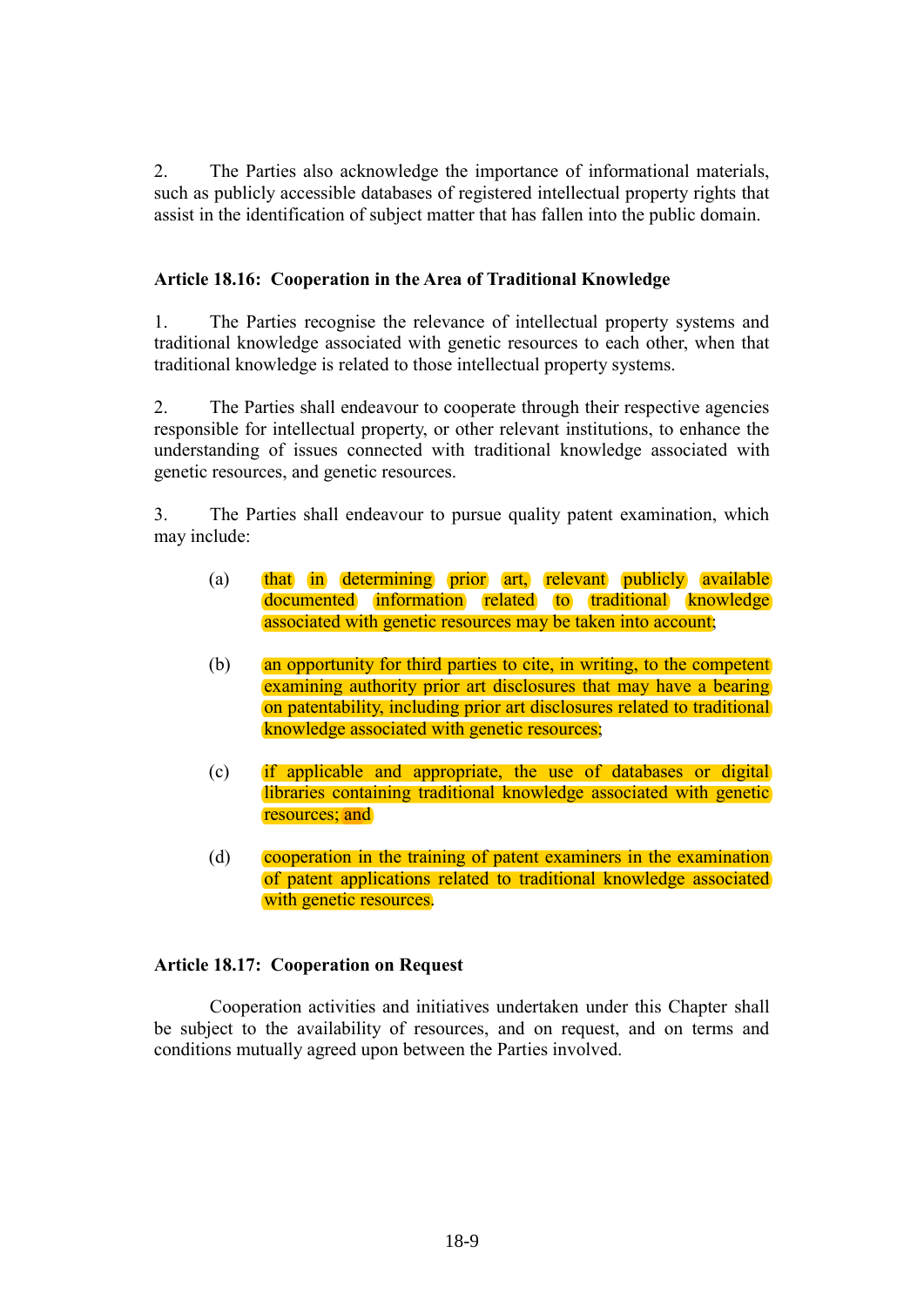#### **Section C: Trademarks**

#### **Article 18.18: Types of Signs Registrable as Trademarks**

No Party shall require, as a condition of registration, that a sign be visually perceptible, nor shall a Party deny registration of a trademark only on the ground that the sign of which it is composed is a sound. Additionally, each Party shall make best efforts to register scent marks. A Party may require a concise and accurate description, or graphical representation, or both, as applicable, of the trademark.

#### **Article 18.19: Collective and Certification Marks**

Each Party shall provide that trademarks include collective marks and certification marks. A Party is not obligated to treat certification marks as a separate category in its law, provided that those marks are protected. Each Party shall also provide that signs that may serve as geographical indications are capable of protection under its trademark system.<sup>10</sup>

#### **Article 18.20: Use of Identical or Similar Signs**

l

Each Party shall provide that the owner of a registered trademark has the exclusive right to prevent third parties that do not have the owner's consent from using in the course of trade identical or similar signs, including subsequent geographical indications,  $^{11, 12}$  for goods or services that are related to those goods or services in respect of which the owner's trademark is registered, where such use would result in a likelihood of confusion. In the case of the use of an identical sign for identical goods or services, a likelihood of confusion shall be presumed.

 $10$  Consistent with the definition of a geographical indication in Article 18.1 (Definitions), any sign or combination of signs shall be eligible for protection under one or more of the legal means for protecting geographical indications, or a combination of such means.

 $11$  For greater certainty, the exclusive right in this Article applies to cases of unauthorised use of geographical indications with goods for which the trademark is registered, in cases in which the use of that geographical indication in the course of trade would result in a likelihood of confusion as to the source of the goods.

<sup>&</sup>lt;sup>12</sup> For greater certainty, the Parties understand that this Article should not be interpreted to affect their rights and obligations under Articles 22 and 23 of the TRIPS Agreement.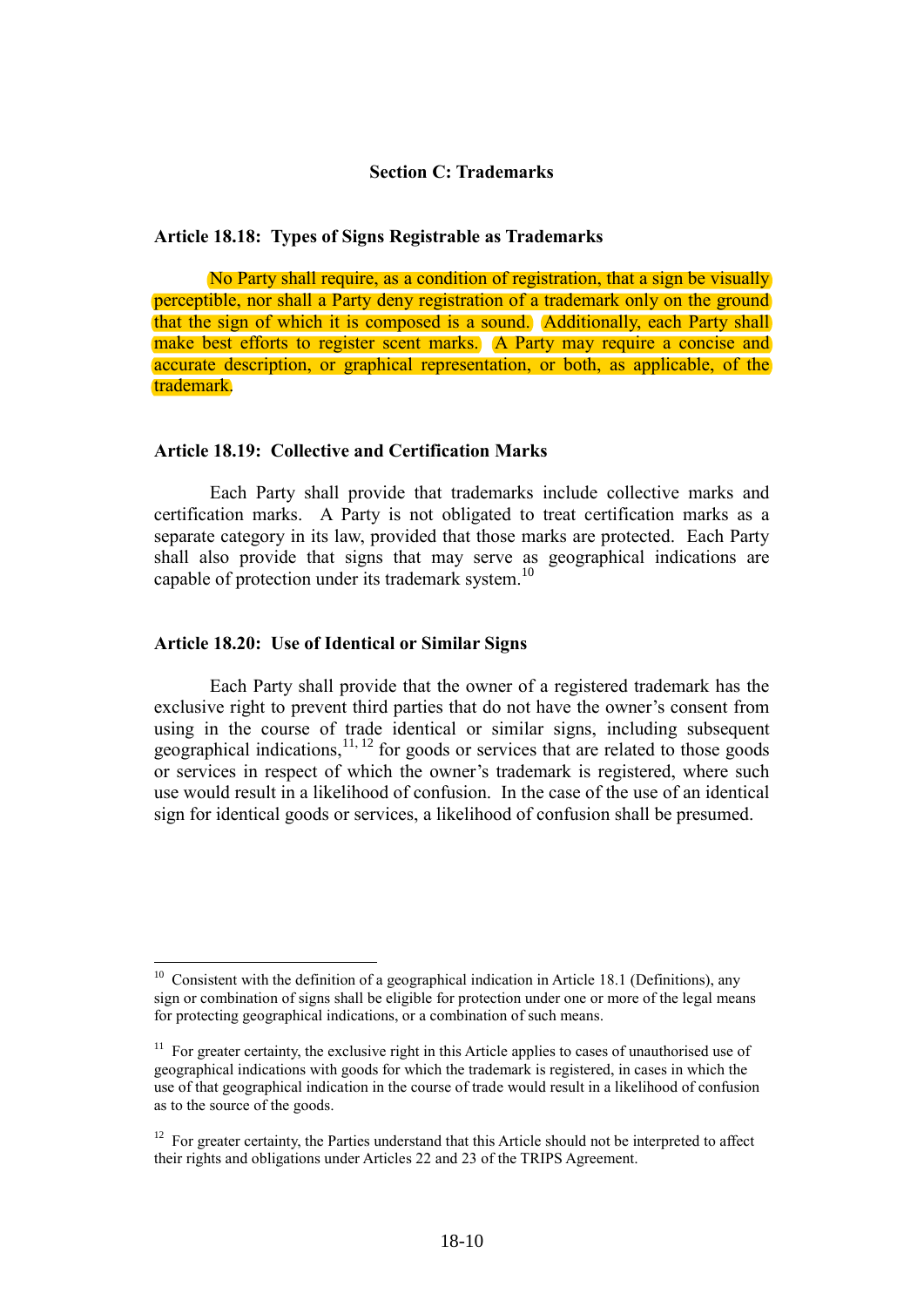# **Article 18.21: Exceptions**

l

A Party may provide limited exceptions to the rights conferred by a trademark, such as fair use of descriptive terms, provided that those exceptions take account of the legitimate interest of the owner of the trademark and of third parties.

# **Article 18.22: Well-Known Trademarks**

1. No Party shall require as a condition for determining that a trademark is well-known that the trademark has been registered in the Party or in another jurisdiction, included on a list of well-known trademarks, or given prior recognition as a well-known trademark.

2. Article 6*bis* of the Paris Convention shall apply, *mutatis mutandis,* to goods or services that are not identical or similar to those identified by a wellknown trademark, $13$  whether registered or not, provided that use of that trademark in relation to those goods or services would indicate a connection between those goods or services and the owner of the trademark, and provided that the interests of the owner of the trademark are likely to be damaged by such use.

3. Each Party recognises the importance of the *Joint Recommendation Concerning Provisions on the Protection of Well-Known Marks* as adopted by the Assembly of the Paris Union for the Protection of Industrial Property and the General Assembly of WIPO at the Thirty-Fourth Series of Meetings of the Assemblies of the Member States of WIPO September 20 to 29, 1999.

4. Each Party shall provide for appropriate measures to refuse the application or cancel the registration and prohibit the use of a trademark that is identical or similar to a well-known trademark<sup>14</sup>, for identical or similar goods or services, if the use of that trademark is likely to cause confusion with the prior well-known trademark. A Party may also provide such measures including in cases in which the subsequent trademark is likely to deceive.

# **Article 18.23: Procedural Aspects of Examination, Opposition and Cancellation**

Each Party shall provide a system for the examination and registration of trademarks which includes among other things:

 $13$  In determining whether a trademark is well-known in a Party, that Party need not require that the reputation of the trademark extend beyond the sector of the public that normally deals with the relevant goods or services.

<sup>&</sup>lt;sup>14</sup> The Parties understand that a well-known trademark is one that was already well-known before, as determined by a Party, the application for, registration of or use of the first-mentioned trademark.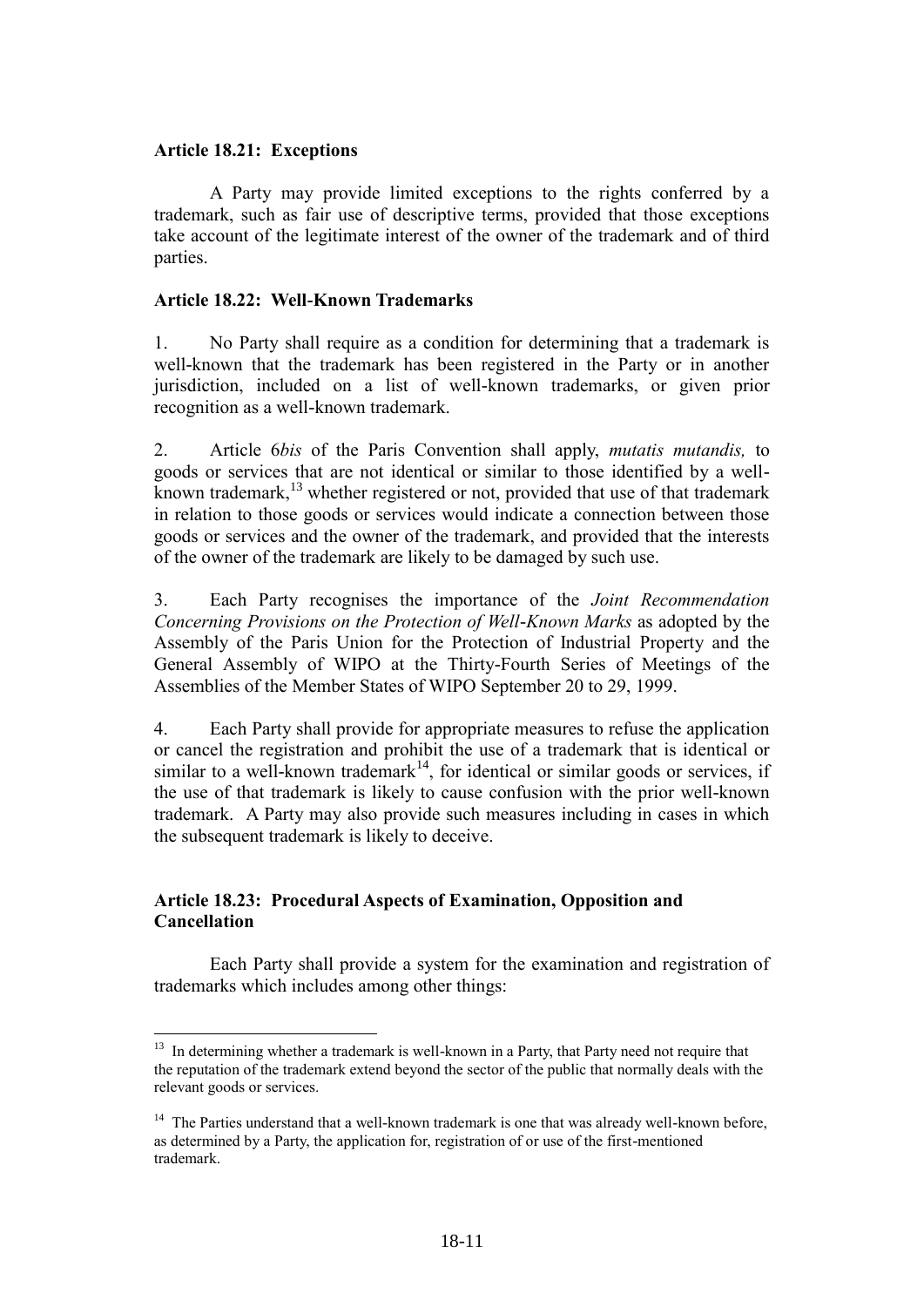- (a) communicating to the applicant in writing, which may be by electronic means, the reasons for any refusal to register a trademark;
- (b) providing the applicant with an opportunity to respond to communications from the competent authorities, to contest any initial refusal, and to make a judicial appeal of any final refusal to register a trademark;
- (c) providing an opportunity to oppose the registration of a trademark or to seek cancellation<sup>15</sup> of a trademark; and
- (d) requiring administrative decisions in opposition and cancellation proceedings to be reasoned and in writing, which may be provided by electronic means.

# **Article 18.24: Electronic Trademarks System**

Each Party shall provide:

l

- (a) a system for the electronic application for, and maintenance of, trademarks; and
- (b) a publicly available electronic information system, including an online database, of trademark applications and of registered trademarks.

# **Article 18.25: Classification of Goods and Services**

Each Party shall adopt or maintain a trademark classification system that is consistent with the *Nice Agreement Concerning the International Classification of Goods and Services for the Purposes of the Registration of Marks,* done at Nice, June 15, 1957, as revised and amended (Nice Classification). Each Party shall provide that:

(a) registrations and the publications of applications indicate the goods and services by their names, grouped according to the classes established by the Nice Classification;<sup>16</sup> and

<sup>15</sup> For greater certainty, cancellation for purposes of this Section may be implemented through nullification or revocation proceedings.

<sup>&</sup>lt;sup>16</sup> A Party that relies on translations of the Nice Classification shall follow updated versions of the Nice Classification to the extent that official translations have been issued and published.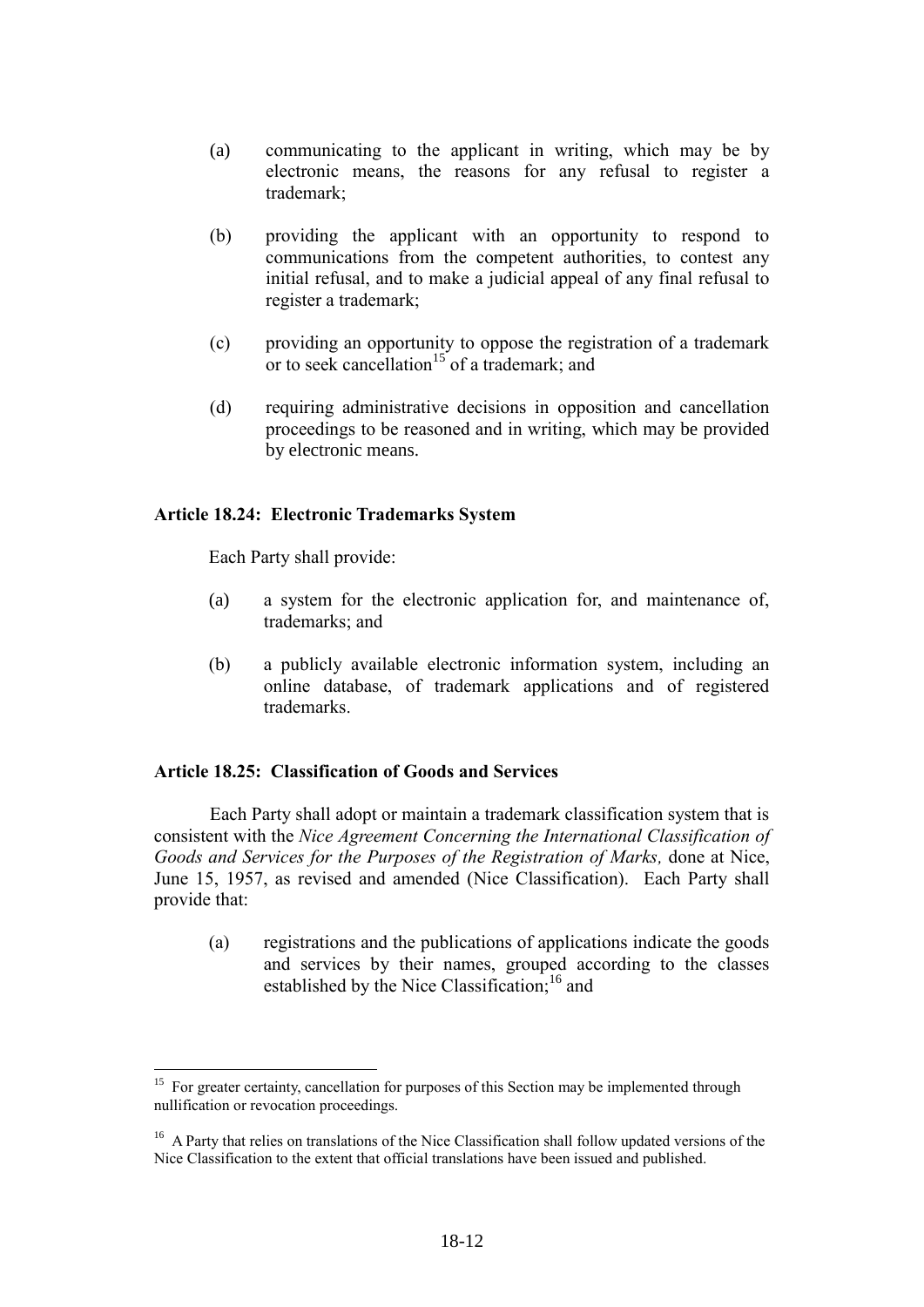(b) goods or services may not be considered as being similar to each other on the ground that, in any registration or publication, they are classified in the same class of the Nice Classification. Conversely, each Party shall provide that goods or services may not be considered as being dissimilar from each other on the ground that, in any registration or publication, they are classified in different classes of the Nice Classification.

### **Article 18.26: Term of Protection for Trademarks**

Each Party shall provide that initial registration and each renewal of registration of a trademark is for a term of no less than 10 years.

# **Article 18.27: Non-Recordal of a Licence**

No Party shall require recordal of trademark licences:

- (a) to establish the validity of the licence; or
- (b) as a condition for use of a trademark by a licensee to be deemed to constitute use by the holder in a proceeding that relates to the acquisition, maintenance or enforcement of trademarks.

#### **Article 18.28: Domain Names**

1. In connection with each Party's system for the management of its countrycode top-level domain (ccTLD) domain names, the following shall be available:

- (a) an appropriate procedure for the settlement of disputes, based on, or modelled along the same lines as, the principles established in the *Uniform Domain-Name Dispute-Resolution Policy*, as approved by the Internet Corporation for Assigned Names and Numbers (ICANN) or that:
	- (i) is designed to resolve disputes expeditiously and at low cost;
	- (ii) is fair and equitable;
	- (iii) is not overly burdensome; and
	- (iv) does not preclude resort to judicial proceedings; and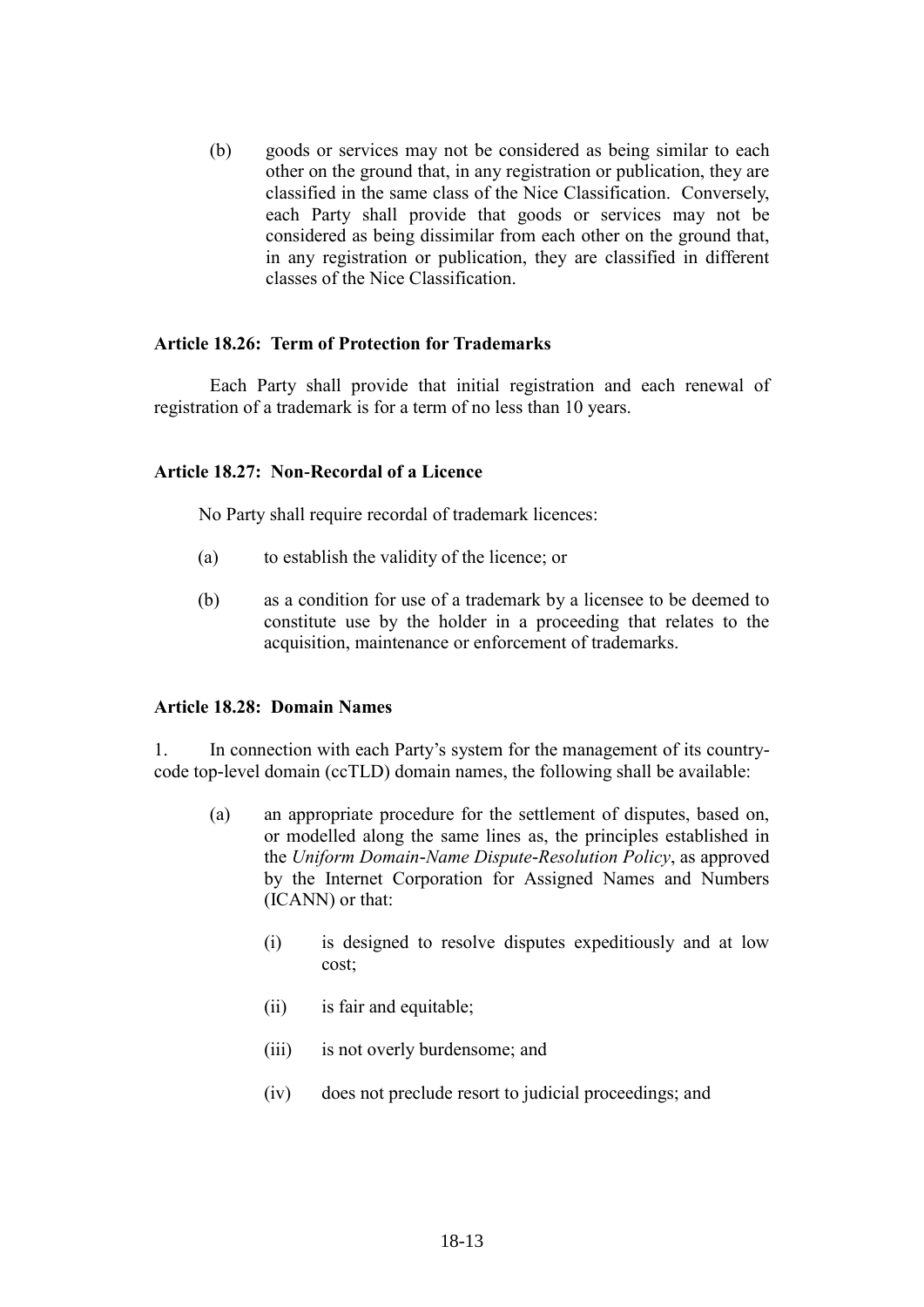(b) online public access to a reliable and accurate database of contact information concerning domain name registrants,

in accordance with each Party's law and, if applicable, relevant administrator policies regarding protection of privacy and personal data.

2. In connection with each Party's system for the management of ccTLD domain names, appropriate remedies<sup>17</sup> shall be available at least in cases in which a person registers or holds, with a bad faith intent to profit, a domain name that is identical or confusingly similar to a trademark.

#### **Section D: Country Names**

# **Article 18.29: Country Names**

l

Each Party shall provide the legal means for interested persons to prevent commercial use of the country name of a Party in relation to a good in a manner that misleads consumers as to the origin of that good.

#### **Section E: Geographical Indications**

#### **Article 18.30: Recognition of Geographical Indications**

The Parties recognise that geographical indications may be protected through a trademark or *sui generis* system or other legal means.

# **Article 18.31: Administrative Procedures for the Protection or Recognition of Geographical Indications**

If a Party provides administrative procedures for the protection or recognition of geographical indications, whether through a trademark or a *sui generis* system, that Party shall with respect to applications for that protection or petitions for that recognition:

(a) accept those applications or petitions without requiring intercession by a Party on behalf of its nationals;<sup>18</sup>

<sup>17</sup> The Parties understand that such remedies may, but need not, include, among other things, revocation, cancellation, transfer, damages or injunctive relief.

<sup>&</sup>lt;sup>18</sup> This subparagraph also applies to judicial procedures that protect or recognise a geographical indication.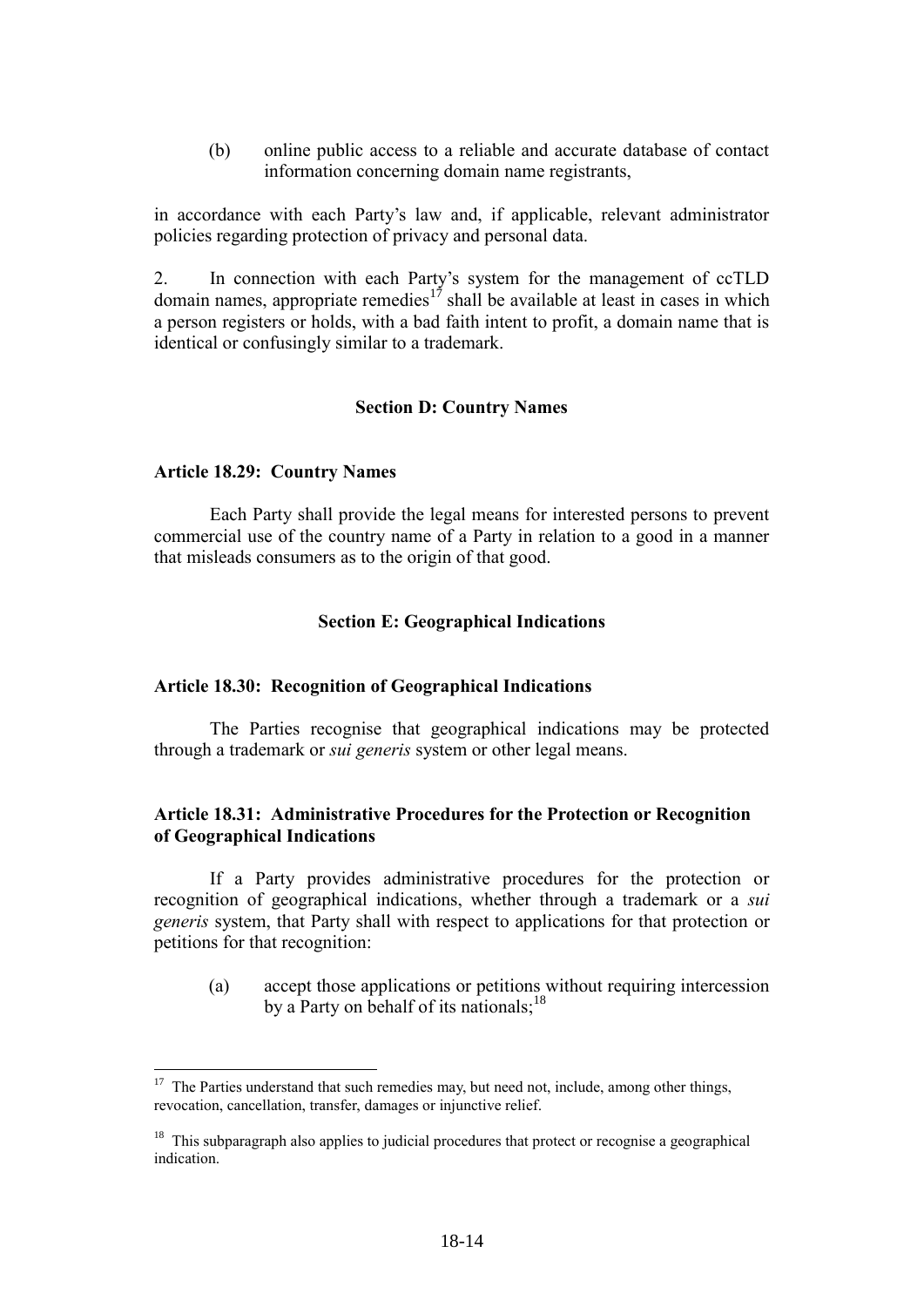- (b) process those applications or petitions without imposition of overly burdensome formalities;
- (c) ensure that its laws and regulations governing the filing of those applications or petitions are readily available to the public and clearly set out the procedures for these actions;
- (d) make available information sufficient to allow the general public to obtain guidance concerning the procedures for filing applications or petitions and the processing of those applications or petitions in general; and allow an applicant, a petitioner, or their representative to ascertain the status of specific applications and petitions;
- (e) ensure that those applications or petitions are published for opposition and provide procedures for opposing geographical indications that are the subject of applications or petitions; and
- (f) provide for cancellation<sup>19</sup> of the protection or recognition afforded to a geographical indication.

# Article 18.32: Grounds of Opposition and Cancellation<sup>20</sup>

1. If a Party protects or recognises a geographical indication through the procedures referred to in Article 18.31 (Administrative Procedures for the Protection or Recognition of Geographical Indications), that Party shall provide procedures that allow interested persons to object to the protection or recognition of a geographical indication, and that allow for any such protection or recognition to be refused or otherwise not afforded, at least, on the following grounds:

- (a) the geographical indication is likely to cause confusion with a trademark that is the subject of a pre-existing good faith pending application or registration in the territory of the Party;
- (b) the geographical indication is likely to cause confusion with a preexisting trademark, the rights to which have been acquired in accordance with the Party's law; and
- (c) the geographical indication is a term customary in common language as the common name  $2<sup>1</sup>$  for the relevant good in the territory of the Party.

l <sup>19</sup> For greater certainty, for the purposes of this Section, cancellation may be implemented through nullification or revocation proceedings.

<sup>&</sup>lt;sup>20</sup> A Party is not required to apply this Article to geographical indications for wines and spirits or to applications or petitions for those geographical indications.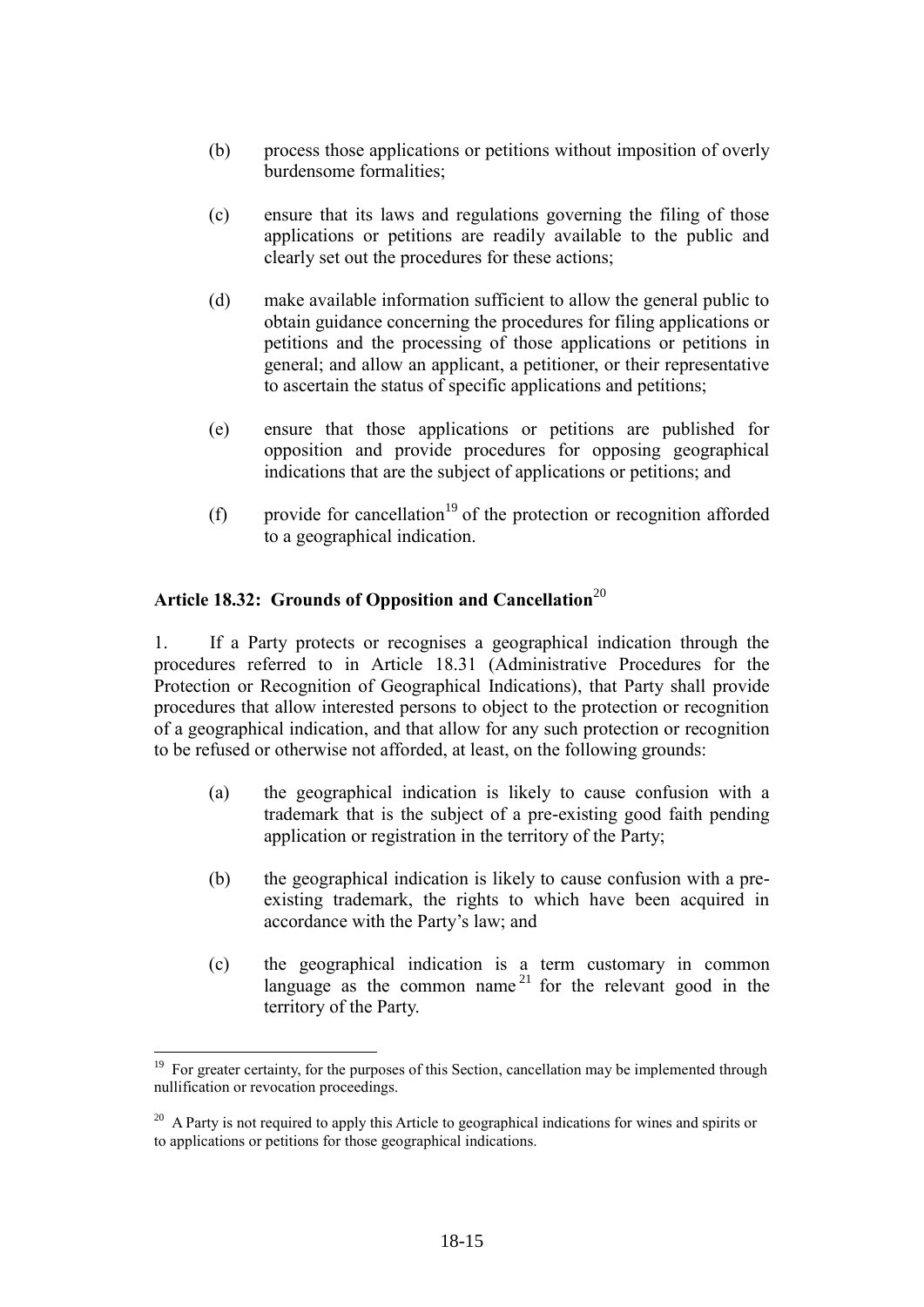2. If a Party has protected or recognised a geographical indication through the procedures referred to in Article 18.31 (Administrative Procedures for the Protection or Recognition of Geographical Indications), that Party shall provide procedures that allow for interested persons to seek the cancellation of a geographical indication, and that allow for the protection or recognition to be cancelled, at least, on the grounds listed in paragraph 1. A Party may provide that the grounds listed in paragraph 1 shall apply as of the time of filing the request for protection or recognition of a geographical indication in the territory of the Party. $^{22}$ 

3. No Party shall preclude the possibility that the protection or recognition of a geographical indication may be cancelled, or otherwise cease, on the basis that the protected or recognised term has ceased meeting the conditions upon which the protection or recognition was originally granted in that Party.

4. If a Party has in place a *sui generis* system for protecting unregistered geographical indications by means of judicial procedures, that Party shall provide that its judicial authorities have the authority to deny the protection or recognition of a geographical indication if any of the circumstances identified in paragraph 1 has been established.<sup>23</sup> That Party shall also provide a process that allows interested persons to commence a proceeding on the grounds identified in paragraph 1.

5. If a Party provides protection or recognition of a geographical indication through the procedures referred to in Article 18.31 (Administrative Procedures for the Protection or Recognition of Geographical Indications) to the translation or transliteration of that geographical indication, that Party shall make available procedures that are equivalent to, and grounds that are the same as, those referred to in paragraphs 1 and 2 with respect to that translation or transliteration.

1

<sup>&</sup>lt;sup>21</sup> For greater certainty, if a Party provides for the procedures in Article 18.31 (Administrative Procedures for the Protection or Recognition of Geographical Indications) and this Article to be applied to geographical indications for wines and spirits or applications or petitions for those geographical indications, the Parties understand nothing shall require a Party to protect or recognise a geographical indication of any other Party with respect to products of the vine for which the relevant indication is identical with the customary name of a grape variety existing in the territory of that Party.

<sup>&</sup>lt;sup>22</sup> For greater certainty, if the grounds listed in paragraph 1 did not exist in a Party's law as of the time of filing of the request for protection or recognition of a geographical indication under Article 18.31 (Administrative Procedures for the Protection or Recognition of Geographical Indications), that Party is not required to apply those grounds for the purposes of paragraph 2 or paragraph 4 of this Article in relation to that geographical indication.

<sup>23</sup> As an alternative to this paragraph, if a Party has in place a *sui generis* system of the type referred to in this paragraph as of the applicable date under Article 18.36.6 (International Agreements), that Party shall at least provide that its judicial authorities have the authority to deny the protection or recognition of a geographical indication if the circumstances identified in paragraph 1(c) have been established.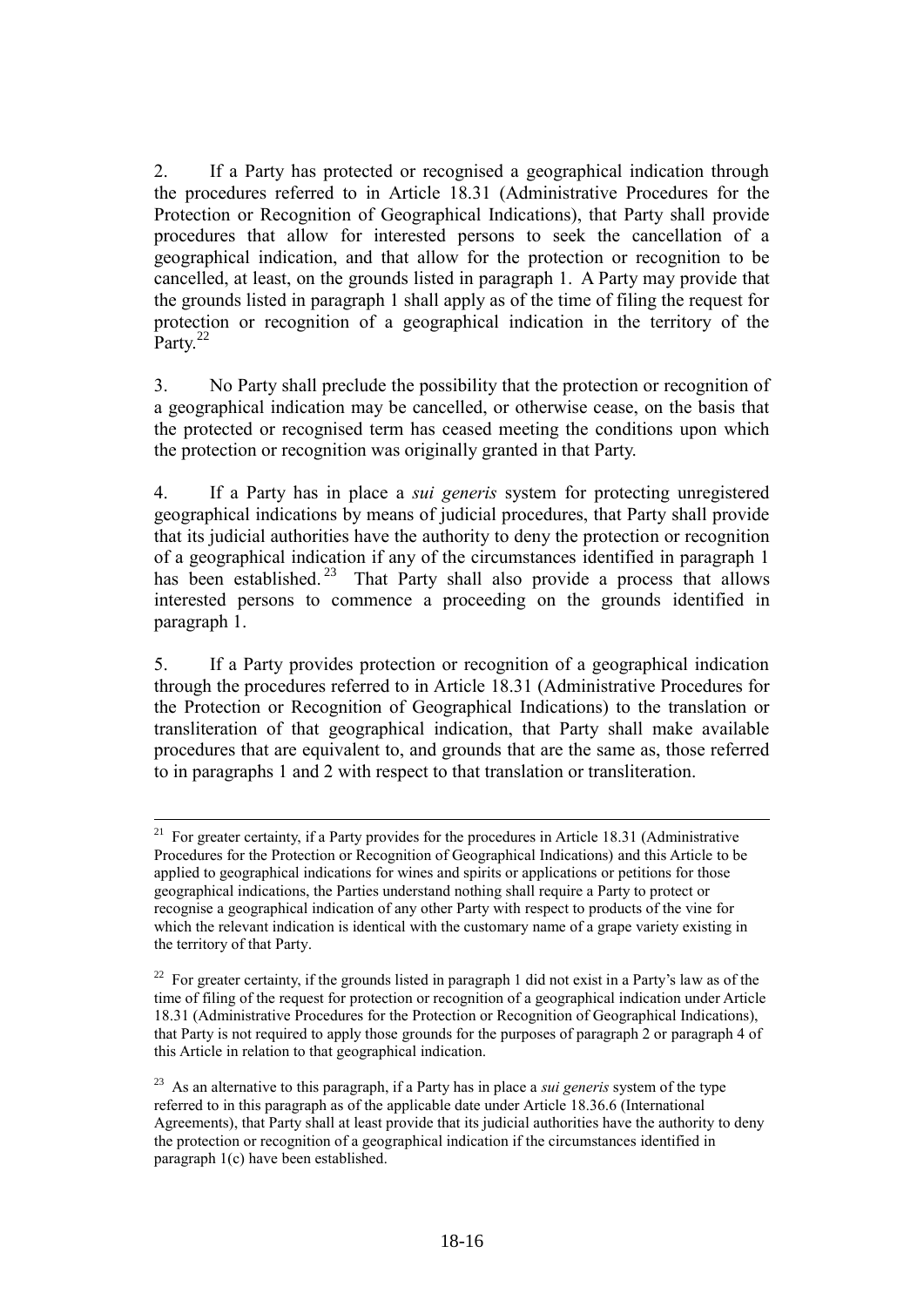# **Article 18.33: Guidelines for Determining Whether a Term is the Term Customary in the Common Language**

With respect to the procedures in Article 18.31 (Administrative Procedures for the Protection or Recognition of Geographical Indications) and Article 18.32 (Grounds of Opposition and Cancellation), in determining whether a term is the term customary in common language as the common name for the relevant good in the territory of a Party, that Party's authorities shall have the authority to take into account how consumers understand the term in the territory of that Party. Factors relevant to such consumer understanding may include:

- (a) whether the term is used to refer to the type of good in question, as indicated by competent sources such as dictionaries, newspapers and relevant websites; and
- (b) how the good referenced by the term is marketed and used in trade in the territory of that Party. $^{24}$

## **Article 18.34: Multi-Component Terms**

With respect to the procedures in Article 18.31 (Administrative Procedures for the Protection or Recognition of Geographical Indications) and Article 18.32 (Grounds of Opposition and Cancellation), an individual component of a multicomponent term that is protected as a geographical indication in the territory of a Party shall not be protected in that Party if that individual component is a term customary in the common language as the common name for the associated good.

#### **Article 18.35: Date of Protection of a Geographical Indication**

If a Party grants protection or recognition to a geographical indication through the procedures referred to in Article 18.31 (Administrative Procedures for the Protection or Recognition of Geographical Indications), that protection or recognition shall commence no earlier than the filing date<sup>25</sup> in the Party or the registration date in the Party, as applicable.

l  $24$  For the purposes of this subparagraph, a Party's authorities may take into account, as appropriate, whether the term is used in relevant international standards recognised by the Parties to refer to a type or class of good in the territory of the Party.

 $25$  For greater certainty, the filing date referred to in this paragraph includes, as applicable, the priority filing date under the Paris Convention.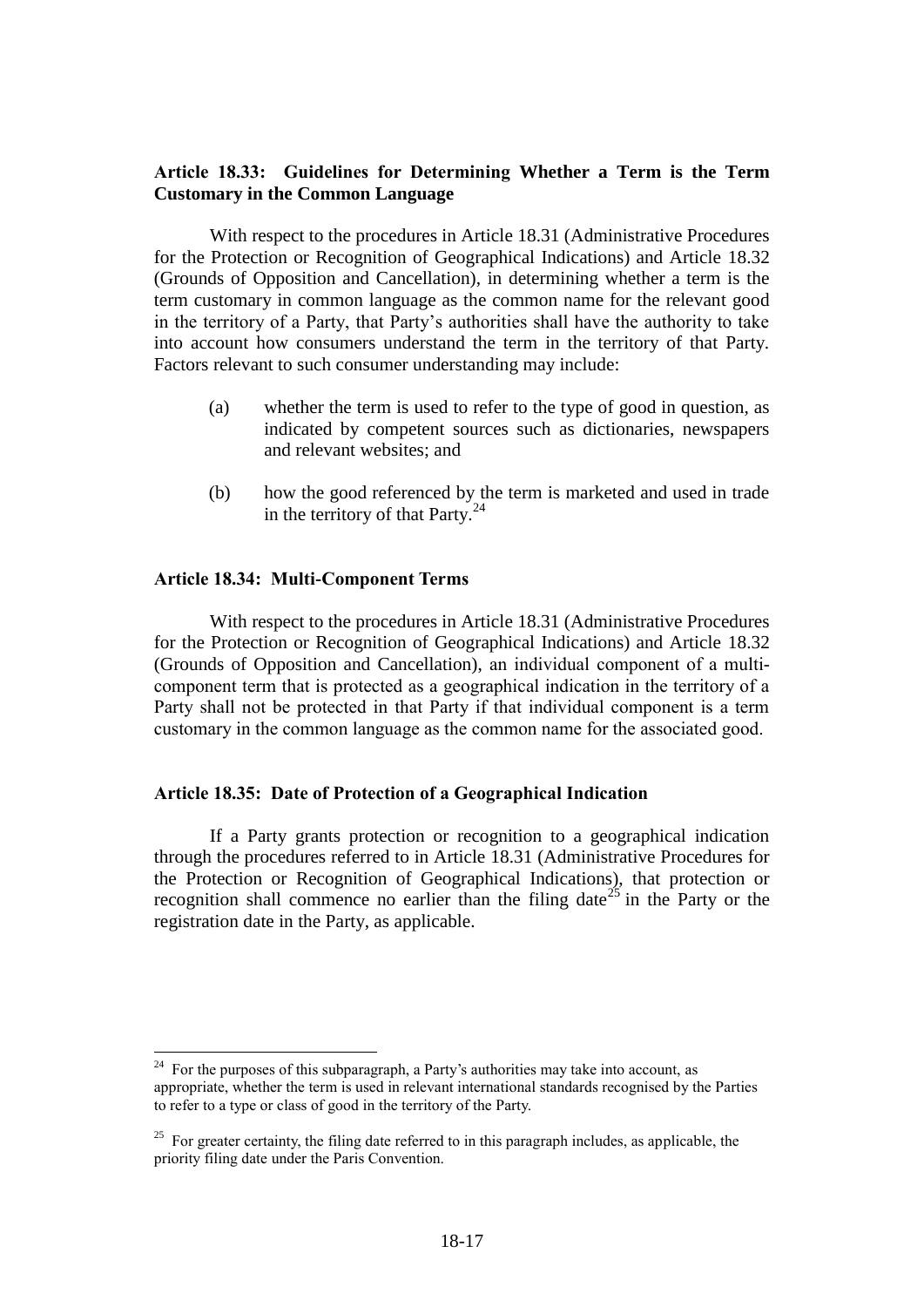## **Article 18.36: International Agreements**

1. If a Party protects or recognises a geographical indication pursuant to an international agreement, as of the applicable date under paragraph 6, involving a Party or a non-Party and that geographical indication is not protected through the procedures referred to in Article 18.31 (Administrative Procedures for the Protection or Recognition of Geographical Indications)<sup>26</sup> or Article 18.32.4 (Grounds of Opposition and Cancellation), that Party shall apply at least procedures and grounds that are equivalent to those in Article 18.31(e) (Administrative Procedures for the Protection or Recognition of Geographical Indications) and Article 18.32.1 (Grounds of Opposition and Cancellation), as well as:

- (a) make available information sufficient to allow the general public to obtain guidance concerning the procedures for protecting or recognising the geographical indication and allow interested persons to ascertain the status of requests for protection or recognition;
- (b) make available to the public, on the Internet, details regarding the terms that the Party is considering protecting or recognising through an international agreement involving a Party or a non-Party, including specifying whether the protection or recognition is being considered for any translations or transliterations of those terms, and with respect to multi-component terms, specifying the components, if any, for which protection or recognition is being considered, or the components that are disclaimed;
- (c) in respect of opposition procedures, provide a reasonable period of time for interested persons to oppose the protection or recognition of the terms referred to in subparagraph (b). That period shall provide a meaningful opportunity for interested persons to participate in an opposition process; and
- (d) inform the other Parties of the opportunity to oppose, no later than the commencement of the opposition period.

2. In respect of international agreements referred to in paragraph 6 that permit the protection or recognition of a new geographical indication, a Party  $shall.27, 28$ 

l  $26$  Each Party shall apply Article 18.33 (Guidelines for Determining Whether a Term is the Term Customary in the Common Language) and Article 18.34 (Multi-Component Terms) in determining whether to grant protection or recognition of a geographical indication pursuant to this paragraph.

 $27$  In respect of an international agreement referred to in paragraph 6 that has geographical indications that have been identified, but have not yet received protection or recognition in the territory of the Party that is a party to that agreement, that Party may fulfil the obligations of paragraph 2 by complying with the obligations of paragraph 1.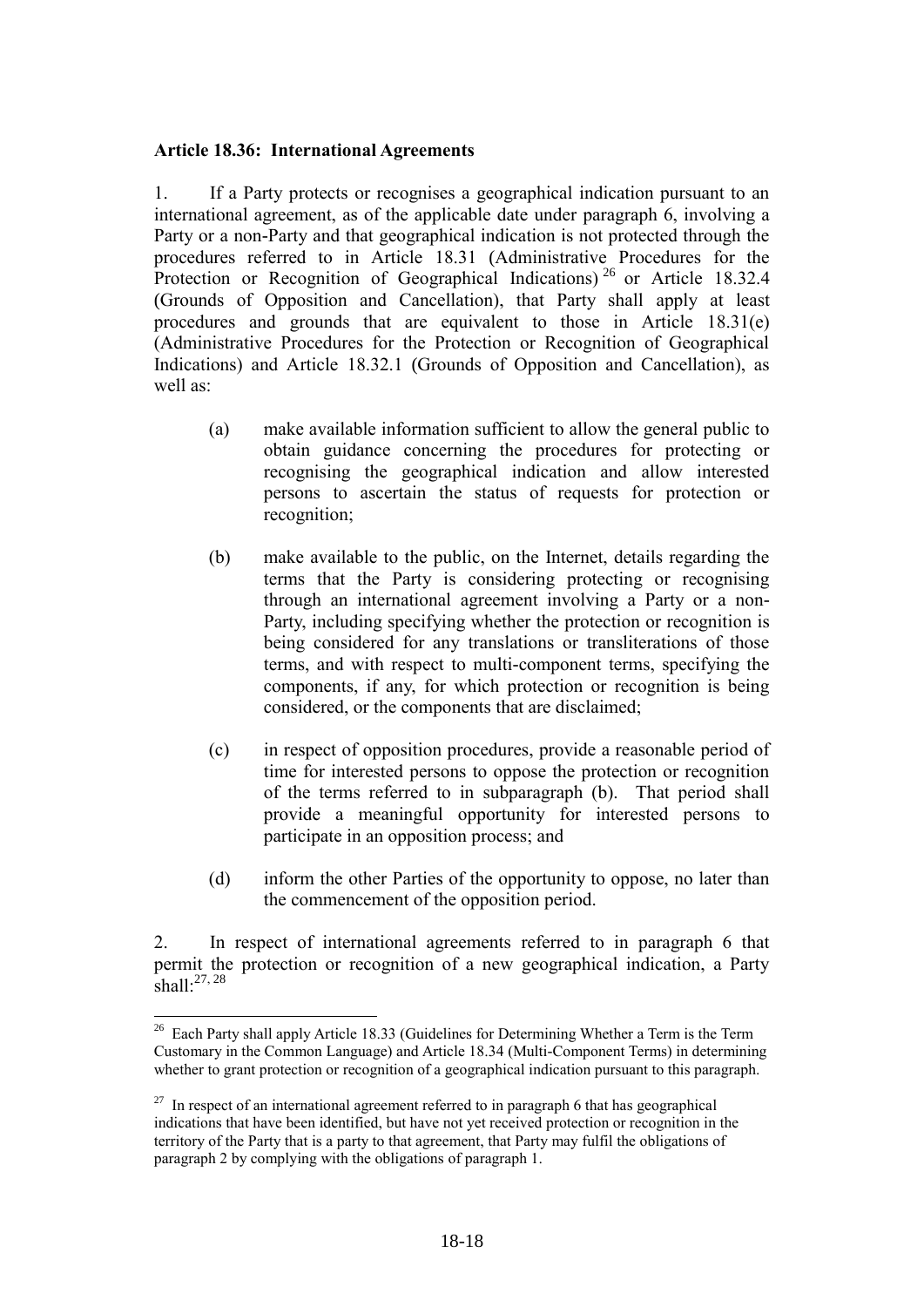- (a) apply paragraph 1(b);
- (b) provide an opportunity for interested persons to comment regarding the protection or recognition of the new geographical indication for a reasonable period of time before such a term is protected or recognised; and
- (c) inform the other Parties of the opportunity to comment, no later than the commencement of the period for comment.

3. For the purposes of this Article, a Party shall not preclude the possibility that the protection or recognition of a geographical indication could cease.

4. For the purposes of this Article, a Party is not required to apply Article 18.32 (Grounds of Opposition and Cancellation), or obligations equivalent to Article 18.32, to geographical indications for wines and spirits or applications for those geographical indications.

5. Protection or recognition provided pursuant to paragraph 1 shall commence no earlier than the date on which the agreement enters into force or, if that Party grants that protection or recognition on a date after the entry into force of the agreement, on that later date.

6. No Party shall be required to apply this Article to geographical indications that have been specifically identified in, and that are protected or recognised pursuant to, an international agreement involving a Party or a non-Party, provided that the agreement:

- (a) was concluded, or agreed in principle  $2^9$ , prior to the date of conclusion, or agreement in principle, of this Agreement;
- (b) was ratified by a Party prior to the date of ratification of this Agreement by that Party; or
- (c) entered into force for a Party prior to the date of entry into force of this Agreement for that Party.

1

 $28$  A Party may comply with this Article by applying Article 18.31 (Administrative Procedures for the Protection or Recognition of Geographical Indications) and Article 18.32 (Grounds of Opposition and Cancellation).

 $29$  For the purpose of this Article, an agreement "agreed in principle" means an agreement involving another government, government entity or international organisation in respect of which a political understanding has been reached and the negotiated outcomes of the agreement have been publically announced.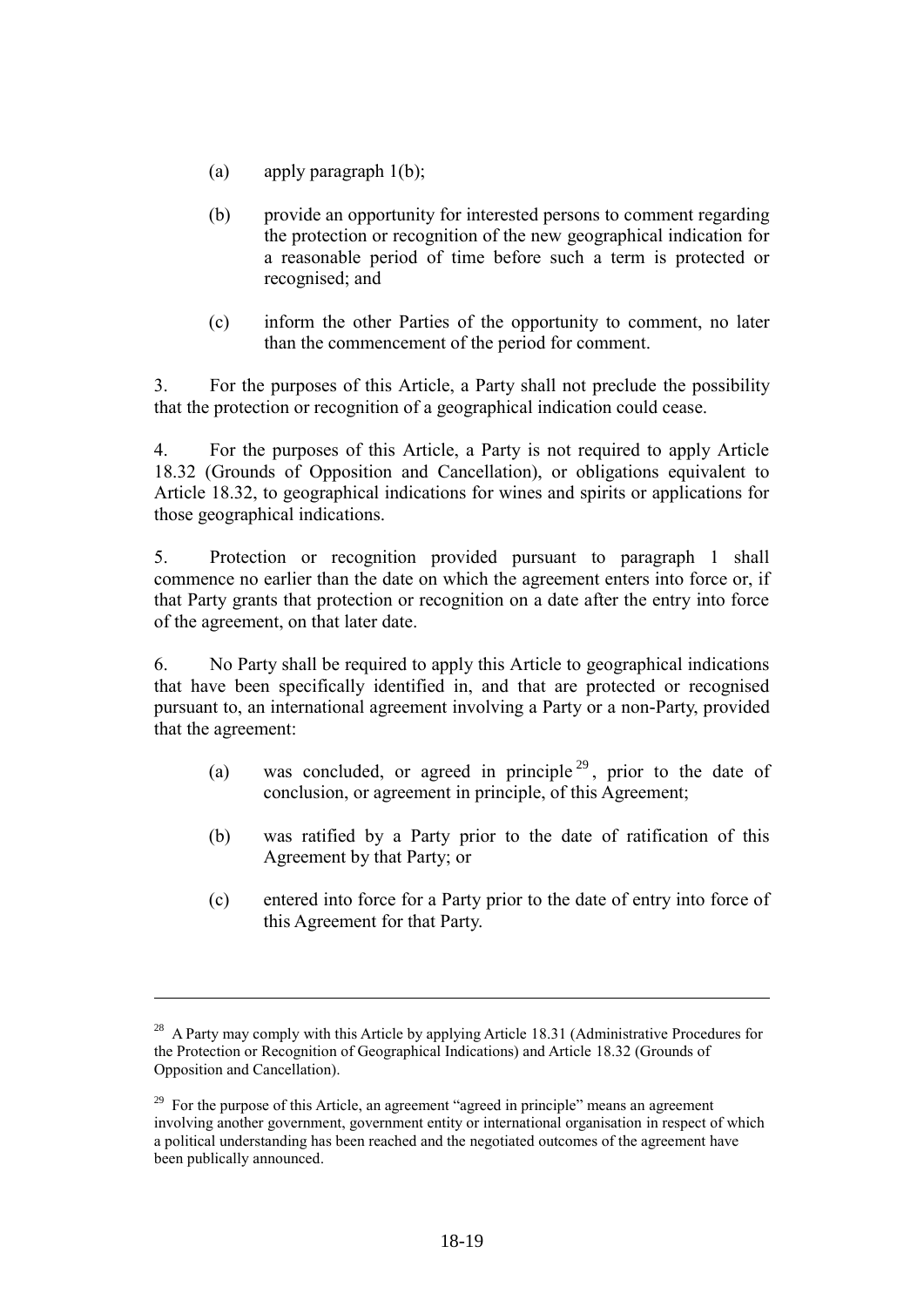# **Section F: Patents and Undisclosed Test or Other Data**

# **Subsection A: General Patents**

# **Article 18.37: Patentable Subject Matter**

1. Subject to paragraphs 3 and 4, each Party shall make patents available for any invention, whether a product or process, in all fields of technology, provided that the invention is new, involves an inventive step and is capable of industrial application.<sup>30</sup>

2. Subject to paragraphs 3 and 4 and consistent with paragraph 1, each Party confirms that patents are available for inventions claimed as at least one of the following: new uses of a known product, new methods of using a known product, or new processes of using a known product. A Party may limit those new processes to those that do not claim the use of the product as such.

3. A Party may exclude from patentability inventions, the prevention within their territory of the commercial exploitation of which is necessary to protect *ordre public* or morality, including to protect human, animal or plant life or health or to avoid serious prejudice to nature or the environment, provided that such exclusion is not made merely because the exploitation is prohibited by its law. A Party may also exclude from patentability:

- (a) diagnostic, therapeutic and surgical methods for the treatment of humans or animals;
- (b) animals other than microorganisms, and essentially biological processes for the production of plants or animals, other than nonbiological and microbiological processes.

4. A Party may also exclude from patentability plants other than microorganisms. However, consistent with paragraph 1 and subject to paragraph 3, each Party confirms that patents are available at least for inventions that are derived from plants.

 30 For the purposes of this Section, a Party may deem the terms "inventive step" and "capable of industrial application" to be synonymous with the terms "non-obvious" and "useful", respectively. In determinations regarding inventive step, or non-obviousness, each Party shall consider whether the claimed invention would have been obvious to a person skilled, or having ordinary skill in the art, having regard to the prior art.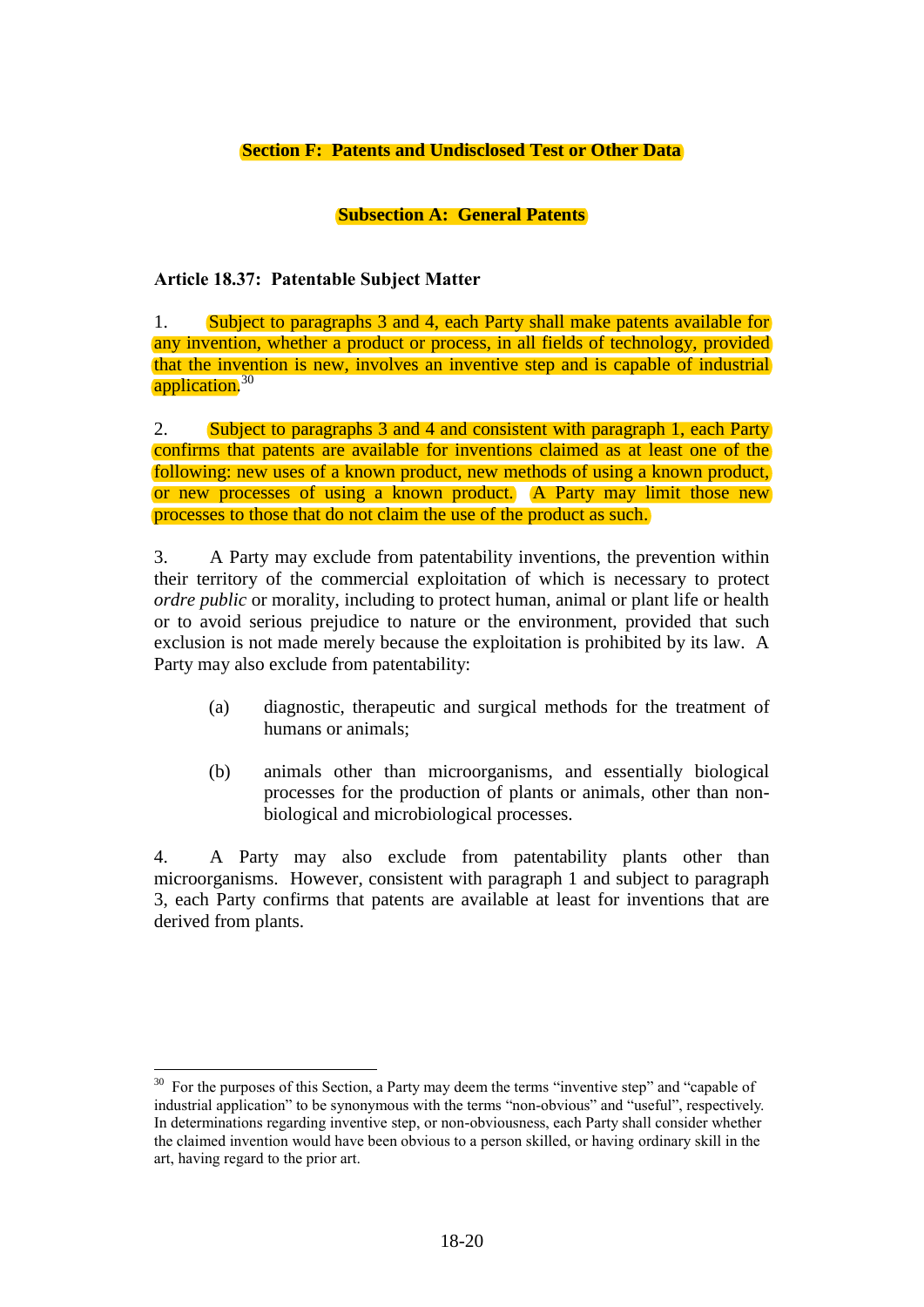### **Article 18.38: Grace Period**

Each Party shall disregard at least information contained in public disclosures used to determine if an invention is novel or has an inventive step, if the public disclosure:  $31, 32$ 

- (a) was made by the patent applicant or by a person that obtained the information directly or indirectly from the patent applicant; and
- (b) occurred within 12 months prior to the date of the filing of the application in the territory of the Party.

# **Article 18.39: Patent Revocation**

1. Each Party shall provide that a patent may be cancelled, revoked or nullified only on grounds that would have justified a refusal to grant the patent. A Party may also provide that fraud, misrepresentation or inequitable conduct may be the basis for cancelling, revoking or nullifying a patent or holding a patent unenforceable.

2. Notwithstanding paragraph 1, a Party may provide that a patent may be revoked, provided it is done in a manner consistent with Article 5A of the Paris Convention and the TRIPS Agreement.

# **Article 18.40: Exceptions**

l

A Party may provide limited exceptions to the exclusive rights conferred by a patent, provided that such exceptions do not unreasonably conflict with a normal exploitation of the patent and do not unreasonably prejudice the legitimate interests of the patent owner, taking account of the legitimate interests of third parties.

 $31$  No Party shall be required to disregard information contained in applications for, or registrations of, intellectual property rights made available to the public or published by a patent office, unless erroneously published or unless the application was filed without the consent of the inventor or their successor in title, by a third person who obtained the information directly or indirectly from the inventor.

<sup>&</sup>lt;sup>32</sup> For greater certainty, a Party may limit the application of this Article to disclosures made by, or obtained directly or indirectly from, the inventor or joint inventor. For greater certainty, a Party may provide that, for the purposes of this Article, information obtained directly or indirectly from the patent applicant may be information contained in the public disclosure that was authorised by, or derived from, the patent applicant.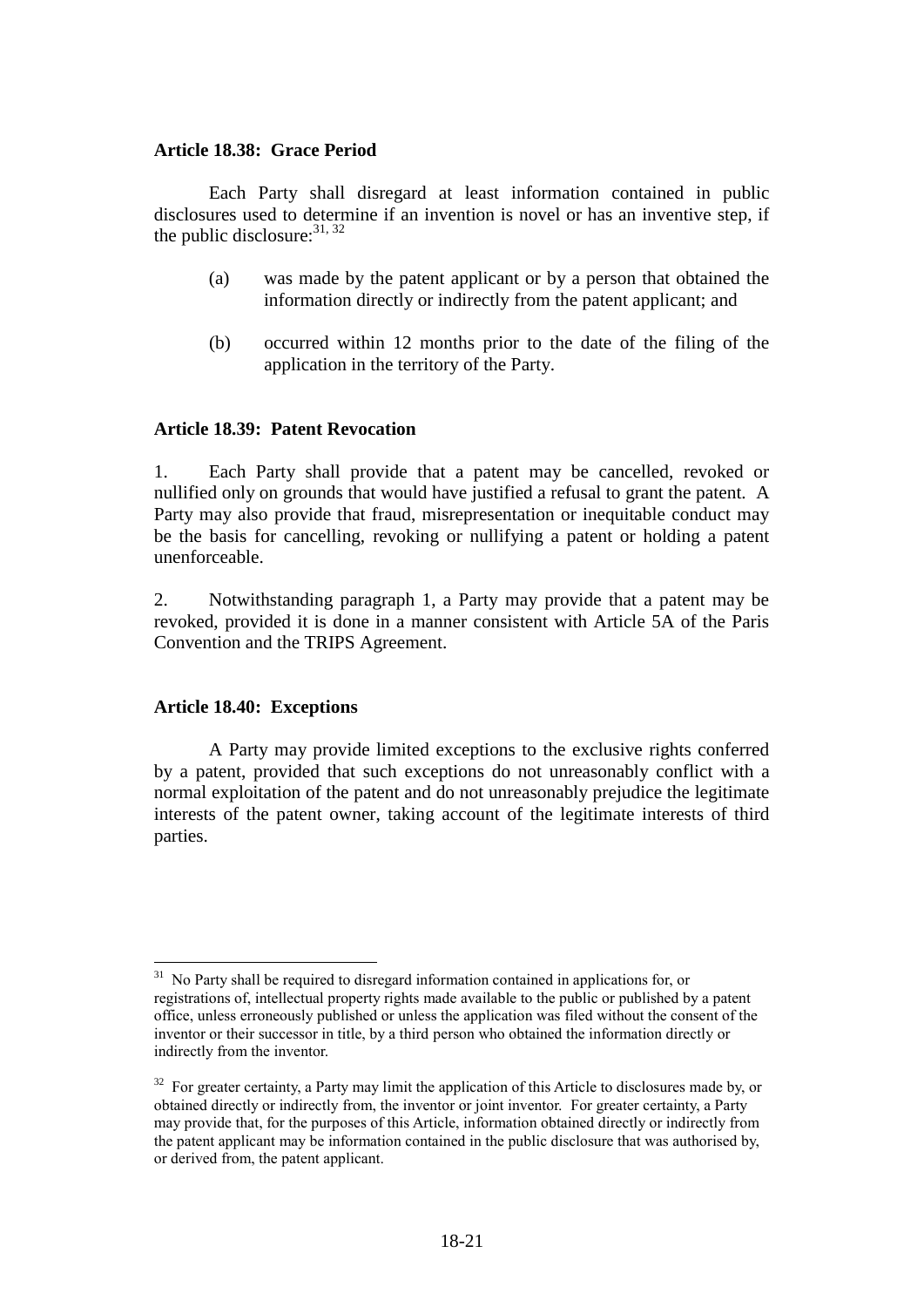#### **Article 18.41: Other Use Without Authorisation of the Right Holder**

The Parties understand that nothing in this Chapter limits a Party's rights and obligations under Article 31 of the TRIPS Agreement, any waiver or any amendment to that Article that the Parties accept.

#### **Article 18.42: Patent Filing**

l

Each Party shall provide that if an invention is made independently by more than one inventor, and separate applications claiming that invention are filed with, or for, the relevant authority of the Party, that Party shall grant the patent on the application that is patentable and that has the earliest filing date or, if applicable, priority date,  $33$  unless that application has, prior to publication,  $34$  been withdrawn, abandoned or refused.

#### **Article 18.43: Amendments, Corrections and Observations**

Each Party shall provide a patent applicant with at least one opportunity to make amendments, corrections and observations in connection with its application. 35

#### **Article 18.44: Publication of Patent Applications**

1. Recognising the benefits of transparency in the patent system, each Party shall endeavour to publish unpublished pending patent applications promptly after the expiration of 18 months from the filing date or, if priority is claimed, from the earliest priority date.

2. If a pending application is not published promptly in accordance with paragraph 1, a Party shall publish that application or the corresponding patent, as soon as practicable.

 $33$  A Party shall not be required to apply this Article in cases involving derivation or in situations involving any application that has or had, at any time, at least one claim having an effective filing date before the date of entry into force of this Agreement for that Party or any application that has or had, at any time, a priority claim to an application that contains or contained such a claim.

 $34$  For greater certainty, a Party may grant the patent to the subsequent application that is patentable, if an earlier application has been withdrawn, abandoned, or refused, or is not prior art against the subsequent application.

<sup>&</sup>lt;sup>35</sup> A Party may provide that such amendments do not go beyond the scope of the disclosure of the invention, as of the filing date.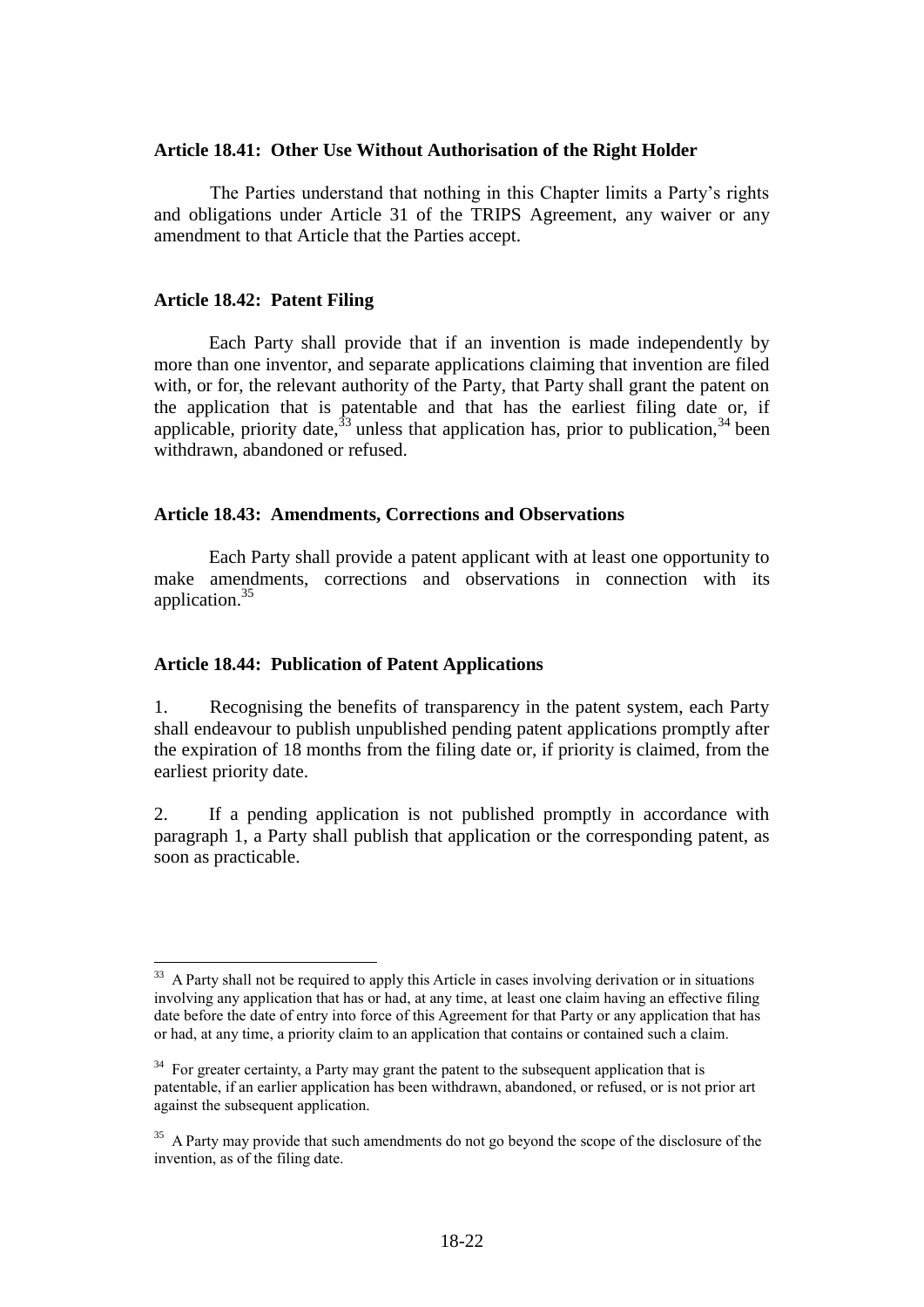3. Each Party shall provide that an applicant may request the early publication of an application prior to the expiration of the period referred to in paragraph 1.

# **Article 18.45: Information Relating to Published Patent Applications and Granted Patents**

For published patent applications and granted patents, and in accordance with the Party's requirements for prosecution of such applications and patents, each Party shall make available to the public at least the following information, to the extent that such information is in the possession of the competent authorities and is generated on, or after, the date of the entry into force of this Agreement for that Party:

- (a) search and examination results, including details of, or information related to, relevant prior art searches;
- (b) as appropriate, non-confidential communications from applicants; and
- (c) patent and non-patent related literature citations submitted by applicants and relevant third parties.

# **Article 18.46: Patent Term Adjustment for Unreasonable Granting Authority Delays**

1. Each Party shall make best efforts to process patent applications in an efficient and timely manner, with a view to avoiding unreasonable or unnecessary delays.

2. A Party may provide procedures for a patent applicant to request to expedite the examination of its patent application.

3. If there are unreasonable delays in a Party's issuance of patents, that Party shall provide the means to, and at the request of the patent owner shall, adjust the term of the patent to compensate for such delays.<sup>36</sup>

4. For the purposes of this Article, an unreasonable delay at least shall include a **delay in the issuance of a patent of more than five years from the date of** filing of the application in the territory of the Party, or three years after a request for examination of the application has been made, whichever is later. A Party may exclude, from the determination of such delays, periods of time that do not

l  $36$  Annex 18-D applies to this paragraph.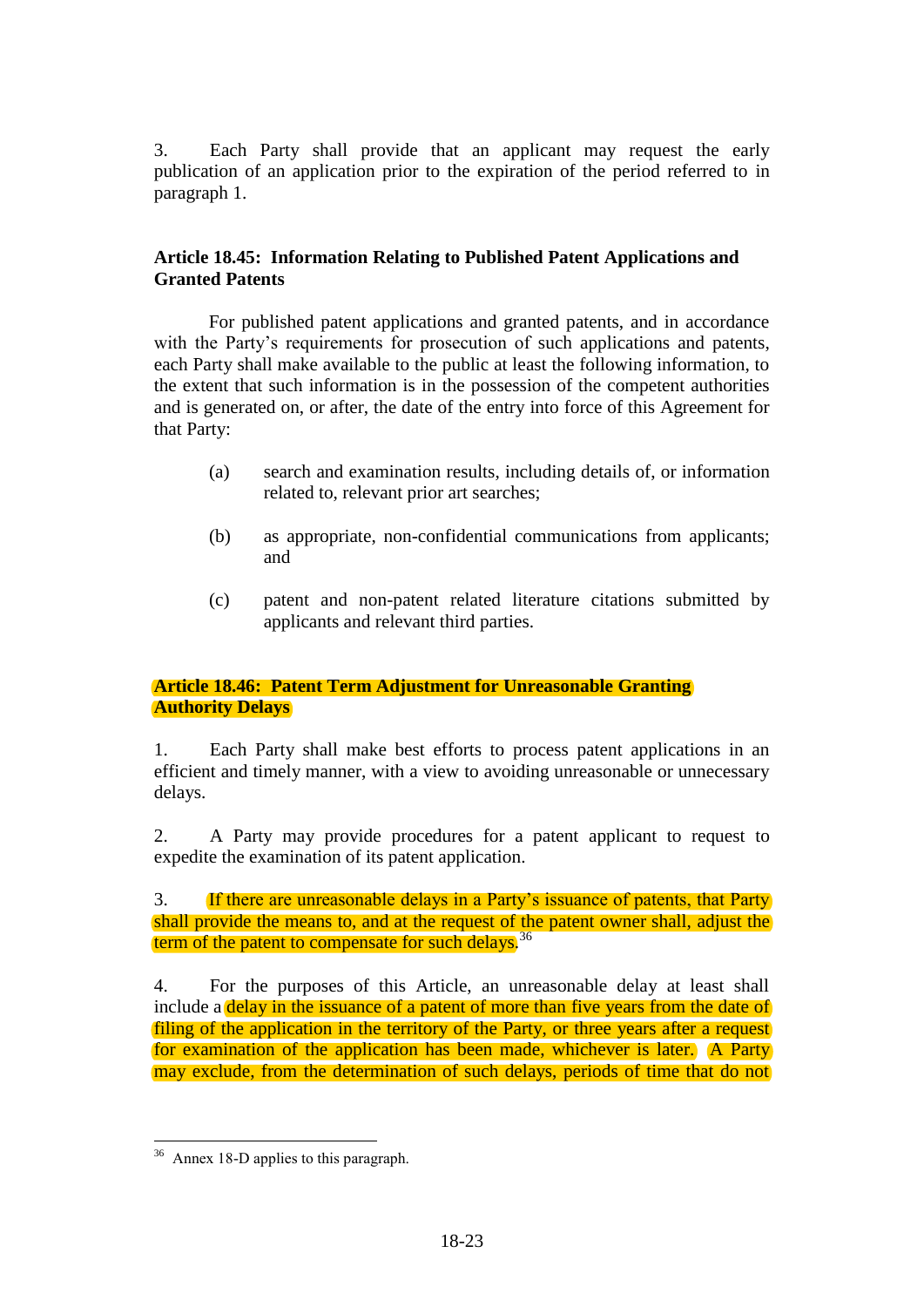occur during the processing<sup>37</sup> of, or the examination of, the patent application by the granting authority; periods of time that are not directly attributable<sup>38</sup> to the granting authority; as well as periods of time that are attributable to the patent applicant.<sup>39</sup>

**Subsection B: Measures Relating to Agricultural Chemical Products**

# **Article 18.47: Protection of Undisclosed Test or Other Data for Agricultural Chemical Products**

1. If a Party requires, as a condition for granting marketing approval<sup>40</sup> for a new agricultural chemical product, the submission of undisclosed test or other data concerning the safety and efficacy of the product,<sup>41</sup> that Party shall not permit third persons, without the consent of the person that previously submitted such information, to market the same or a similar  $42$  product on the basis of that information or the marketing approval granted to the person that submitted such test or other data for at least  $10$  years<sup>43</sup> from the date of marketing approval of the new agricultural chemical product in the territory of the Party.

2. If a Party permits, as a condition of granting marketing approval for a new agricultural chemical product, the submission of evidence of a prior marketing approval of the product in another territory, that Party shall not permit third persons, without the consent of the person that previously submitted undisclosed

 $40$  For the purposes of this Chapter, the term "marketing approval" is synonymous with "sanitary approval" under a Party's law.

l  $37$  For the purposes of this paragraph, a Party may interpret processing to mean initial administrative processing and administrative processing at the time of grant.

<sup>&</sup>lt;sup>38</sup> A Party may treat delays "that are not directly attributable to the granting authority" as delays that are outside the direction or control of the granting authority.

<sup>&</sup>lt;sup>39</sup> Notwithstanding Article 18.10 (Application of Chapter to Existing Subject Matter and Prior Acts), this Article shall apply to all patent applications filed after the date of entry into force of this Agreement for that Party, or the date two years after the signing of this Agreement, whichever is later for that Party.

<sup>.</sup>  $41$  Each Party confirms that the obligations of this Article apply to cases in which the Party requires the submission of undisclosed test or other data concerning: (a) only the safety of the product, (b) only the efficacy of the product or (c) both.

 $42$  For greater certainty, for the purposes of this Section, an agricultural chemical product is "similar" to a previously approved agricultural chemical product if the marketing approval, or, in the alternative, the applicant's request for such approval, of that similar agricultural chemical product is based upon the undisclosed test or other data concerning the safety and efficacy of the previously approved agricultural chemical product, or the prior approval of that previously approved product.

<sup>&</sup>lt;sup>43</sup> For greater certainty, a Party may limit the period of protection under this Article to 10 years.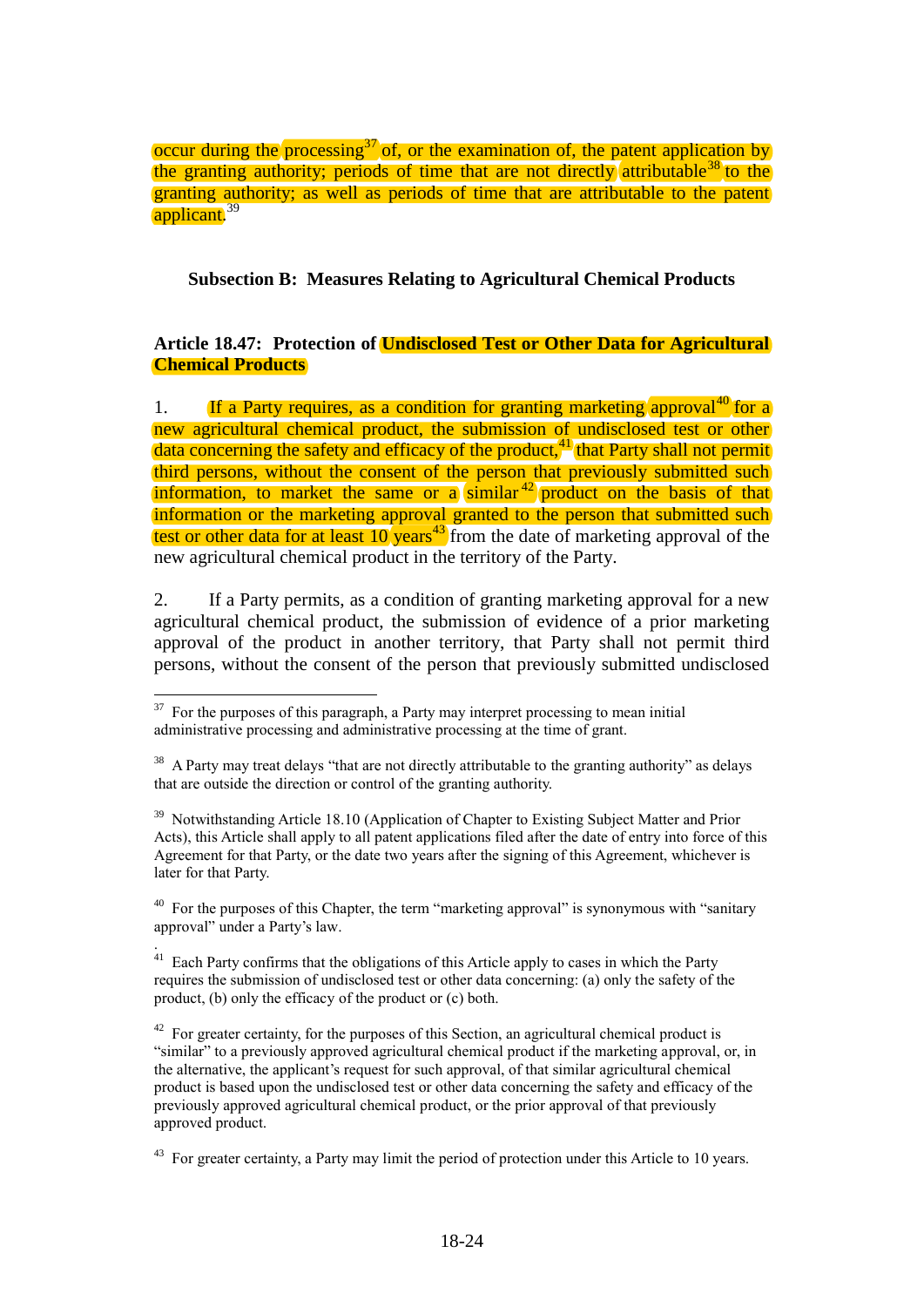test or other data concerning the safety and efficacy of the product in support of that prior marketing approval, to market the same or a similar product based on that undisclosed test or other data, or other evidence of the prior marketing approval in the other territory, for at least 10 years from the date of marketing approval of the new agricultural chemical product in the territory of the Party.

3. For the purposes of this Article, a new agricultural chemical product is one that contains<sup>44</sup> a chemical entity that has not been previously approved in the territory of the Party for use in an agricultural chemical product.

# **Subsection C: Measures Relating to Pharmaceutical Products**

# **Article 18.48: Patent Term Adjustment for Unreasonable Curtailment**

1. Each Party shall make best efforts to process applications for marketing approval of pharmaceutical products in an efficient and timely manner, with a view to avoiding unreasonable or unnecessary delays.

2. With respect to a pharmaceutical product<sup>45</sup> that is subject to a patent, each Party shall make available an adjustment<sup>46</sup> of the patent term to compensate the patent owner for unreasonable curtailment of the effective patent term as a result of the marketing approval process.<sup>47, 48</sup>

3. For greater certainty, in implementing the obligations of this Article, each Party may provide for conditions and limitations, provided that the Party continues to give effect to this Article.

4. With the objective of avoiding unreasonable curtailment of the effective patent term, a Party may adopt or maintain procedures that expedite the processing of marketing approval applications.

<sup>&</sup>lt;sup>44</sup> For the purposes of this Article, a Party may treat "contain" as meaning utilise. For greater certainty, for the purposes of this Article, a Party may treat "utilise" as requiring the new chemical entity to be primarily responsible for the product's intended effect.

 $45$  A Party may comply with the obligations of this paragraph with respect to a pharmaceutical product or, alternatively, with respect to a pharmaceutical substance.

<sup>46</sup> For greater certainty, a Party may alternatively make available a period of additional *sui generis* protection to compensate for unreasonable curtailment of the effective patent term as a result of the marketing approval process. The *sui generis* protection shall confer the rights conferred by the patent, subject to any conditions and limitations pursuant to paragraph 3.

<sup>47</sup> Notwithstanding Article 18.10 (Application of Chapter to Existing Subject Matter and Prior Acts), this Article shall apply to all applications for marketing approval filed after the date of entry into force of this Article for that Party.

<sup>48</sup> Annex 18-D applies to this paragraph.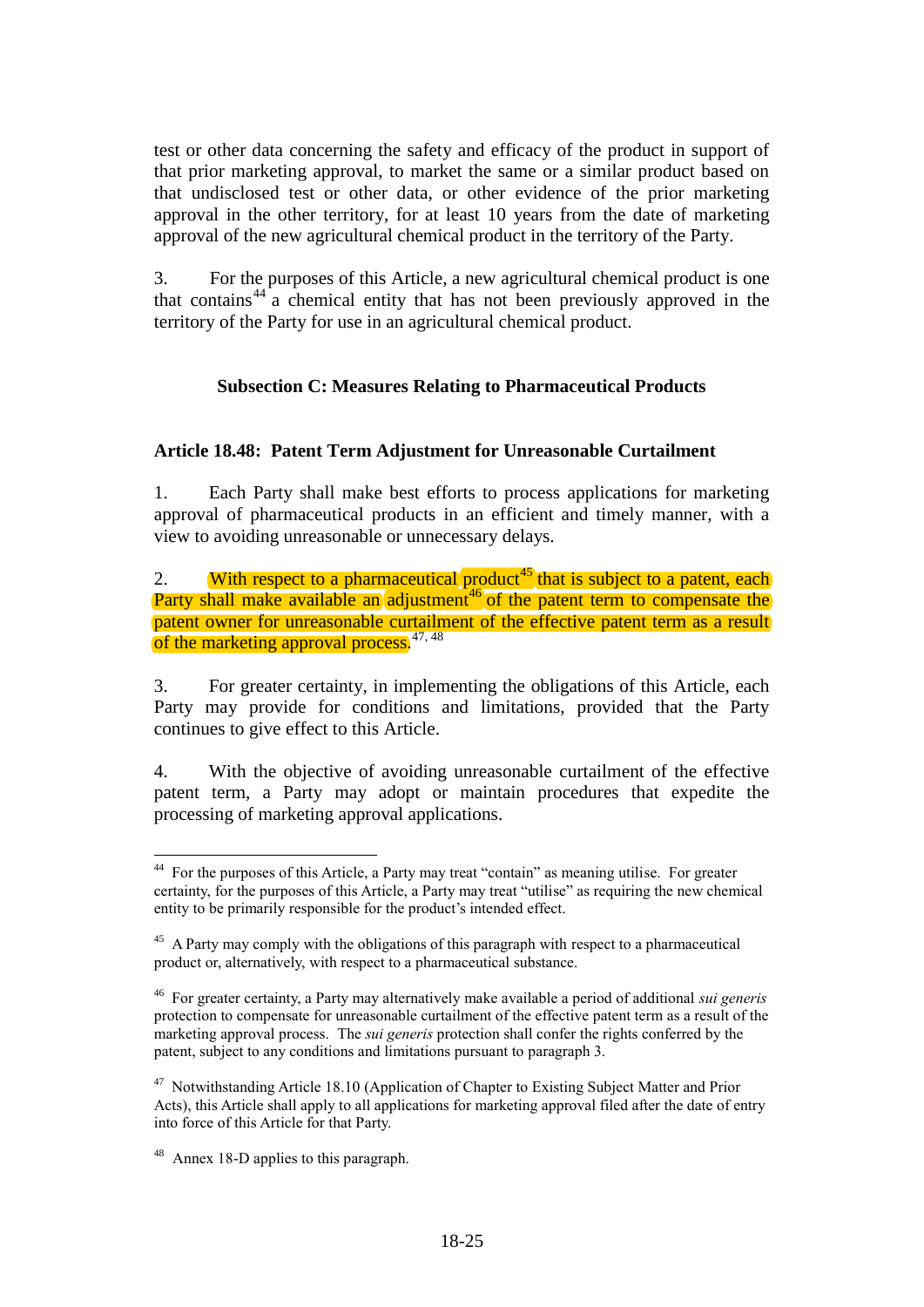### **Article 18.49: Regulatory Review Exception**

Without prejudice to the scope of, and consistent with, Article 18.40 (Exceptions), each Party shall adopt or maintain a regulatory review exception<sup>49</sup> for pharmaceutical products.

### **Article 18.50: Protection of Undisclosed Test or Other Data**<sup>50</sup>

- 1. (a) If a Party requires, as a condition for granting marketing approval for a new pharmaceutical product, the submission of undisclosed test or other data concerning the safety and efficacy of the product,<sup>51</sup> that Party shall not permit third persons, without the consent of the person that previously submitted such information, to market the same or a similar<sup>52</sup> product on the basis of:
	- (i) that information; or
	- (ii) the marketing approval granted to the person that submitted such information,

for at least five years<sup>53</sup> from the date of marketing approval of the new pharmaceutical product in the territory of the Party.

(b) If a Party permits, as a condition of granting marketing approval for a new pharmaceutical product, the submission of evidence of prior marketing approval of the product in another territory, that Party shall not permit third persons, without the consent of a person that previously submitted such information concerning the safety

<sup>&</sup>lt;sup>49</sup> For greater certainty, consistent with Article 18.40 (Exceptions), nothing prevents a Party from providing that regulatory review exceptions apply for purposes of regulatory reviews in that Party, in another country or both.

<sup>50</sup> Annex 18-B and Annex 18-C apply to paragraphs 1 and 2 of this Article.

<sup>&</sup>lt;sup>51</sup> Each Party confirms that the obligations of this Article, and Article 18.51 (Biologics) apply to cases in which the Party requires the submission of undisclosed test or other data concerning: (a) only the safety of the product, (b) only the efficacy of the product or (c) both.

 $52$  For greater certainty, for the purposes of this Section, a pharmaceutical product is "similar" to a previously approved pharmaceutical product if the marketing approval, or, in the alternative, the applicant's request for such approval, of that similar pharmaceutical product is based upon the undisclosed test or other data concerning the safety and efficacy of the previously approved pharmaceutical product, or the prior approval of that previously approved product.

<sup>&</sup>lt;sup>53</sup> For greater certainty, a Party may limit the period of protection under paragraph 1 to five years, and the period of protection under Article 18.51.1(a) (Biologics) to eight years.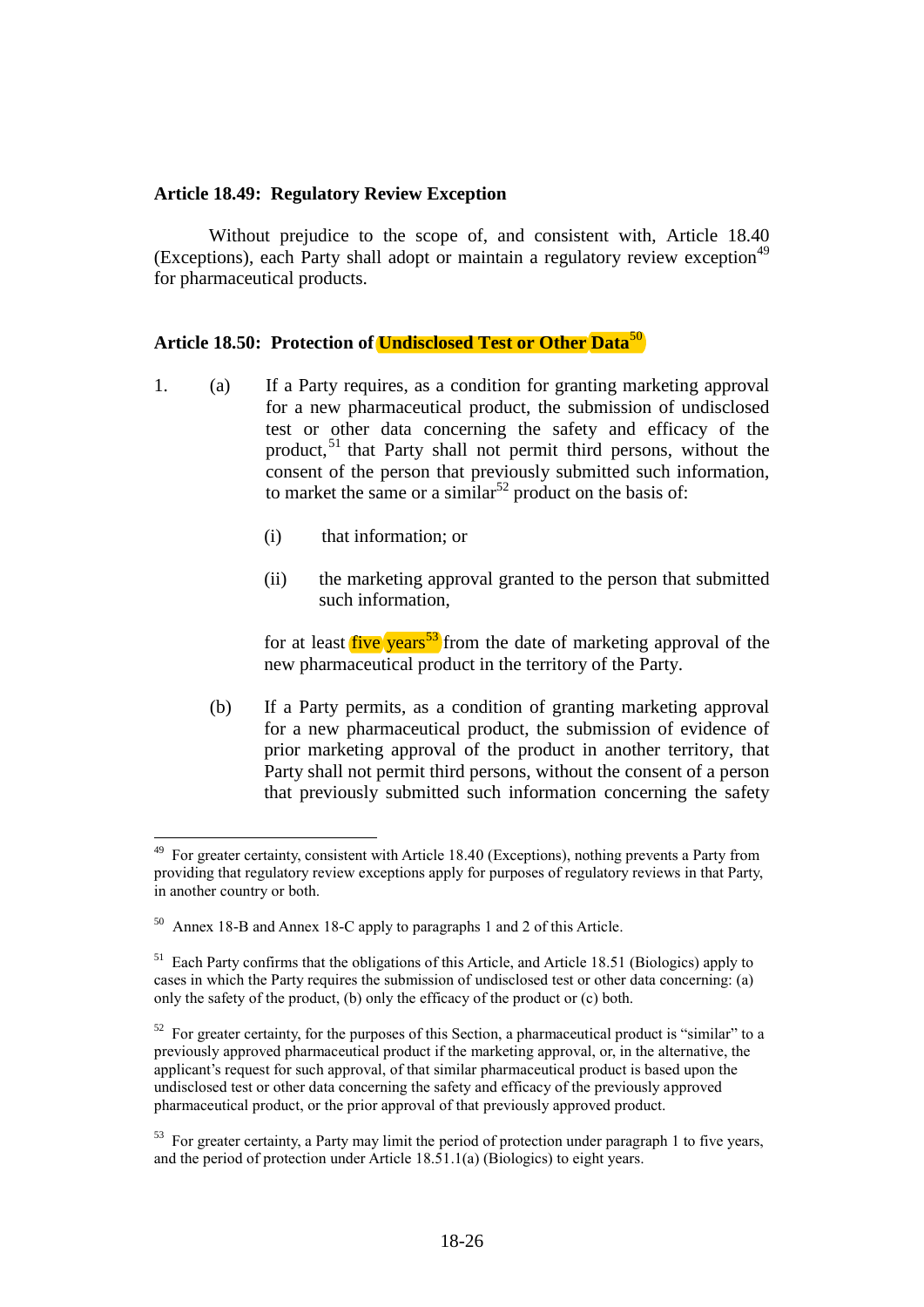and efficacy of the product, to market a same or a similar product based on evidence relating to prior marketing approval in the other territory for at least five years from the date of marketing approval of the new pharmaceutical product in the territory of that Party.<sup>54</sup>

- 2. Each Party shall:<sup>55</sup>
	- (a) apply paragraph 1, *mutatis mutandis*, for a period of at least three years with respect to new clinical information submitted as required in support of a marketing approval of a previously approved pharmaceutical product covering a new indication, new formulation or new method of administration; or, alternatively,
	- (b) apply paragraph 1, *mutatis mutandis*, for a period of at least five years to new pharmaceutical products that contain<sup>56</sup> a chemical entity that has not been previously approved in that Party.<sup>57</sup>

3. Notwithstanding paragraphs 1 and 2 and Article 18.51 (Biologics), a Party may take measures to protect public health in accordance with:

- (a) the Declaration on TRIPS and Public Health;
- (b) any waiver of any provision of the TRIPS Agreement granted by WTO Members in accordance with the WTO Agreement to implement the Declaration on TRIPS and Public Health and that is in force between the Parties; or
- (c) any amendment of the TRIPS Agreement to implement the Declaration on TRIPS and Public Health that enters into force with respect to the Parties.

Annex 18-D applies to this subparagraph.

 $55$  A Party that provides a period of at least eight years of protection pursuant to paragraph 1 is not required to apply paragraph 2.

<sup>&</sup>lt;sup>56</sup> For the purposes of this Article, a Party may treat "contain" as meaning utilise.

 $57$  For the purposes of Article 18.50.2(b) (Protection of Undisclosed Test or Other Data), a Party may choose to protect only the undisclosed test or other data concerning the safety and efficacy relating to the chemical entity that has not been previously approved.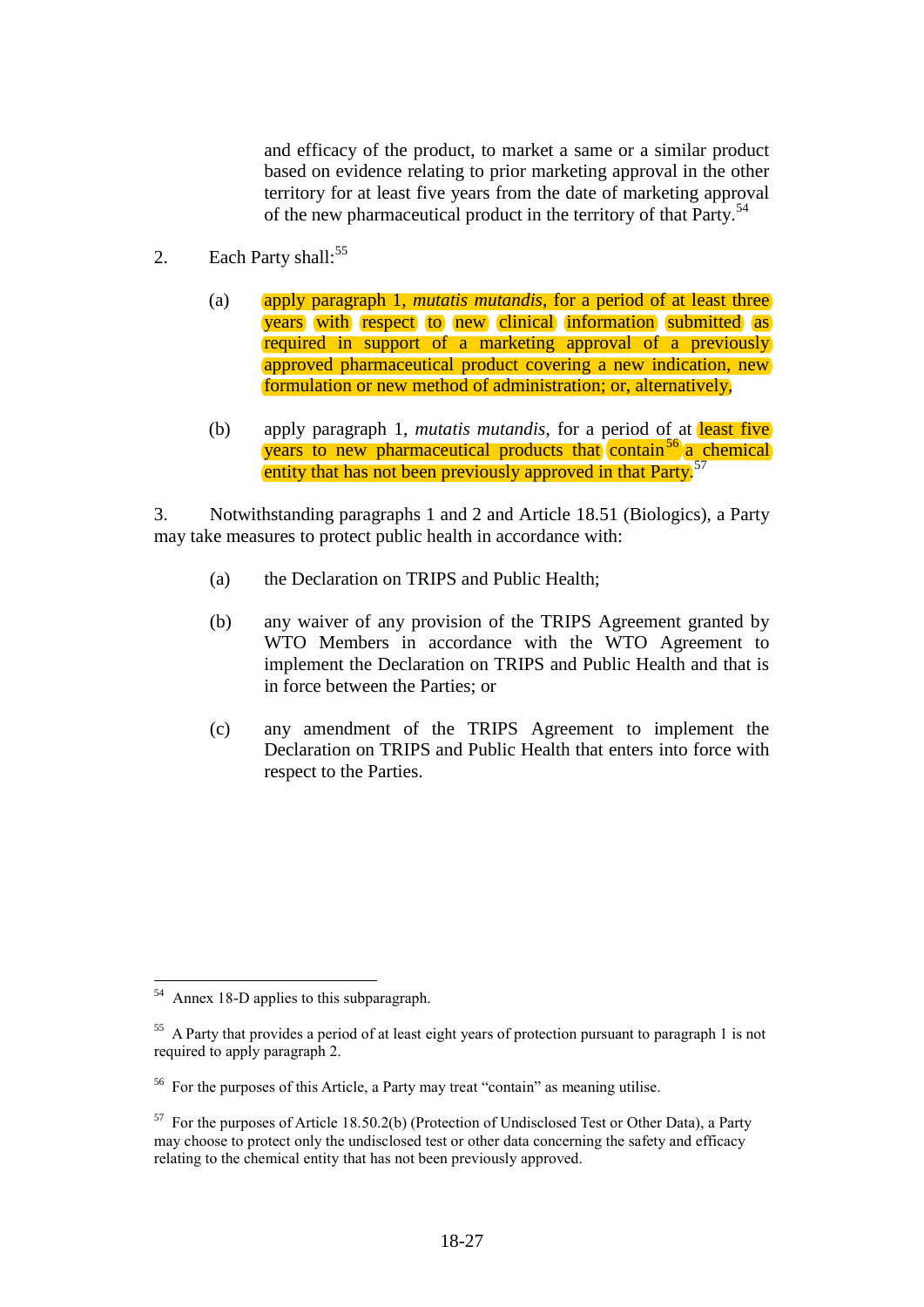# **Article 18.51: Biologics**<sup>58</sup>

- 1. With regard to protecting new biologics, a Party shall either:
	- (a) with respect to the first marketing approval in a Party of a new pharmaceutical product that is or contains a biologic,  $59,60$  provide effective market protection through the implementation of Article 18.50.1 (Protection of Undisclosed Test or Other Data) and Article 18.50.3, *mutatis mutandis*, for a period of at least **eight** years from the date of first marketing approval of that product in that Party; or, alternatively,
	- (b) with respect to the first marketing approval in a Party of a new pharmaceutical product that is or contains a biologic, provide effective market protection:
		- (i) through the implementation of Article 18.50.1 (Protection of Undisclosed Test or Other Data) and Article 18.50.3, *mutatis mutandis,* for a period of at least five years from the date of first marketing approval of that product in that Party,
		- (ii) through other measures, and
		- (iii) recognising that market circumstances also contribute to effective market protection

to deliver a comparable outcome in the market.

2. For the purposes of this Section, each Party shall apply this Article to, at a minimum, a product that is, or, alternatively, contains, a protein produced using biotechnology processes, for use in human beings for the prevention, treatment, or cure of a disease or condition.

- (a) any second or subsequent marketing approval of such a pharmaceutical product; or
- (b) a pharmaceutical product that is or contains a previously approved biologic.

l Annex 18-B, Annex 18-C and Annex 18-D apply to this Article.

<sup>&</sup>lt;sup>59</sup> Nothing requires a Party to extend the protection of this paragraph to:

 $60$  Each Party may provide that an applicant may request approval of a pharmaceutical product that is or contains a biologic under the procedures set forth in Article 18.50.1(a) (Protection of Undisclosed Test or Other Data) and Article 18.50.1(b) within five years of the date of entry into force of this Agreement for that Party, provided that other pharmaceutical products in the same class of products have been approved by that Party under the procedures set forth in Article 18.50.1(a) and Article 18.50.1(b) before the date of entry into force of this Agreement for that Party.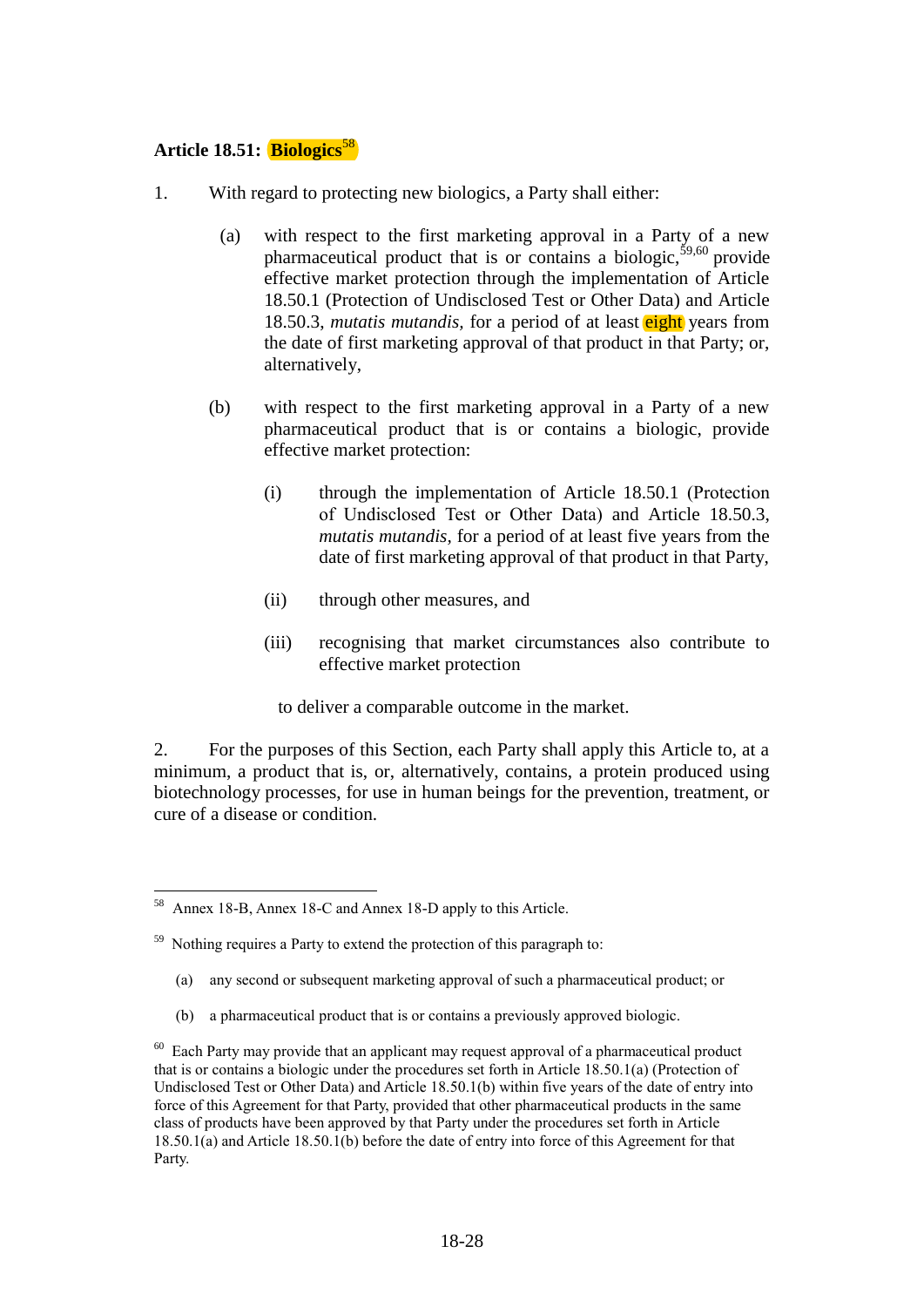3. Recognising that international and domestic regulation of new pharmaceutical products that are or contain a biologic is in a formative stage and that market circumstances may evolve over time, the Parties shall consult after 10 years from the date of entry into force of this Agreement, or as otherwise decided by the Commission, to review the period of exclusivity provided in paragraph 1 and the scope of application provided in paragraph 2, with a view to providing effective incentives for the development of new pharmaceutical products that are or contain a biologic, as well as with a view to facilitating the timely availability of follow-on biosimilars, and to ensuring that the scope of application remains consistent with international developments regarding approval of additional categories of new pharmaceutical products that are or contain a biologic.

### **Article 18.52: Definition of New Pharmaceutical Product**

For the purposes of Article 18.50.1 (Protection of Undisclosed Test or Other Data), a **new pharmaceutical product** means a pharmaceutical product that does not contain<sup>61</sup> a chemical entity that has been previously approved in that Party.

### **Article 18.53: Measures Relating to the Marketing of Certain Pharmaceutical Products**

1. If a Party permits, as a condition of approving the marketing of a pharmaceutical product, persons, other than the person originally submitting the safety and efficacy information, to rely on evidence or information concerning the safety and efficacy of a product that was previously approved, such as evidence of prior marketing approval by the Party or in another territory, that Party shall provide:

- (a) **a** system to provide notice to a patent holder<sup>62</sup> or to allow for a patent holder to be notified prior to the marketing of such a pharmaceutical product, that such other person is seeking to market that product during the term of an applicable patent claiming the approved product or its approved method of use;
- (b) adequate time and opportunity for such a patent holder to seek, prior to the marketing <sup>63</sup> of an allegedly infringing product, available remedies in subparagraph (c); and

 $61\,$ <sup>61</sup> For the purposes of this Article, a Party may treat "contain" as meaning utilise.

 $62$  For greater certainty, for the purposes of this Article, a Party may provide that a "patent holder" includes a patent licensee or the authorised holder of marketing approval.

 $63$  For the purposes of paragraph 1(b), a Party may treat "marketing" as commencing at the time of listing for purposes of the reimbursement of pharmaceutical products pursuant to a national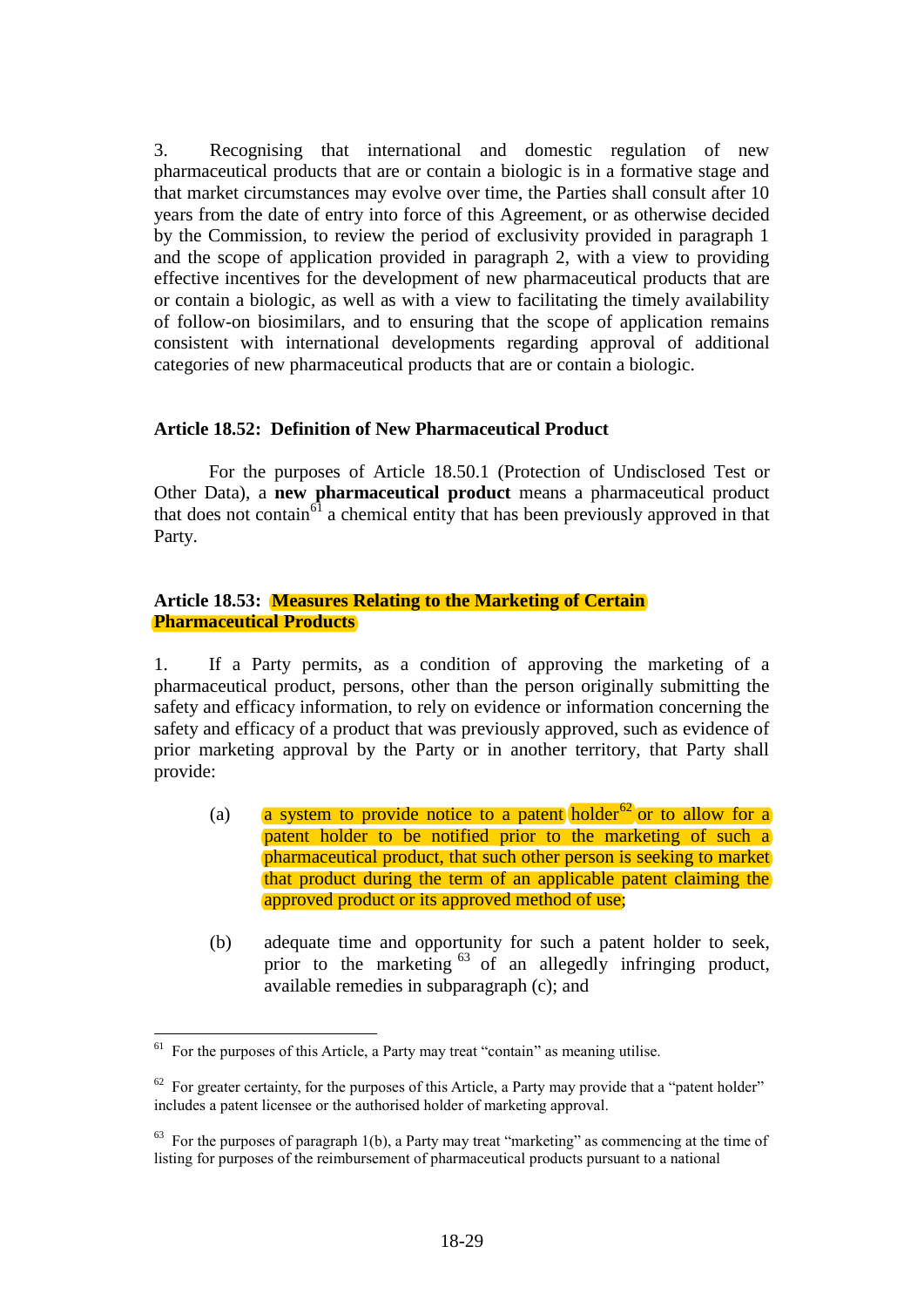(c) procedures, such as judicial or administrative proceedings, and expeditious remedies, such as preliminary injunctions or equivalent effective provisional measures, for the timely resolution of disputes concerning the validity or infringement of an applicable patent claiming an approved pharmaceutical product or its approved method of use.

2. As an alternative to paragraph 1, a Party shall instead adopt or maintain a system other than judicial proceedings that **precludes**, based upon patent-related information submitted to the marketing approval authority by a patent holder or the applicant for marketing approval, or based on direct coordination between the marketing approval authority and the patent office, the issuance of marketing approval to any third person seeking to market a pharmaceutical product subject to a patent claiming that product, unless by consent or acquiescence of the patent holder.

### **Article 18.54: Alteration of Period of Protection**

Subject to Article 18.50.3 (Protection of Undisclosed Test or Other Data), if a product is subject to a system of marketing approval in the territory of a Party pursuant to Article 18.47 (Protection of Undisclosed Test or Other Data for Agricultural Chemical Products), Article 18.50 or Article 18.51 (Biologics) and is also covered by a patent in the territory of that Party, the Party shall not alter the period of protection that it provides pursuant to Article 18.47, Article 18.50 or Article 18.51 in the event that the patent protection terminates on a date earlier than the end of the period of protection specified in Article 18.47, Article 18.50 or Article 18.51.

# **Section G: Industrial Designs**

#### **Article 18.55: Protection**

1

1. Each Party shall ensure adequate and effective protection of industrial designs and also confirms that protection for industrial designs is available for designs:

- (a) embodied in a part of an article; or, alternatively,
- (b) having a particular regard, where appropriate, to a part of an article in the context of the article as a whole.

healthcare programme operated by a Party and inscribed in the Appendix to Annex 26-A (Transparency and Procedural Fairness for Pharmaceutical Products and Medical Devices).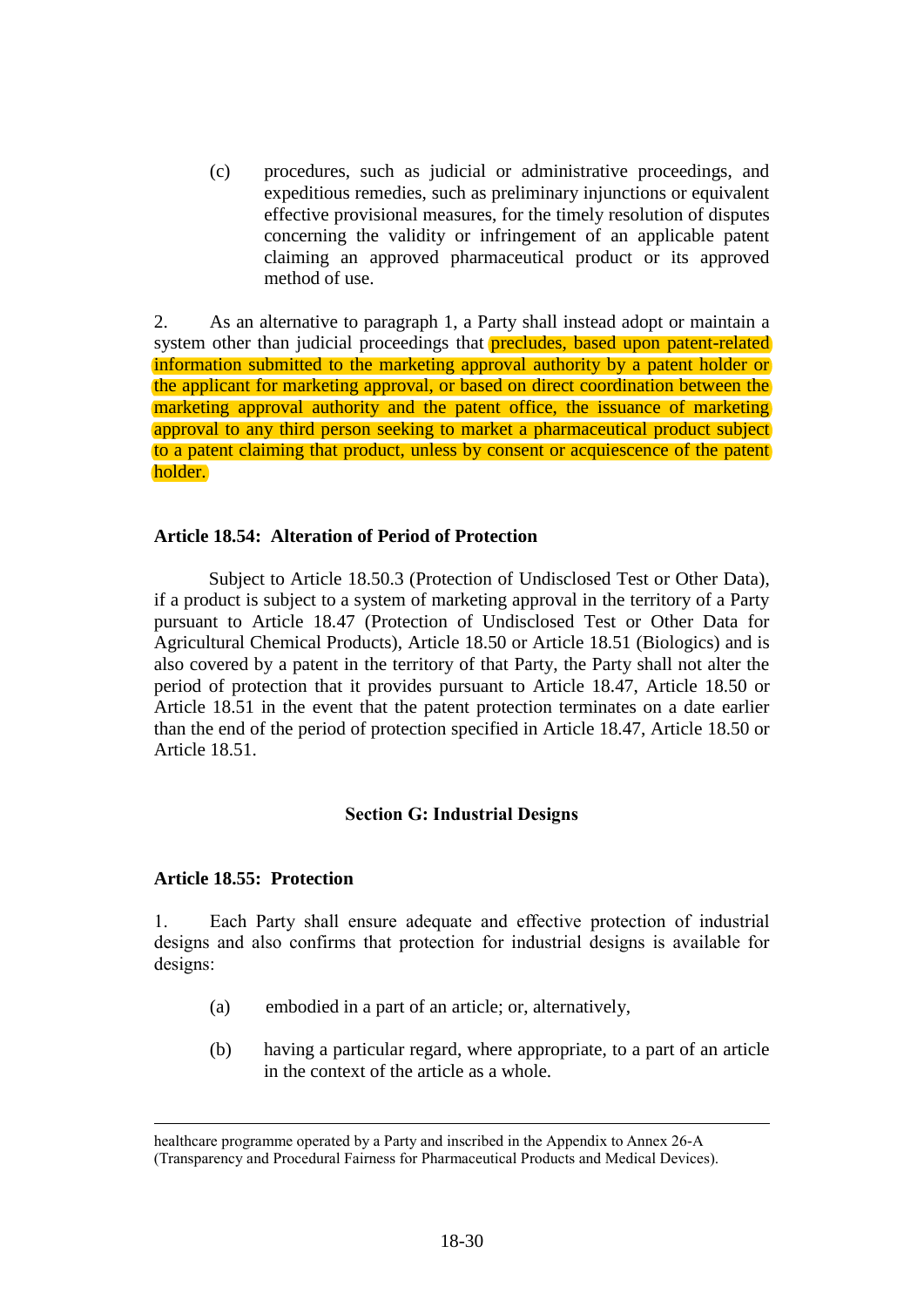2. This Article is subject to Articles 25 and 26 of the TRIPS Agreement.

# **Article 18.56: Improving Industrial Design Systems**

The Parties recognise the importance of improving the quality and efficiency of their respective industrial design registration systems, as well as facilitating the process of cross-border acquisition of rights in their respective industrial design systems, including giving due consideration to ratifying or acceding to the *Geneva Act of the Hague Agreement Concerning the International Registration of Industrial Designs*, done at Geneva, July 2, 1999.

# **Section H: Copyright and Related Rights**

### **Article 18.57: Definitions**

For the purposes of Article 18.58 (Right of Reproduction) and Article 18.60 (Right of Distribution) through Article 18.70 (Collective Management), the following definitions apply with respect to performers and producers of phonograms:

**broadcasting** means the transmission by wireless means for public reception of sounds or of images and sounds or of the representations thereof; such transmission by satellite is also "broadcasting"; transmission of encrypted signals is "broadcasting" if the means for decrypting are provided to the public by the broadcasting organisation or with its consent;

**communication to the public** of a performance or a phonogram means the transmission to the public by any medium, other than by broadcasting, of sounds of a performance or the sounds or the representations of sounds fixed in a phonogram;

**fixation** means the embodiment of sounds, or of the representations thereof, from which they can be perceived, reproduced, or communicated through a device;

**performers** means actors, singers, musicians, dancers, and other persons who act, sing, deliver, declaim, play in, interpret, or otherwise perform literary or artistic works or expressions of folklore;

**phonogram** means the fixation of the sounds of a performance or of other sounds, or of a representation of sounds, other than in the form of a fixation incorporated in a cinematographic or other audio-visual work;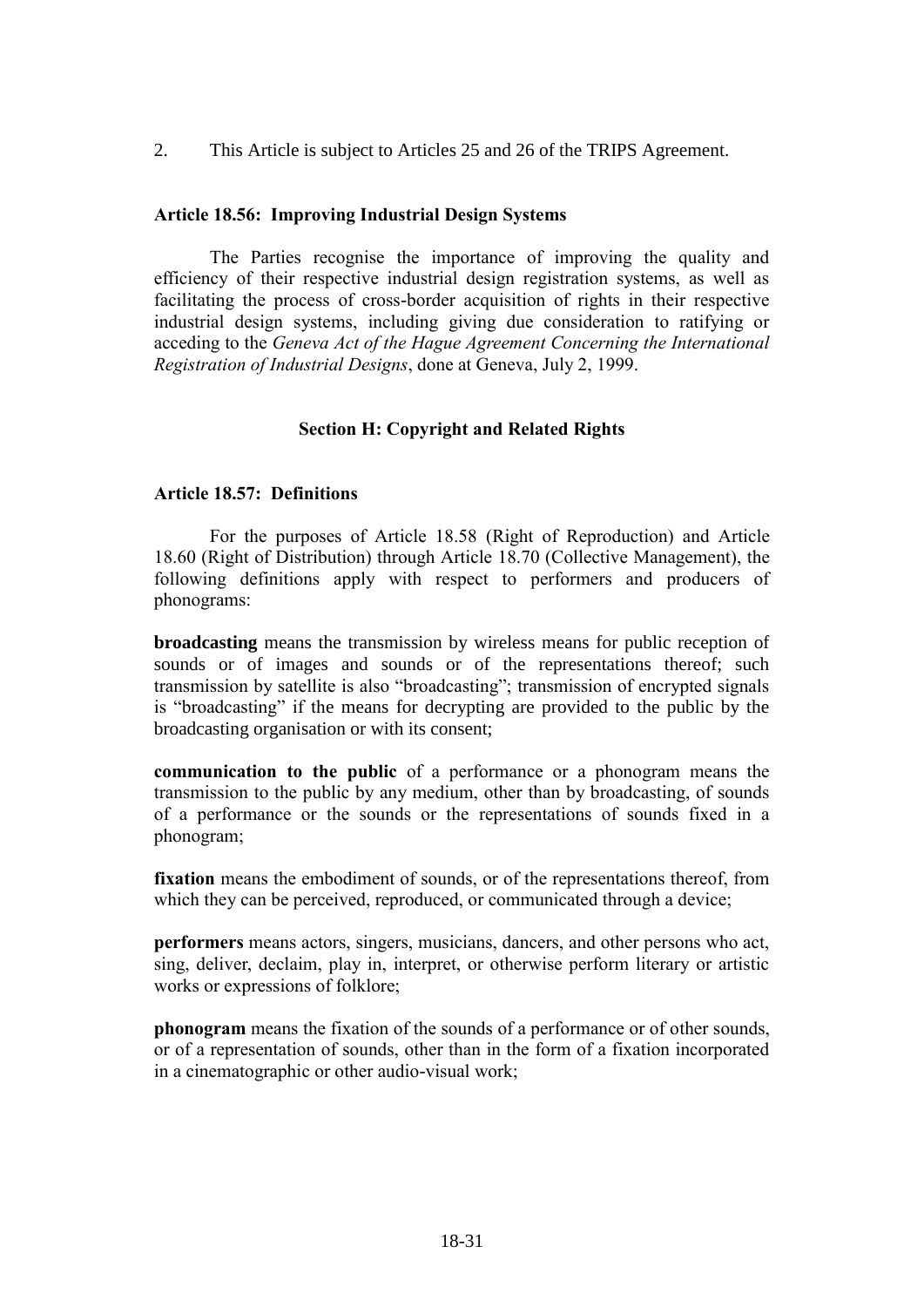**producer of a phonogram** means a person that takes the initiative and has the responsibility for the first fixation of the sounds of a performance or other sounds, or the representations of sounds; and

**publication** of a performance or phonogram means the offering of copies of the performance or the phonogram to the public, with the consent of the right holder, and provided that copies are offered to the public in reasonable quantity.

#### **Article 18.58: Right of Reproduction**

Each Party shall provide<sup>64</sup> to authors, performers and producers of phonograms<sup>65</sup> the exclusive right to authorise or prohibit all reproduction of their works, performances or phonograms in any manner or form, including in electronic form.

### **Article 18.59: Right of Communication to the Public**

Without prejudice to Article 11(1)(ii), Article 11*bis*(1)(i) and (ii), Article 11*ter*(1)(ii), Article 14(1)(ii), and Article 14*bis*(1) of the Berne Convention, each Party shall provide to authors the exclusive right to authorise or prohibit the communication to the public of their works, by wire or wireless means, including the making available to the public of their works in such a way that members of the public may access these works from a place and at a time individually chosen by them. $66$ 

#### **Article 18.60: Right of Distribution**

l

Each Party shall provide to authors, performers and producers of phonograms the exclusive right to authorise or prohibit the making available to the public of the original and copies  $67$  of their works, performances and phonograms through sale or other transfer of ownership.

<sup>&</sup>lt;sup>64</sup> For greater certainty, the Parties understand that it is a matter for each Party's law to prescribe that works, performances or phonograms in general or any specified categories of works, performances and phonograms are not protected by copyright or related rights unless the work, performance or phonogram has been fixed in some material form.

<sup>65</sup> References to "authors, performers, and producers of phonograms" refer also to any of their successors in interest.

<sup>&</sup>lt;sup>66</sup> The Parties understand that the mere provision of physical facilities for enabling or making a communication does not in itself amount to communication within the meaning of this Chapter or the Berne Convention. The Parties further understand that nothing in this Article precludes a Party from applying Article 11*bis*(2) of the Berne Convention.

 $67$  The expressions "copies" and "original and copies", that are subject to the right of distribution in this Article, refer exclusively to fixed copies that can be put into circulation as tangible objects.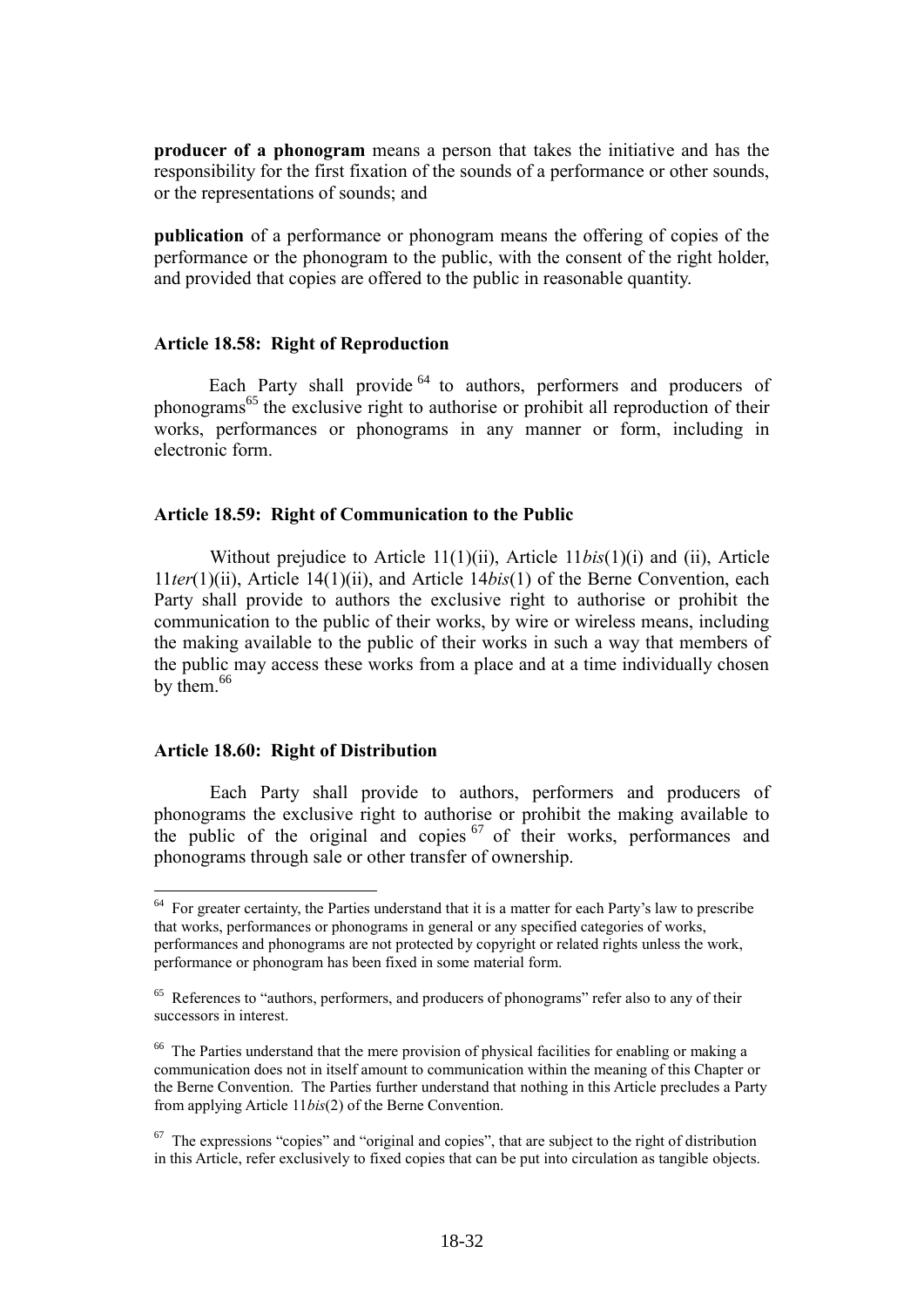# **Article 18.61: No Hierarchy**

Each Party shall provide that in cases in which authorisation is needed from both the author of a work embodied in a phonogram and a performer or producer that owns rights in the phonogram:

- (a) the need for the authorisation of the author does not cease to exist because the authorisation of the performer or producer is also required; and
- (b) the need for the authorisation of the performer or producer does not cease to exist because the authorisation of the author is also required.

### **Article 18.62: Related Rights**

1

1. Each Party shall accord the rights provided for in this Chapter with respect to performers and producers of phonograms: to the performers and producers of phonograms that are nationals <sup>68</sup> of another Party; and to performances or phonograms first published or first fixed<sup>69</sup> in the territory of another Party.<sup>70</sup> A performance or phonogram shall be considered first published in the territory of a Party if it is published in the territory of that Party within 30 days of its original publication.

2. Each Party shall provide to performers the exclusive right to authorise or prohibit:

- (a) the broadcasting and communication to the public of their unfixed performances, unless the performance is already a broadcast performance; and
- (b) the fixation of their unfixed performances.

<sup>&</sup>lt;sup>68</sup> For the purposes of determining criteria for eligibility under this Article, with respect to performers, a Party may treat "nationals" as those who would meet the criteria for eligibility under Article 3 of the WPPT.

 $69$  For the purposes of this Article, fixation means the finalisation of the master tape or its equivalent.

 $70$  For greater certainty, in this paragraph with respect to performances or phonograms first published or first fixed in the territory of a Party, a Party may apply the criterion of publication, or alternatively, the criterion of fixation, or both. For greater certainty, consistent with Article 18.8 (National Treatment), each Party shall accord to performances and phonograms first published or first fixed in the territory of another Party treatment no less favourable than it accords to performances or phonograms first published or first fixed in its own territory.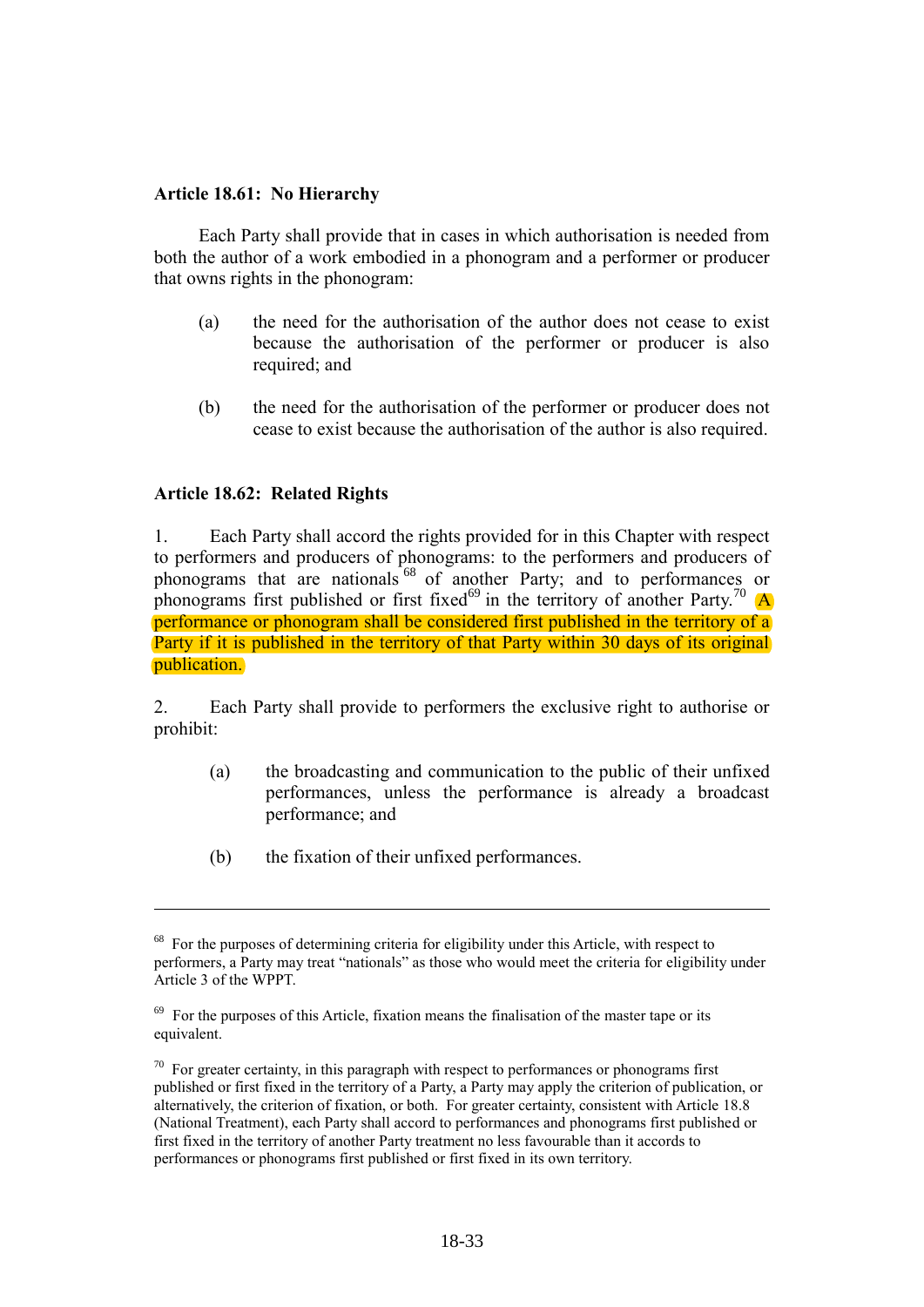- 3. (a) Each Party shall provide to performers and producers of phonograms the exclusive right to authorise or prohibit the broadcasting or any communication to the public of their performances or phonograms, by wire or wireless means,  $71, 72$  and the making available to the public of those performances or phonograms in such a way that members of the public may access them from a place and at a time individually chosen by them.
	- (b) Notwithstanding subparagraph (a) and Article 18.65 (Limitations and Exceptions), the application of the right referred to in subparagraph (a) to analog transmissions and non-interactive free over-the-air broadcasts, and exceptions or limitations to this right for those activities, is a matter of each Party's law.<sup>73</sup>

# **Article 18.63: Term of Protection for Copyright and Related Rights**

Each Party shall provide that in cases in which the term of protection of a work, performance or phonogram is to be calculated: $74$ 

- (a) on the basis of the life of a natural person, the term shall be not less than the life of the author and  $\frac{70}{20}$  years after the author's death;<sup>75</sup> and
- (b) on a basis other than the life of a natural person, the term shall be:

 $73$  For the purposes of this subparagraph the Parties understand that a Party may provide for the retransmission of non-interactive, free over-the-air broadcasts, provided that these retransmissions are lawfully permitted by that Party's government communications authority; any entity engaging in these retransmissions complies with the relevant rules, orders or regulations of that authority; and these retransmissions do not include those delivered and accessed over the Internet. For greater certainty this footnote does not limit a Party's ability to avail itself of this subparagraph.

 $74$  For greater certainty, in implementing this Article, nothing prevents a Party from promoting certainty for the legitimate use and exploitation of a work, performance or phonogram during its term of protection, consistent with Article 18.65 (Limitations and Exceptions) and that Party's international obligations.

 $71$ With respect to broadcasting and communication to the public, a Party may satisfy the obligation by applying Article 15(1) and Article 15(4) of the WPPT and may also apply Article 15(2) of the WPPT, provided that it is done in a manner consistent with that Party's obligations under Article 18.8 (National Treatment).

 $72$  For greater certainty, the obligation under this paragraph does not include broadcasting or communication to the public, by wire or wireless means, of the sounds or representations of sounds fixed in a phonogram that are incorporated in a cinematographic or other audio-visual work.

<sup>&</sup>lt;sup>75</sup> The Parties understand that if a Party provides its nationals a term of copyright protection that exceeds life of the author plus 70 years, nothing in this Article or Article 18.8 (National Treatment) shall preclude that Party from applying Article 7(8) of the Berne Convention with respect to the term in excess of the term provided in this subparagraph of protection for works of another Party.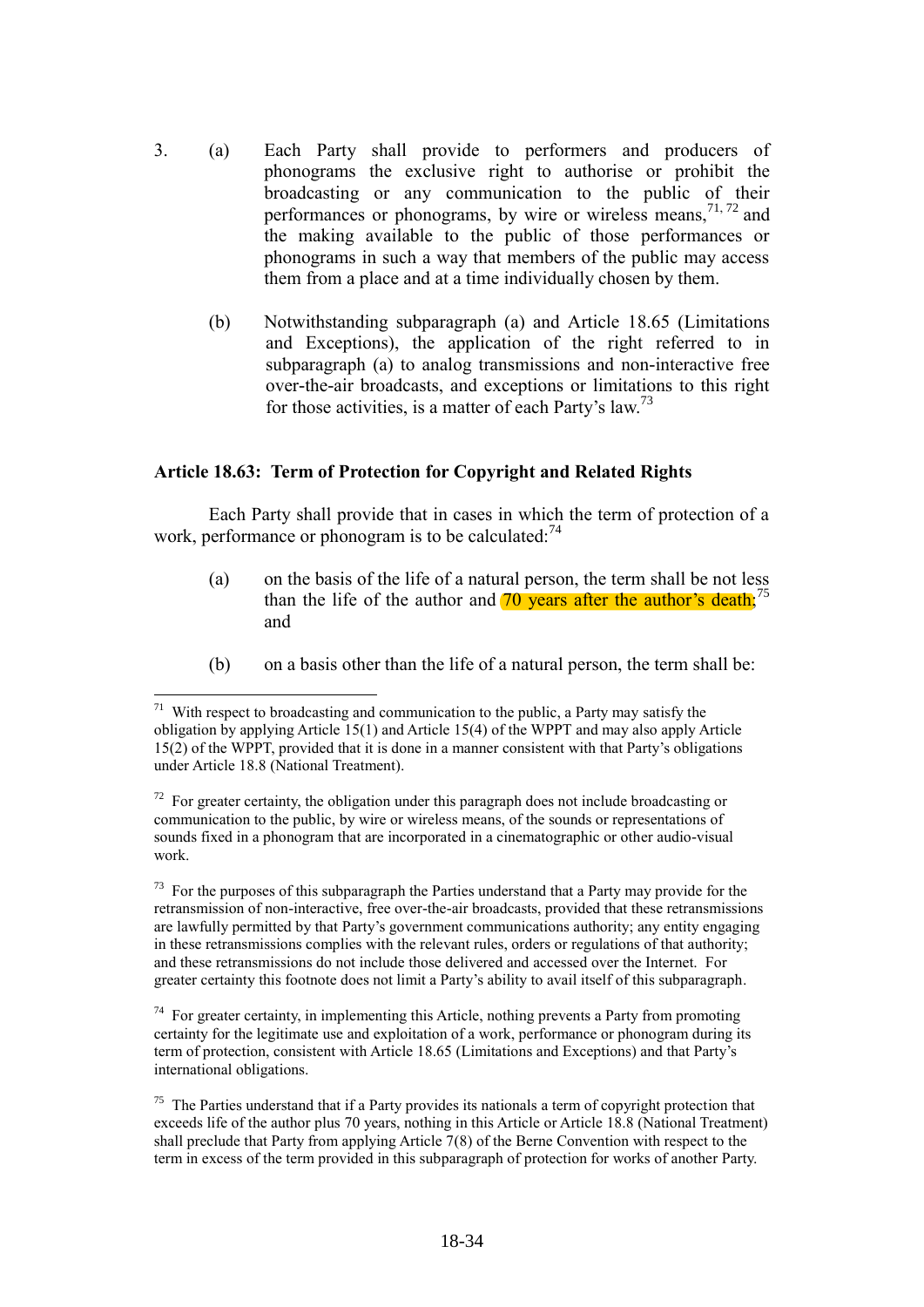- (i) not less than 70 years from the end of the calendar year of the first authorised publication<sup>76</sup> of the work, performance or phonogram; or
- (ii) failing such authorised publication within 25 years from the creation of the work, performance or phonogram, not less than 70 years from the end of the calendar year of the creation of the work, performance or phonogram.<sup>77</sup>

# **Article 18.64: Application of Article 18 of the Berne Convention and Article 14.6 of the TRIPS Agreement**

Each Party shall apply Article 18 of the Berne Convention and Article 14.6 of the TRIPS Agreement, *mutatis mutandis*, to works, performances and phonograms, and the rights in and protections afforded to that subject matter as required by this Section.

### **Article 18.65: Limitations and Exceptions**

l

1. With respect to this Section, each Party shall confine limitations or exceptions to exclusive rights to certain special cases that do not conflict with a normal exploitation of the work, performance or phonogram, and do not unreasonably prejudice the legitimate interests of the right holder.

2. This Article does not reduce or extend the scope of applicability of the limitations and exceptions permitted by the TRIPS Agreement, the Berne Convention, the WCT or the WPPT.

# **Article 18.66: Balance in Copyright and Related Rights Systems**

Each Party shall endeavour to achieve an appropriate balance in its copyright and related rights system, among other things by means of limitations or exceptions that are consistent with Article 18.65 (Limitations and Exceptions), including those for the digital environment, giving due consideration to legitimate purposes such as, but not limited to: criticism; comment; news reporting; teaching, scholarship, research, and other similar purposes; and facilitating access

<sup>&</sup>lt;sup>76</sup> For greater certainty, for the purposes of subparagraph (b), if a Party's law provides for the calculation of term from fixation rather than from the first authorised publication, that Party may continue to calculate the term from fixation.

 $77$  For greater certainty, a Party may calculate a term of protection for an anonymous or pseudonymous work or a work of joint authorship in accordance with Article 7(3) or Article 7*bis* of the Berne Convention, provided that the Party implements the corresponding numerical term of protection required under this Article.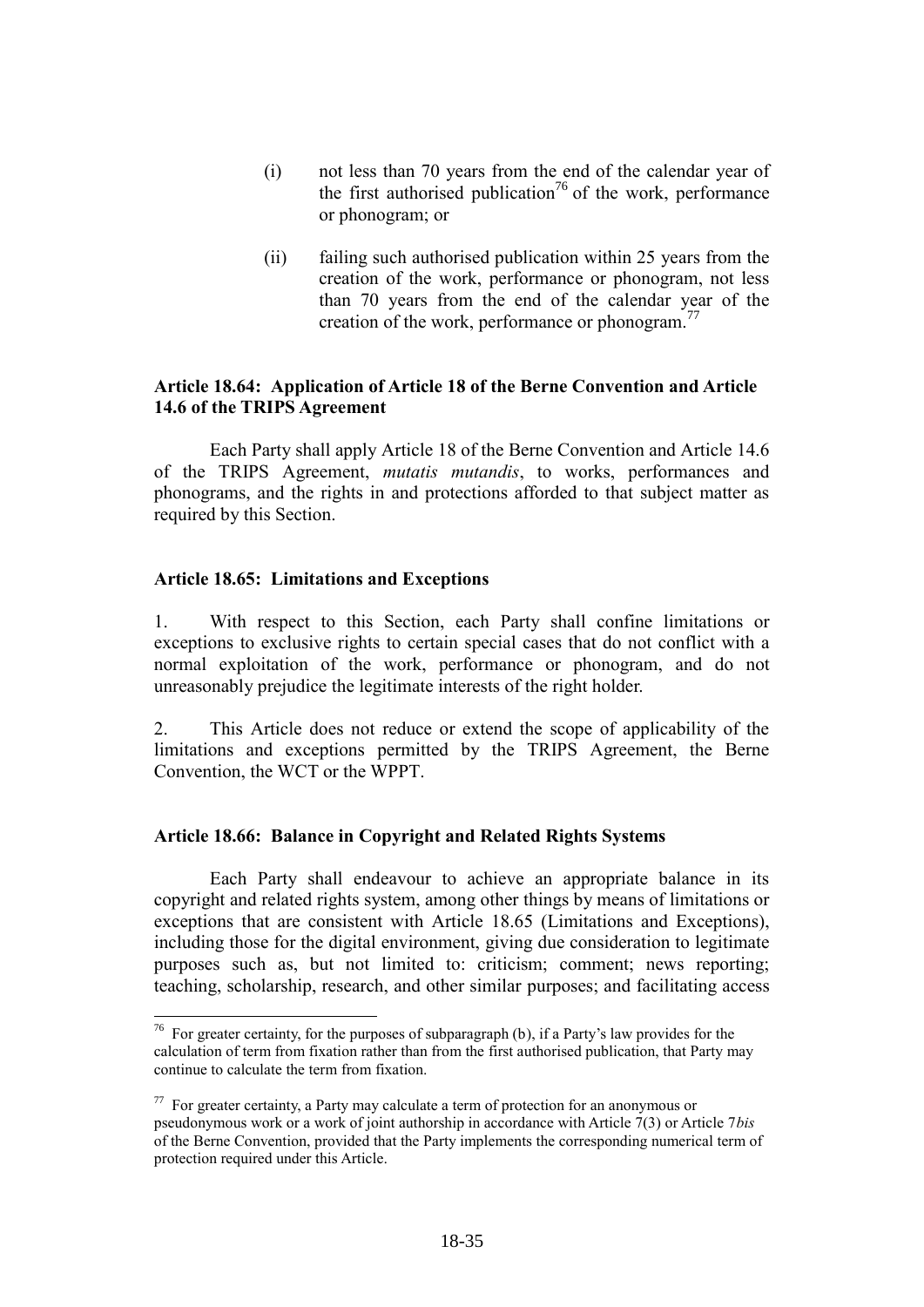to published works for persons who are blind, visually impaired or otherwise print disabled<sup>78, 79</sup>

# **Article 18.67: Contractual Transfers**

l

Each Party shall provide that for copyright and related rights, any person acquiring or holding any economic right $80$  in a work, performance or phonogram:

- (a) may freely and separately transfer that right by contract; and
- (b) by virtue of contract, including contracts of employment underlying the creation of works, performances or phonograms, shall be able to exercise that right in that person's own name and enjoy fully the benefits derived from that right. $81$

# **Article 18.68: Technological Protection Measures (TPMs)**<sup>82</sup>

1. In order to provide adequate legal protection and effective legal remedies against the circumvention of effective technological measures that authors, performers, and producers of phonograms use in connection with the exercise of their rights and that restrict unauthorised acts in respect of their works, performances, and phonograms, each Party shall provide that any person that:

(a) knowingly, or having reasonable grounds to know,  $^{83}$  circumvents without authority any effective technological measure that controls access to a protected work, performance, or phonogram;<sup>84</sup> or

<sup>78</sup> As recognised by the *Marrakesh Treaty to Facilitate Access to Published Works for Persons Who Are Blind, Visually Impaired, or Otherwise Print Disabled,* done at Marrakesh, June 27, 2013 (Marrakesh Treaty). The Parties recognise that some Parties facilitate the availability of works in accessible formats for beneficiaries beyond the requirements of the Marrakesh Treaty.

 $79$  For greater certainty, a use that has commercial aspects may in appropriate circumstances be considered to have a legitimate purpose under Article 18.65 (Limitations and Exceptions).

<sup>&</sup>lt;sup>80</sup> For greater certainty, this provision does not affect the exercise of moral rights.

 $81$  Nothing in this Article affects a Party's ability to establish: (i) which specific contracts underlying the creation of works, performances or phonograms shall, in the absence of a written agreement, result in a transfer of economic rights by operation of law; and (ii) reasonable limits to protect the interests of the original right holders, taking into account the legitimate interests of the transferees.

<sup>&</sup>lt;sup>82</sup> Nothing in this Agreement requires a Party to restrict the importation or domestic sale of a device that does not render effective a technological measure the only purpose of which is to control market segmentation for legitimate physical copies of a cinematographic film, and is not otherwise a violation of its law.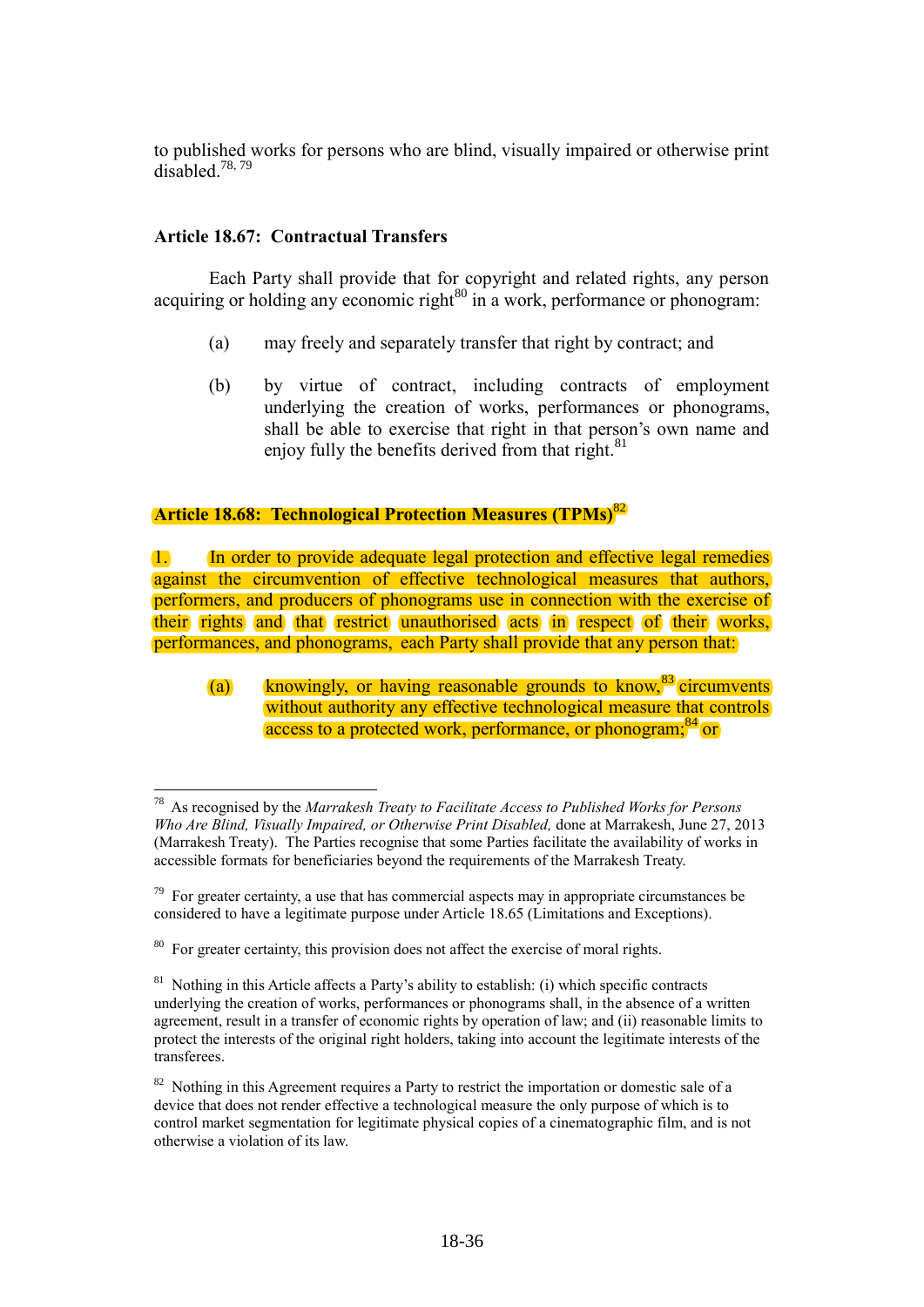- (b) manufactures, imports, distributes, <sup>85</sup> offers for sale or rental to the public, or otherwise provides devices, products, or components, or offers to the public or provides services, that:
	- (i) are promoted, advertised, or otherwise marketed by that person <sup>86</sup> for the purpose of circumventing any effective technological measure;
	- (ii) have only a limited commercially significant purpose or use other than to circumvent any effective technological measure;<sup>87</sup> or
	- (iii) are primarily designed, produced, or performed for the purpose of circumventing any effective technological measure,

is liable and subject to the remedies provided for in Article 18.74 (Civil and Administrative Procedures and Remedies).

Each Party shall provide for criminal procedures and penalties to be applied if any person is found to have engaged wilfully<sup>88</sup> and for the purposes of commercial advantage or financial gain  $89 \text{ in}$  any of the above activities.  $90 \text{ out}$ 

1

<sup>86</sup> The Parties understand that this provision still applies in cases in which the person promotes, advertises, or markets through the services of a third person.

 $87$  A Party may comply with this paragraph if the conduct referred to in this subparagraph does not have a commercially significant purpose or use other than to circumvent an effective technological measure.

<sup>88</sup> For greater certainty, for purposes of this Article and Article 18.69 (RMI), wilfulness contains a knowledge element.

 $89$  For greater certainty, for purposes of this Article, Article 18.69 (RMI) and Article 18.77 (Criminal Procedures and Penalties), the Parties understand that a Party may treat "financial gain" as "commercial purposes".

 $83$  For the purposes of this subparagraph, a Party may provide that reasonable grounds to know may be demonstrated through reasonable evidence, taking into account the facts and circumstances surrounding the alleged illegal act.

<sup>&</sup>lt;sup>84</sup> For greater certainty, no Party is required to impose civil or criminal liability under this subparagraph for a person that circumvents any effective technological measure that protects any of the exclusive rights of copyright or related rights in a protected work, performance or phonogram, but does not control access to such that work, performance or phonogram.

<sup>&</sup>lt;sup>85</sup> A Party may provide that the obligations described in this subparagraph with respect to manufacturing, importation, and distribution apply only in cases in which those activities are undertaken for sale or rental, or if those activities prejudice the interests of the right holder of the copyright or related right.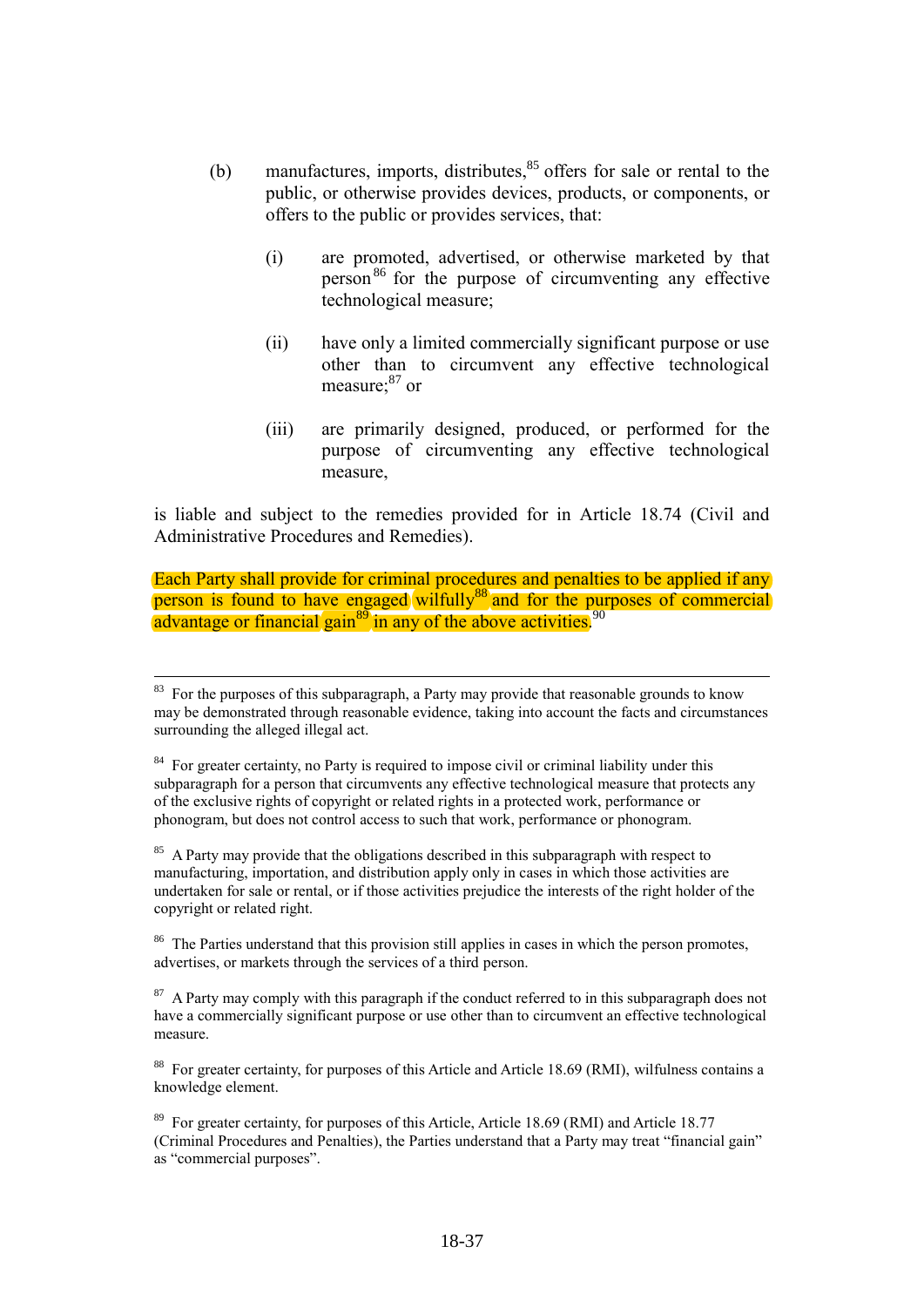A Party may provide that the criminal procedures and penalties do not apply to a non-profit library, museum, archive, educational institution, or public noncommercial broadcasting entity. A Party may also provide that the remedies provided for in Article 18.74 (Civil and Administrative Procedures and Remedies) do not apply to any of the same entities provided that the above activities are carried out in good faith without knowledge that the conduct is prohibited.

2. In implementing paragraph 1, no Party shall be obligated to require that the design of, or the design and selection of parts and components for, a consumer electronics, telecommunications, or computing product provide for a response to any particular technological measure, provided that the product does not otherwise violate a measure implementing paragraph 1.

3. Each Party shall provide that a violation of a measure implementing this Article is independent of any infringement that might occur under the Party's law on copyright and related rights<sup>91</sup>

4. With regard to measures implementing paragraph 1:

1

- (a) a Party may provide certain limitations and exceptions to the measures implementing paragraph 1(a) or paragraph 1(b) in order to enable non-infringing uses if there is an actual or likely adverse impact of those measures on those non-infringing uses, as determined through a legislative, regulatory, or administrative process in accordance with the Party's law, giving due consideration to evidence when presented in that process, including with respect to whether appropriate and effective measures have been taken by rights holders to enable the beneficiaries to enjoy the limitations and exceptions to copyright and related rights under that Party's law; $^{92}$
- (b) any limitations or exceptions to a measure that implements paragraph 1(b) shall be permitted only to enable the legitimate use of a limitation or exception permissible under this Article by its

<sup>90</sup> For greater certainty, no Party is required to impose liability under this Article and Article 18.69 (RMI) for actions taken by that Party or a third person acting with the authorisation or consent of that Party.

 $91$  For greater certainty, a Party is not required to treat the criminal act of circumvention set forth in paragraph  $1(a)$  as an independent violation, where the Party criminally penalises such acts through other means.

 $92$  For greater certainty, nothing in this provision requires a Party to make a new determination via the legislative, regulatory, or administrative process with respect to limitations and exceptions to the legal protection of effective technological measures: (i) previously established pursuant to trade agreements in force between two or more Parties; or (ii) previously implemented by the Parties, provided that such limitations and exceptions are otherwise consistent with this paragraph.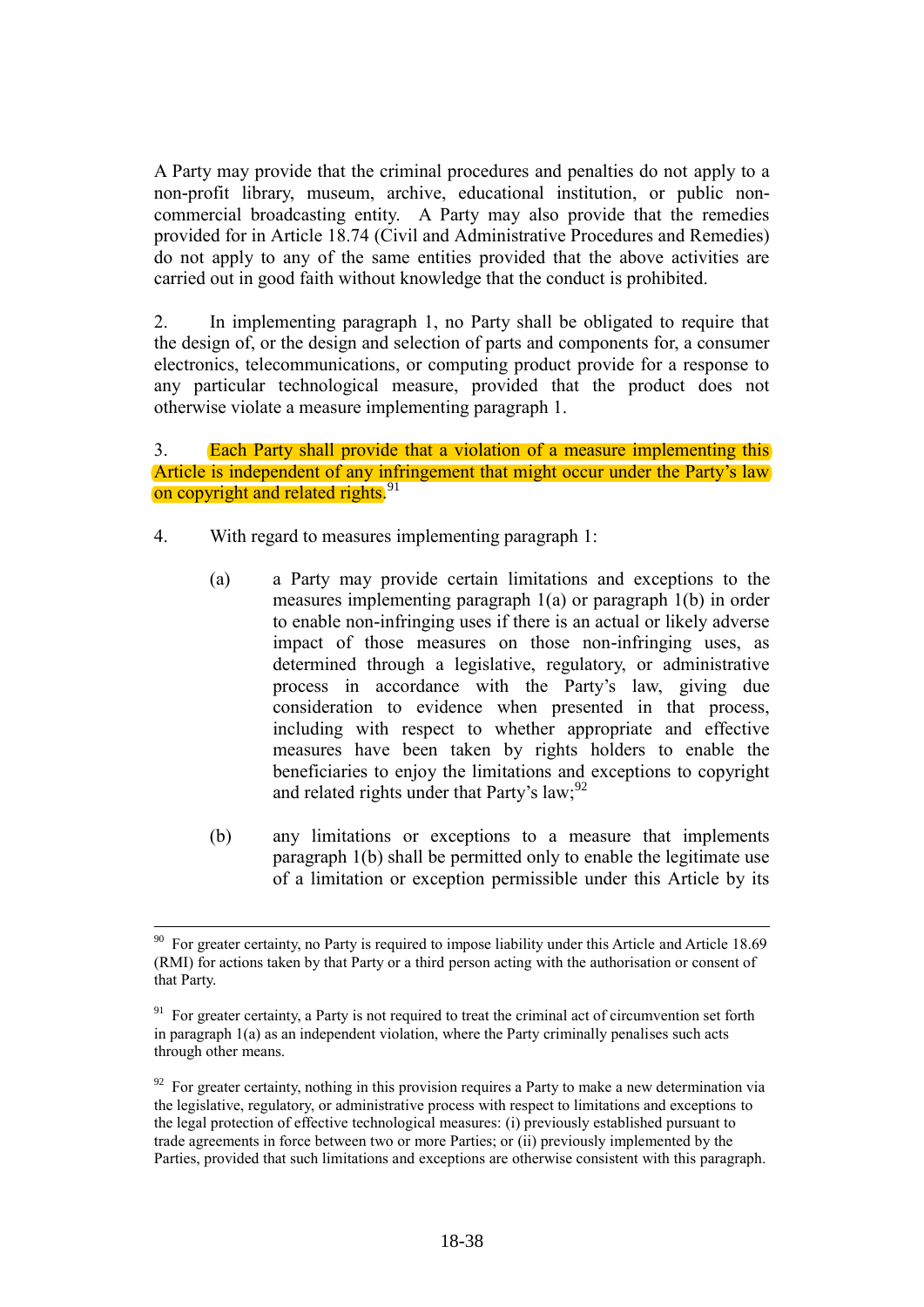intended beneficiaries  $93$  and does not authorise the making available of devices, products, components, or services beyond those intended beneficiaries; $^{94}$  and

(c) a Party shall not, by providing limitations and exceptions under paragraph 4(a) and paragraph 4(b), undermine the adequacy of that Party's legal system for the protection of effective technological measures, or the effectiveness of legal remedies against the circumvention of such measures, that authors, performers, or producers of phonograms use in connection with the exercise of their rights, or that restrict unauthorised acts in respect of their works, performances or phonograms, as provided for in this Chapter.

5. **Effective technological measure** means any effective <sup>95</sup> technology, device, or component that, in the normal course of its operation, controls access to a protected work, performance, or phonogram, or protects copyright or related rights related to a work, performance or phonogram.

# **Article 18.69: Rights Management Information (RMI)**<sup>96</sup>

l

- 1. In order to provide adequate and effective legal remedies to protect RMI:
	- (a) each Party shall provide that any person that, without authority, and knowing, or having reasonable grounds to know, that it would induce, enable, facilitate or conceal an infringement of the copyright or related right of authors, performers or producers of phonograms:
		- (i) knowingly<sup>97</sup> removes or alters any RMI;

<sup>93</sup> For greater certainty, a Party may provide an exception to paragraph 1(b) without providing a corresponding exception to paragraph 1(a), provided that the exception to paragraph 1(b) is limited to enabling a legitimate use that is within the scope of limitations or exceptions to paragraph 1(a) as provided under this subparagraph.

<sup>&</sup>lt;sup>94</sup> For the purposes of interpreting paragraph 4(b) only, paragraph 1(a) should be read to apply to all effective technological measures as defined in paragraph 5, *mutatis mutandis*.

 $95$  For greater certainty, a technological measure that can, in a usual case, be circumvented accidentally is not an "effective" technological measure.

<sup>&</sup>lt;sup>96</sup> A Party may comply with the obligations in this Article by providing legal protection only to electronic RMI.

 $97$  For greater certainty, a Party may extend the protection afforded by this paragraph to circumstances in which a person engages without knowledge in the acts in sub-subparagraphs (i), (ii) and (iii), and to other related right holders.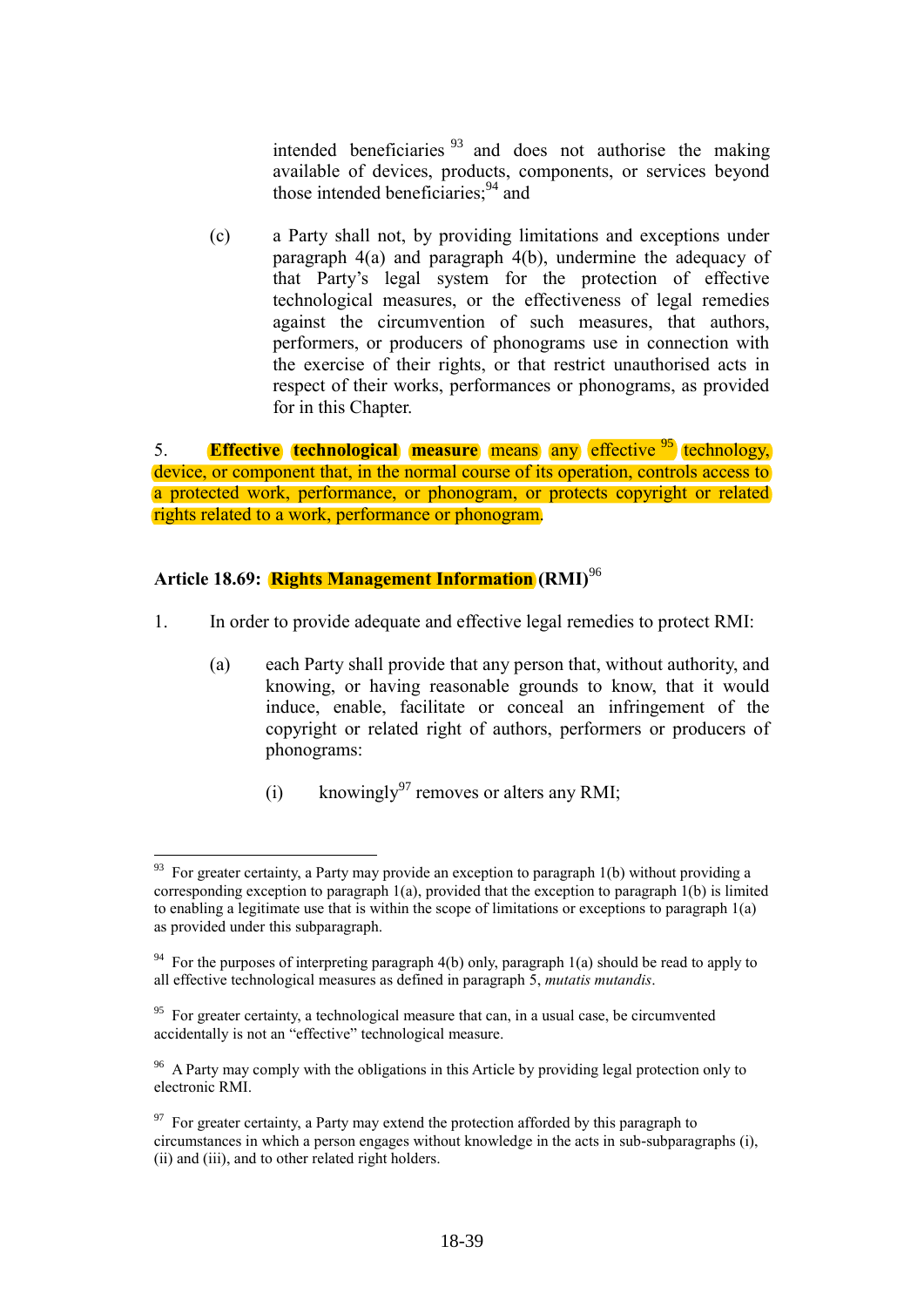- (ii) knowingly distributes or imports for distribution RMI knowing that the RMI has been altered without authority;<sup>98</sup> or
- (iii) knowingly distributes, imports for distribution, broadcasts, communicates or makes available to the public copies of works, performances or phonograms, knowing that RMI has been removed or altered without authority,

is liable and subject to the remedies set out in Article 18.74 (Civil and Administrative Procedures and Remedies).

Each Party shall provide for criminal procedures and penalties to be applied if any person is found to have engaged wilfully and for purposes of commercial advantage or financial gain in any of the above activities.

A Party may provide that the criminal procedures and penalties do not apply to a non-profit library, museum, archive, educational institution or public noncommercial broadcasting entity.<sup>99</sup>

2. For greater certainty, nothing prevents a Party from excluding from a measure that implements paragraph 1 a lawfully authorised activity that is carried out for the purpose of law enforcement, essential security interests or other related governmental purposes, such as the performance of a statutory function.

3. For greater certainty, nothing in this Article shall obligate a Party to require a right holder in a work, performance or phonogram to attach RMI to copies of the work, performance or phonogram, or to cause RMI to appear in connection with a communication of the work, performance or phonogram to the public.

- 4. **RMI** means:
	- (a) information that identifies a work, performance or phonogram, the author of the work, the performer of the performance or the producer of the phonogram; or the owner of any right in the work, performance or phonogram;
	- (b) information about the terms and conditions of the use of the work, performance or phonogram; or

l <sup>98</sup> A Party may comply with its obligations under this sub-subparagraph by providing for civil judicial proceedings concerning the enforcement of moral rights under its copyright law. A Party may also meet its obligation under this sub-subparagraph, if it provides effective protection for original compilations, provided that the acts described in this sub-subparagraph are treated as infringements of copyright in those original compilations.

<sup>&</sup>lt;sup>99</sup> For greater certainty, a Party may treat a broadcasting entity established without a profit-making purpose under its law as a public non-commercial broadcasting entity.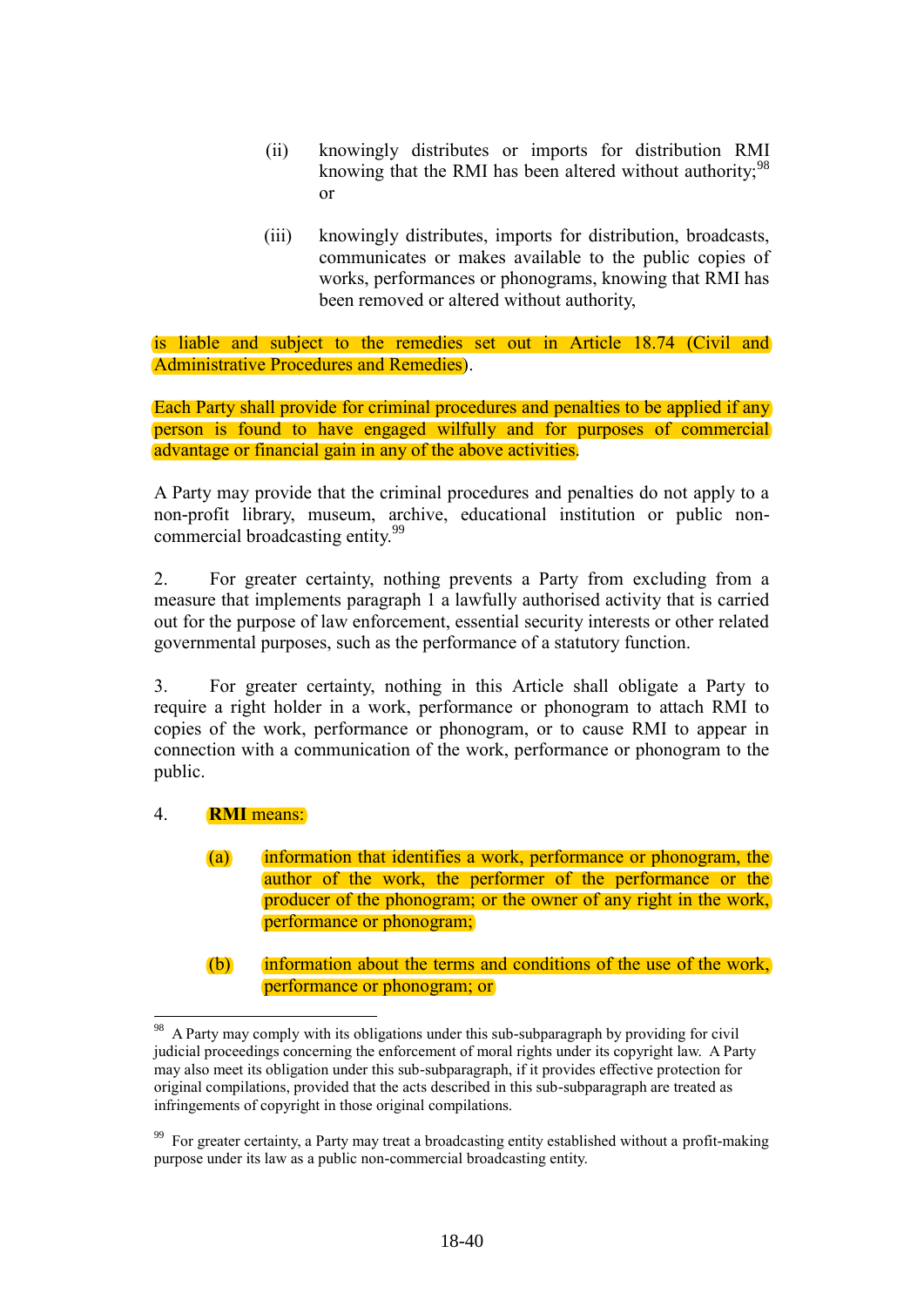### (c) any numbers or codes that represent the information referred to in subparagraphs (a) and (b),

if any of these items is attached to a copy of the work, performance or phonogram or appears in connection with the communication or making available of a work, performance or phonogram to the public.

#### **Article 18.70: Collective Management**

The Parties recognise the important role of collective management societies for copyright and related rights in collecting and distributing royalties<sup>100</sup> based on practices that are fair, efficient, transparent and accountable, which may include appropriate record keeping and reporting mechanisms.

#### **Section I: Enforcement**

#### **Article 18.71: General Obligations**

1. Each Party shall ensure that enforcement procedures as specified in this Section are available under its law<sup>101</sup> so as to permit effective action against any act of infringement of intellectual property rights covered by this Chapter, including expeditious remedies to prevent infringements and remedies that constitute a deterrent to future infringements.  $102$  These procedures shall be applied in such a manner as to avoid the creation of barriers to legitimate trade and to provide for safeguards against their abuse.

2. Each Party confirms that the enforcement procedures set forth in Article 18.74 (Civil and Administrative Procedures and Remedies), Article 18.75 (Provisional Measures) and Article 18.77 (Criminal Procedures and Penalties) shall be available to the same extent with respect to acts of trademark infringement, as well as copyright or related rights infringement, in the digital environment.

3. Each Party shall ensure that its procedures concerning the enforcement of intellectual property rights are fair and equitable. These procedures shall not be unnecessarily complicated or costly, or entail unreasonable time-limits or unwarranted delays.

l

 $100$  For greater certainty, royalties may include equitable remuneration.

 $101$  For greater certainty, "law" is not limited to legislation.

<sup>&</sup>lt;sup>102</sup> For greater certainty, and subject to Article 44 of the TRIPS Agreement and the provisions of this Agreement, each Party confirms that it makes such remedies available with respect to enterprises, regardless of whether the enterprises are private or state-owned.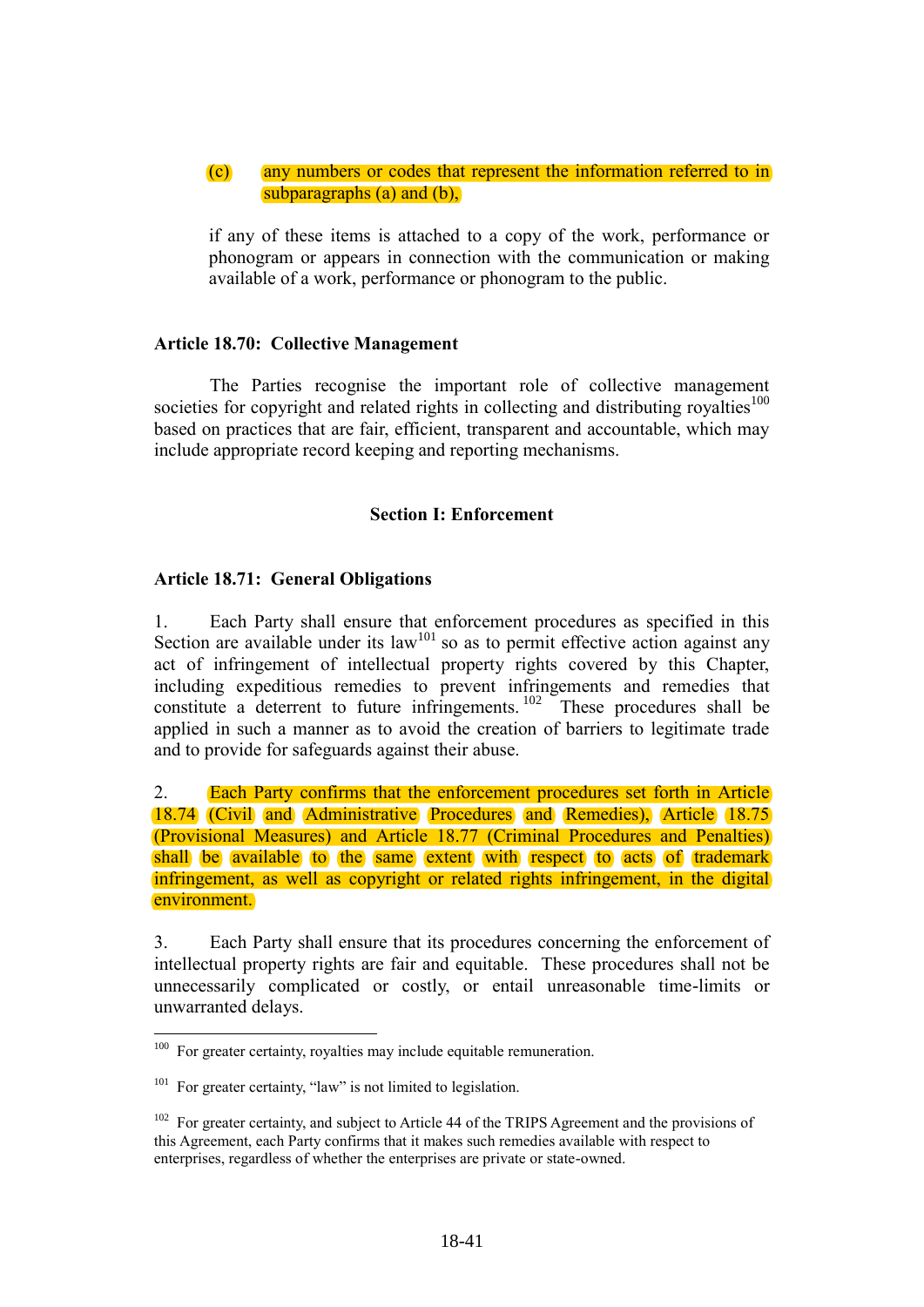- 4. This Section does not create any obligation:
	- (a) to put in place a judicial system for the enforcement of intellectual property rights distinct from that for the enforcement of law in general, nor does it affect the capacity of each Party to enforce its law in general; or
	- (b) with respect to the distribution of resources as between the enforcement of intellectual property rights and the enforcement of law in general.

5. In implementing the provisions of this Section in its intellectual property system, each Party shall take into account the need for proportionality between the seriousness of the infringement of the intellectual property right and the applicable remedies and penalties, as well as the interests of third parties.

## **Article 18.72: Presumptions**

l

1. In civil, criminal and, if applicable, administrative proceedings involving copyright or related rights, each Party shall provide for a presumption<sup>103</sup> that, in the absence of proof to the contrary:

- (a) the person whose name is indicated in the usual manner  $104$  as the author, performer or producer of the work, performance or phonogram, or if applicable the publisher, is the designated right holder in that work, performance or phonogram; and
- (b) the copyright or related right subsists in such subject matter.

2. In connection with the commencement of a civil, administrative or criminal enforcement proceeding involving a registered trademark that has been substantively examined by its competent authority, each Party shall provide that the trademark be considered *prima facie* valid.

3. In connection with the commencement of a civil or administrative enforcement proceeding involving a patent that has been substantively examined and granted<sup> $105$ </sup> by the competent authority of a Party, that Party shall provide that

<sup>&</sup>lt;sup>103</sup> For greater certainty, a Party may implement this Article on the basis of sworn statements or documents having evidentiary value, such as statutory declarations. A Party may also provide that these presumptions are rebuttable presumptions that may be rebutted by evidence to the contrary.

 $104$  For greater certainty, a Party may establish the means by which it shall determine what constitutes the "usual manner" for a particular physical support.

 $105$  For greater certainty, nothing in this Chapter prevents a Party from making available third party procedures in connection with its fulfilment of the obligations under paragraphs 2 and 3.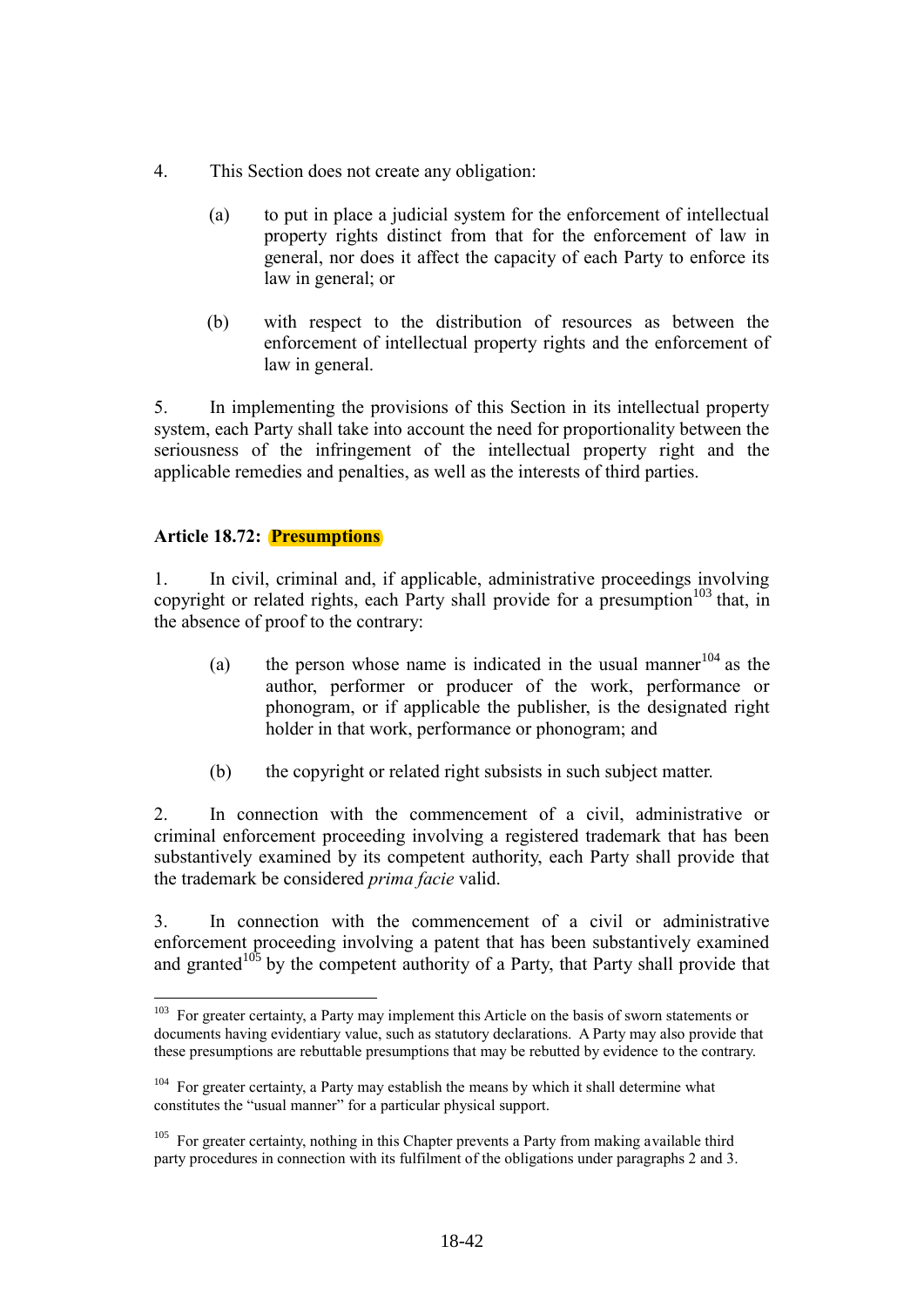each claim in the patent be considered *prima facie* to satisfy the applicable criteria of patentability in the territory of the Party.<sup>106, 107</sup>

# **Article 18.73: Enforcement Practices with Respect to Intellectual Property Rights**

1. Each Party shall provide that final judicial decisions and administrative rulings of general application pertaining to the enforcement of intellectual property rights:

- (a) preferably are in writing and state any relevant findings of fact and the reasoning or the legal basis on which the decisions and rulings are based; and
- (b) are published<sup>108</sup> or, if publication is not practicable, otherwise made available to the public in a national language in such a manner as to enable interested persons and Parties to become acquainted with them.

2. Each Party recognises the importance of collecting and analysing statistical data and other relevant information concerning infringements of intellectual property rights as well as collecting information on best practices to prevent and combat infringements.

3. Each Party shall publish or otherwise make available to the public information on its efforts to provide effective enforcement of intellectual property rights in its civil, administrative and criminal systems, such as statistical information that the Party may collect for such purposes.

1

 $106$  For greater certainty, if a Party provides its administrative authorities with the exclusive authority to determine the validity of a registered trademark or patent, nothing in paragraphs 2 and 3 shall prevent that Party's competent authority from suspending enforcement procedures until the validity of the registered trademark or patent is determined by the administrative authority. In those validity procedures, the party challenging the validity of the registered trademark or patent shall be required to prove that the registered trademark or patent is not valid. Notwithstanding this requirement, a Party may require the trademark holder to provide evidence of first use.

<sup>&</sup>lt;sup>107</sup> A Party may provide that this paragraph applies only to those patents that have been applied for, examined and granted after the entry into force of this Agreement for that Party.

 $108$  For greater certainty, a Party may satisfy the requirement for publication by making the decision or ruling available to the public on the Internet.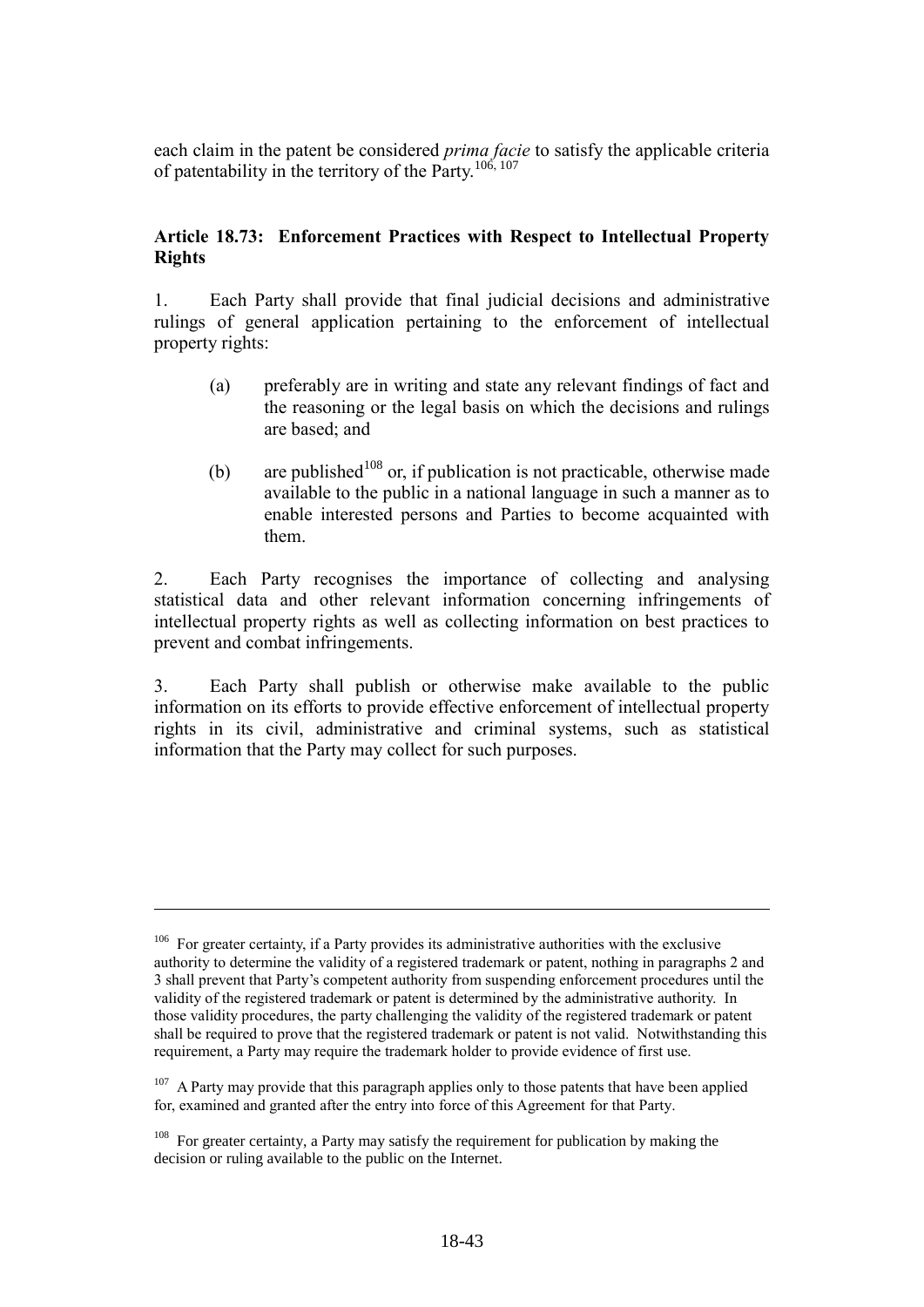## **Article 18.74: Civil and Administrative Procedures and Remedies**

1. Each Party shall make available to right holders civil judicial procedures concerning the enforcement of any intellectual property right covered in this Chapter. $10\overline{9}$ 

2. Each Party shall provide that its judicial authorities have the authority to order *injunctive relief that conforms to Article 44 of the TRIPS Agreement*, including to prevent goods that involve the infringement of an intellectual property right under the law of the Party providing that relief from entering into the channels of commerce.

3. Each Party shall provide<sup>110</sup> that, in civil judicial proceedings, its judicial authorities have the authority at least to order the infringer to pay the right holder damages adequate to compensate for the injury the right holder has suffered because of an infringement of that person's intellectual property right by an infringer who knowingly, or with reasonable grounds to know, engaged in infringing activity.

4. In determining the amount of damages under paragraph 3, each Party's judicial authorities shall have the authority to consider, among other things, any legitimate measure of value the right holder submits, which may include lost profits, the value of the infringed goods or services measured by the market price, or the suggested retail price.

5. At least in cases of copyright or related rights infringement and trademark counterfeiting, each Party shall provide that, in civil judicial proceedings, its judicial authorities have the authority to order the infringer, at least in cases described in paragraph 3, to pay the right holder the infringer's profits that are attributable to the infringement.<sup>111</sup>

6. In civil judicial proceedings with respect to the infringement of copyright or related rights protecting works, phonograms or performances, each Party shall establish or maintain a system that provides for one or more of the following:

l <sup>109</sup> For the purposes of this Article, the term "right holders" shall include those authorised licensees, federations and associations that have the legal standing and authority to assert such rights. The term "authorised licensee" shall include the exclusive licensee of any one or more of the exclusive intellectual property rights encompassed in a given intellectual property.

 $110$  A Party may also provide that the right holder may not be entitled to any of the remedies set out in paragraphs 3, 5 and 7 if there is a finding of non-use of a trademark. For greater certainty, there is no obligation for a Party to provide for the possibility of any of the remedies in paragraphs 3, 5, 6 and 7 to be ordered in parallel.

<sup>&</sup>lt;sup>111</sup> A Party may comply with this paragraph through presuming those profits to be the damages referred to in paragraph 3.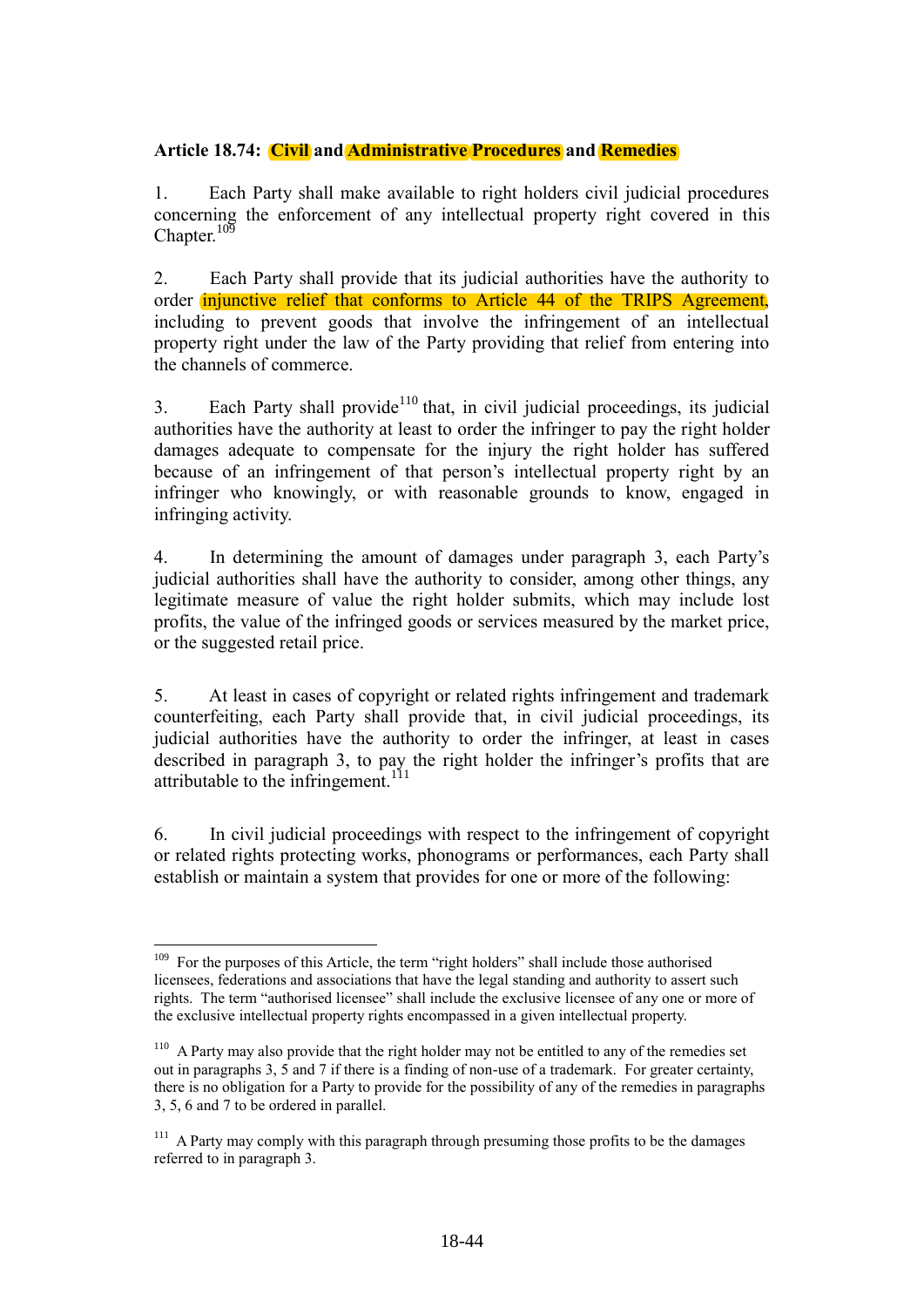- (a) pre-established damages, which shall be available on the election of the right holder; or
- (b) additional damages. $112$

7. In civil judicial proceedings with respect to trademark counterfeiting, each Party shall also establish or maintain a system that provides for one or more of the following:

- (a) pre-established damages, which shall be available on the election of the right holder; or
- (b) additional damages. $^{113}$

8. Pre-established damages under paragraphs 6 and 7 shall be set out in an amount that would be sufficient to compensate the right holder for the harm caused by the infringement, and with a view to deterring future infringements.

9. In awarding additional damages under paragraphs 6 and 7, judicial authorities shall have the authority to award such additional damages as they consider appropriate, having regard to all relevant matters, including the nature of the infringing conduct and the need to deter similar infringements in the future.

10. Each Party shall provide that its judicial authorities, if appropriate, have the authority to order, at the conclusion of civil judicial proceedings concerning infringement of at least copyright or related rights, patents and trademarks, that the prevailing party be awarded payment by the losing party of court costs or fees and appropriate attorney's fees, or any other expenses as provided for under the Party's law.

11. If a Party's judicial or other authorities appoint a technical or other expert in a civil proceeding concerning the enforcement of an intellectual property right and require that the parties to the proceeding pay the costs of that expert, that Party should seek to ensure that those costs are reasonable and related appropriately, among other things, to the quantity and nature of work to be performed and do not unreasonably deter recourse to such proceedings.

- 12. Each Party shall provide that in civil judicial proceedings:
	- (a) at least with respect to pirated copyright goods and counterfeit trademark goods, its judicial authorities have the authority, at the right holder's request, to order that the infringing goods be destroyed, except in exceptional circumstances, without compensation of any sort;

l  $112$  For greater certainty, additional damages may include exemplary or punitive damages.

<sup>&</sup>lt;sup>113</sup> For greater certainty, additional damages may include exemplary or punitive damages.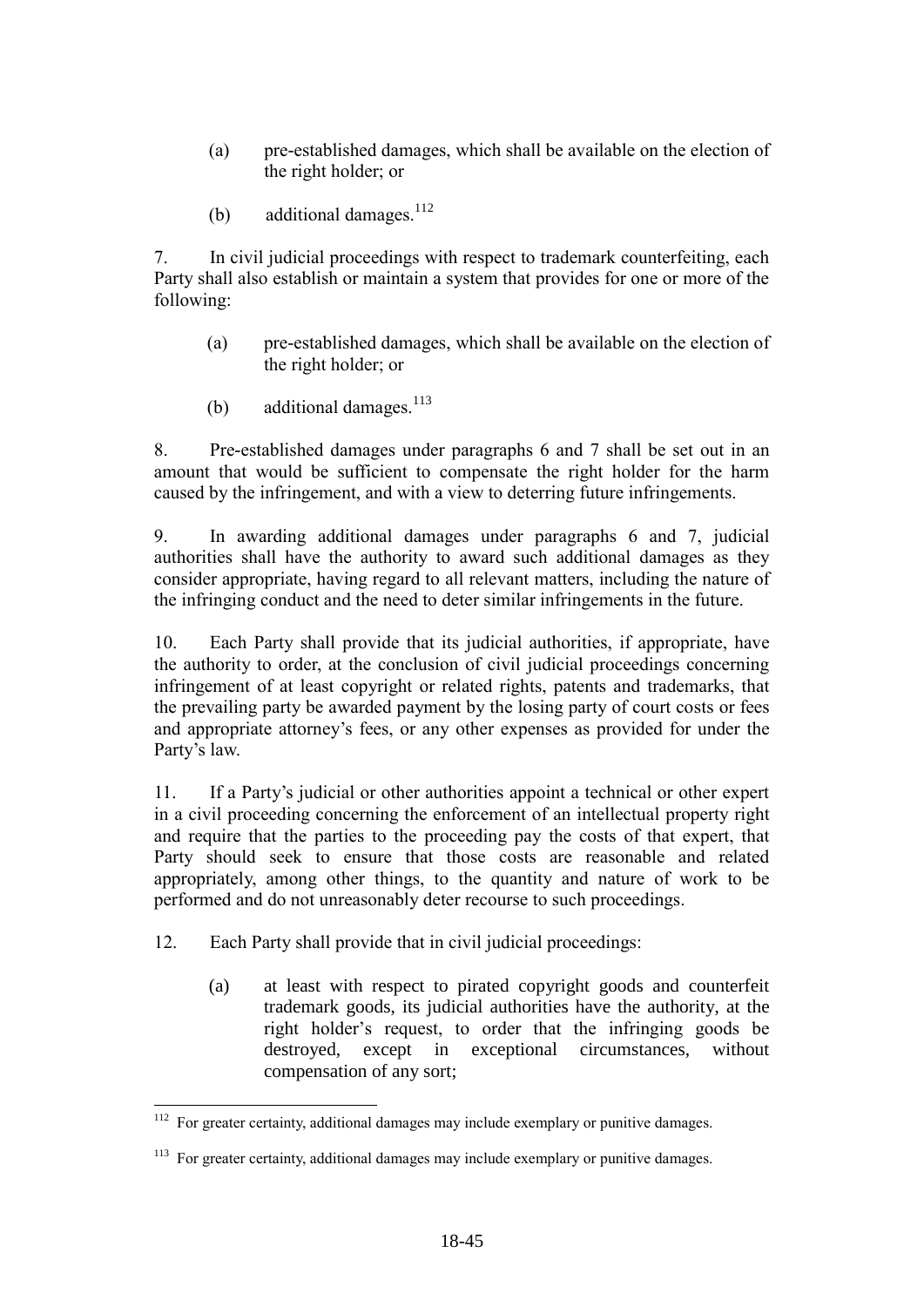- (b) its judicial authorities have the authority to order that materials and implements that have been used in the manufacture or creation of the infringing goods be, without undue delay and without compensation of any sort, destroyed or disposed of outside the channels of commerce in such a manner as to minimise the risk of further infringement; and
- (c) in regard to counterfeit trademark goods, the simple removal of the trademark unlawfully affixed is not sufficient, other than in exceptional circumstances, to permit the release of goods into the channels of commerce.

13. Without prejudice to its law governing privilege, the protection of confidentiality of information sources or the processing of personal data, each Party shall provide that, in civil judicial proceedings concerning the enforcement of an intellectual property right, its judicial authorities have the authority, on a justified request of the right holder, to order the infringer or, in the alternative, the alleged infringer to provide to the right holder or to the judicial authorities, at least for the purpose of collecting evidence, relevant information as provided for in its applicable laws and regulations that the infringer or alleged infringer possesses or controls. The information may include information regarding any person involved in any aspect of the infringement or alleged infringement and the means of production or the channels of distribution of the infringing or allegedly infringing goods or services, including the identification of third persons alleged to be involved in the production and distribution of the goods or services and of their channels of distribution.

14. Each Party shall provide that in relation to a civil judicial proceeding concerning the enforcement of an intellectual property right, its judicial or other authorities have the authority to impose sanctions on a party, counsel, experts or other persons subject to the court's jurisdiction for violation of judicial orders concerning the protection of confidential information produced or exchanged in that proceeding.

15. Each Party shall ensure that its judicial authorities have the authority to order a party at whose request measures were taken and that has abused enforcement procedures with regard to intellectual property rights, including trademarks, geographical indications, patents, copyright and related rights and industrial designs, to provide to a party wrongfully enjoined or restrained adequate compensation for the injury suffered because of that abuse. The judicial authorities shall also have the authority to order the applicant to pay the defendant expenses, which may include appropriate attorney's fees.

16. To the extent that any civil remedy can be ordered as a result of administrative procedures on the merits of a case, each Party shall provide that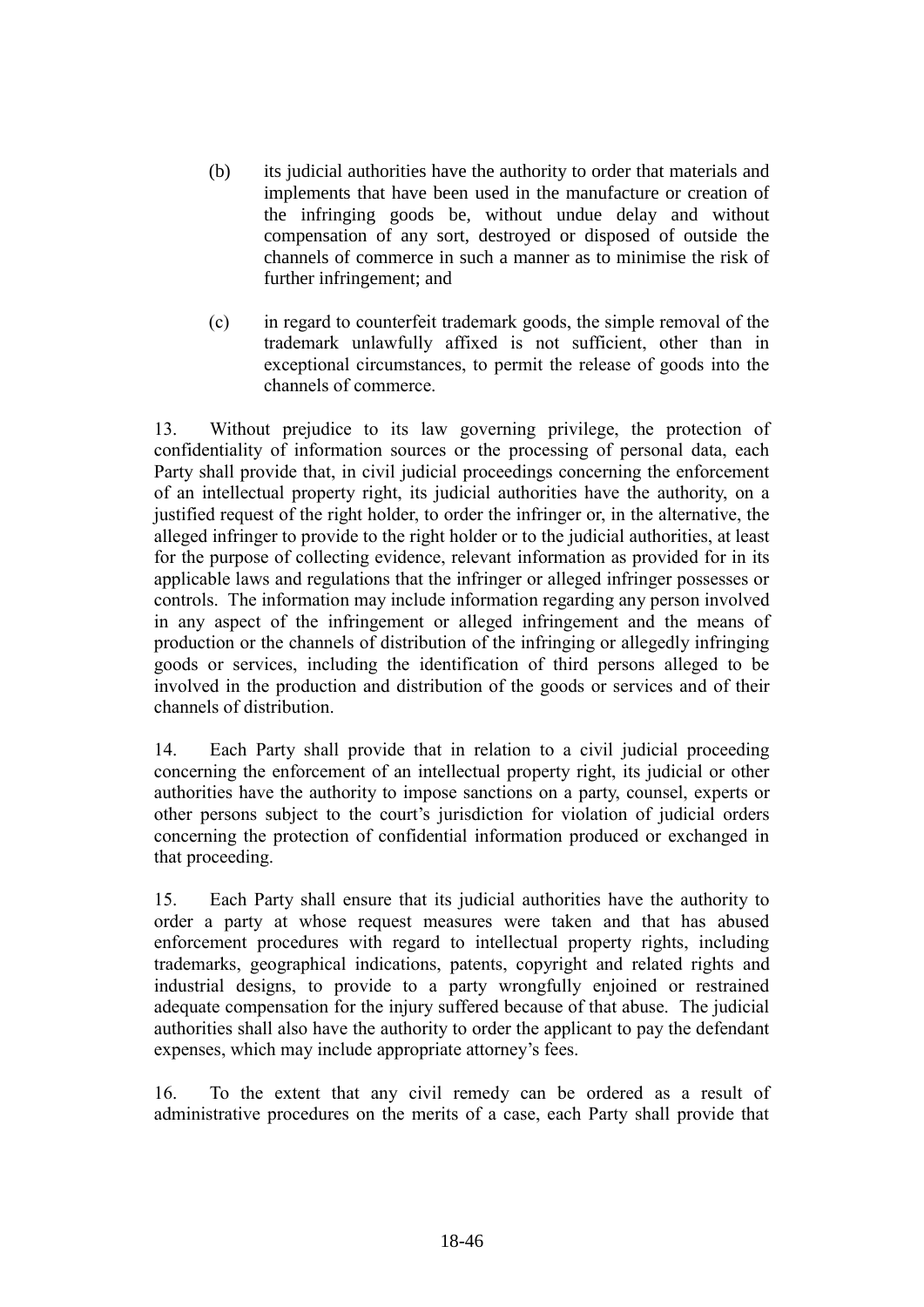those procedures conform to principles equivalent in substance to those set out in this Article.

17. In civil judicial proceedings concerning the acts described in Article 18.68 (TPMs) and Article 18.69 (RMI):

- (a) each Party shall provide that its judicial authorities have the authority at least to:<sup>114</sup>
	- (i) impose provisional measures, including seizure or other taking into custody of devices and products suspected of being involved in the prohibited activity;
	- (ii) order the type of damages available for copyright infringement, as provided under its law in accordance with this Article: $115$
	- (iii) order court costs, fees or expenses as provided for under paragraph 10; and
	- (iv) order the destruction of devices and products found to be involved in the prohibited activity; and
- (b) a Party may provide that damages shall not be available against a non-profit library, archive, educational institution, museum or public non-commercial broadcasting entity, if it sustains the burden of proving that it was not aware or had no reason to believe that its acts constituted a prohibited activity.

### **Article 18.75: Provisional Measures**

l

1. Each Party's authorities shall act on a request for relief in respect of an intellectual property right *inaudita altera parte* expeditiously in accordance with that Party's judicial rules.

2. Each Party shall provide that its judicial authorities have the authority to require the applicant for a provisional measure in respect of an intellectual property right to provide any reasonably available evidence in order to satisfy the judicial authority, with a sufficient degree of certainty, that the applicant's right is being infringed or that the infringement is imminent, and to order the applicant to

 $114$  For greater certainty, a Party may, but is not required to, put in place separate remedies in respect of Article 18.68 (TPMs) and Article 18.69 (RMI), if those remedies are available under its copyright law.

<sup>&</sup>lt;sup>115</sup> If a Party's copyright law provides for both pre-established damages and additional damages, that Party may comply with the requirements of this subparagraph by providing for only one of these forms of damages.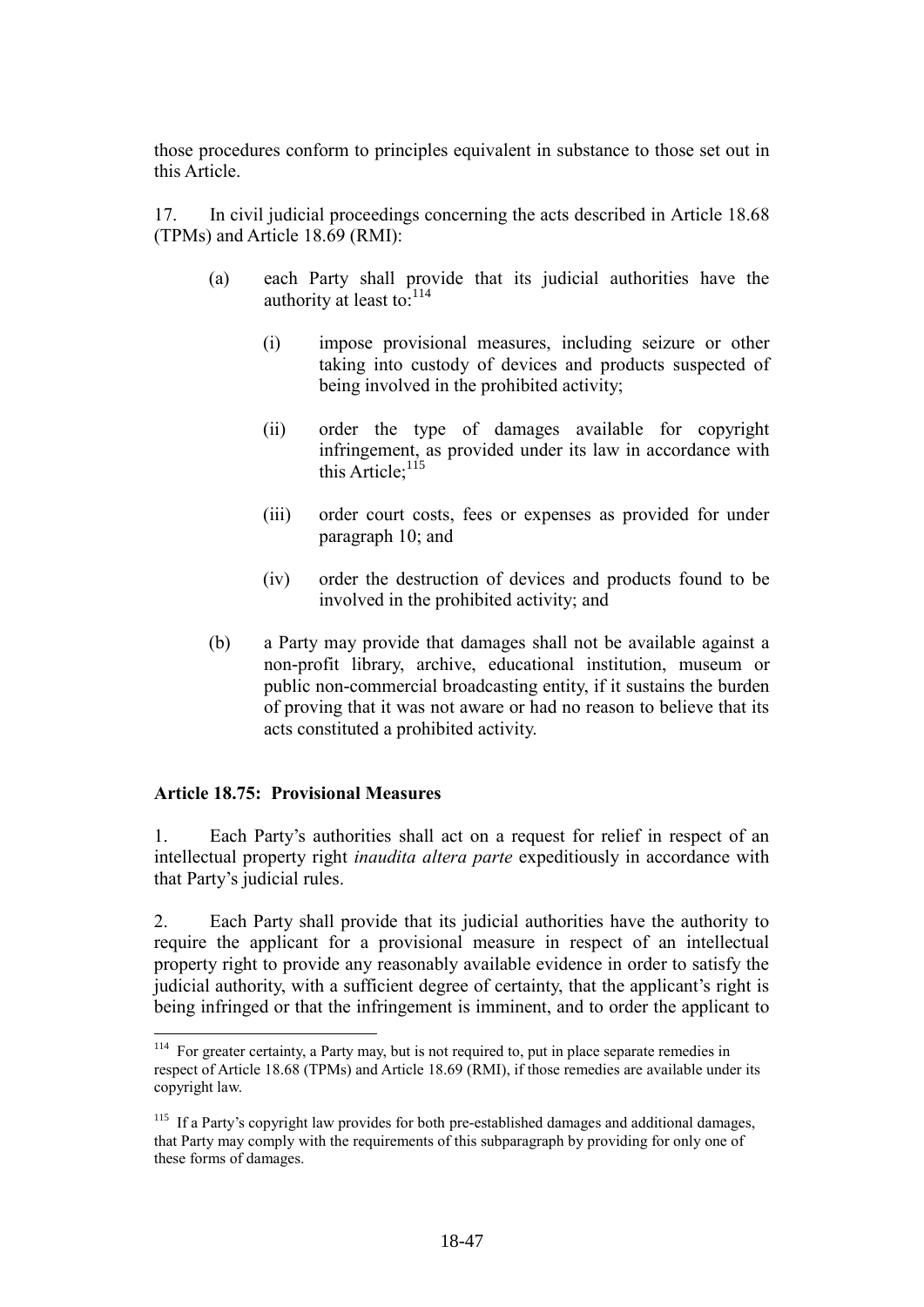provide security or equivalent assurance set at a level sufficient to protect the defendant and to prevent abuse. Such security or equivalent assurance shall not unreasonably deter recourse to those procedures.

3. In civil judicial proceedings concerning copyright or related rights infringement and trademark counterfeiting, each Party shall provide that its judicial authorities have the authority to order the seizure or other taking into custody of suspected infringing goods, materials and implements relevant to the infringement, and, at least for trademark counterfeiting, documentary evidence relevant to the infringement.

## **Article 18.76: Special Requirements related to Border Measures**

1. Each Party shall provide for applications to suspend the release of, or to detain, any suspected counterfeit or confusingly similar trademark or pirated copyright goods that are imported into the territory of the Party.<sup>116</sup>

2. Each Party shall provide that any right holder initiating procedures for its competent authorities $117$  to suspend release of suspected counterfeit or confusingly similar trademark or pirated copyright goods into free circulation is required to provide adequate evidence to satisfy the competent authorities that, under the law of the Party providing the procedures, there is *prima facie* an infringement of the right holder's intellectual property right and to supply sufficient information that may reasonably be expected to be within the right holder's knowledge to make the suspect goods reasonably recognisable by its competent authorities. The requirement to provide that information shall not unreasonably deter recourse to these procedures.

3. Each Party shall provide that its competent authorities have the authority to require a right holder initiating procedures to suspend the release of suspected counterfeit or confusingly similar trademark or pirated copyright goods, to provide a reasonable security or equivalent assurance sufficient to protect the

l

<sup>&</sup>lt;sup>116</sup> For the purposes of this Article:

<sup>(</sup>a) counterfeit trademark goods means any goods, including packaging, bearing without authorisation a trademark that is identical to the trademark validly registered in respect of such goods, or that cannot be distinguished in its essential aspects from such a trademark, and that thereby infringes the rights of the owner of the trademark in question under the law of the Party providing the procedures under this Section; and

<sup>(</sup>b) pirated copyright goods means any goods that are copies made without the consent of the right holder or person duly authorised by the right holder in the country of production and that are made directly or indirectly from an article where the making of that copy would have constituted an infringement of a copyright or a related right under the law of the Party providing the procedures under this Section.

<sup>&</sup>lt;sup>117</sup> For the purposes of this Article, unless otherwise specified, competent authorities may include the appropriate judicial, administrative or law enforcement authorities under a Party's law.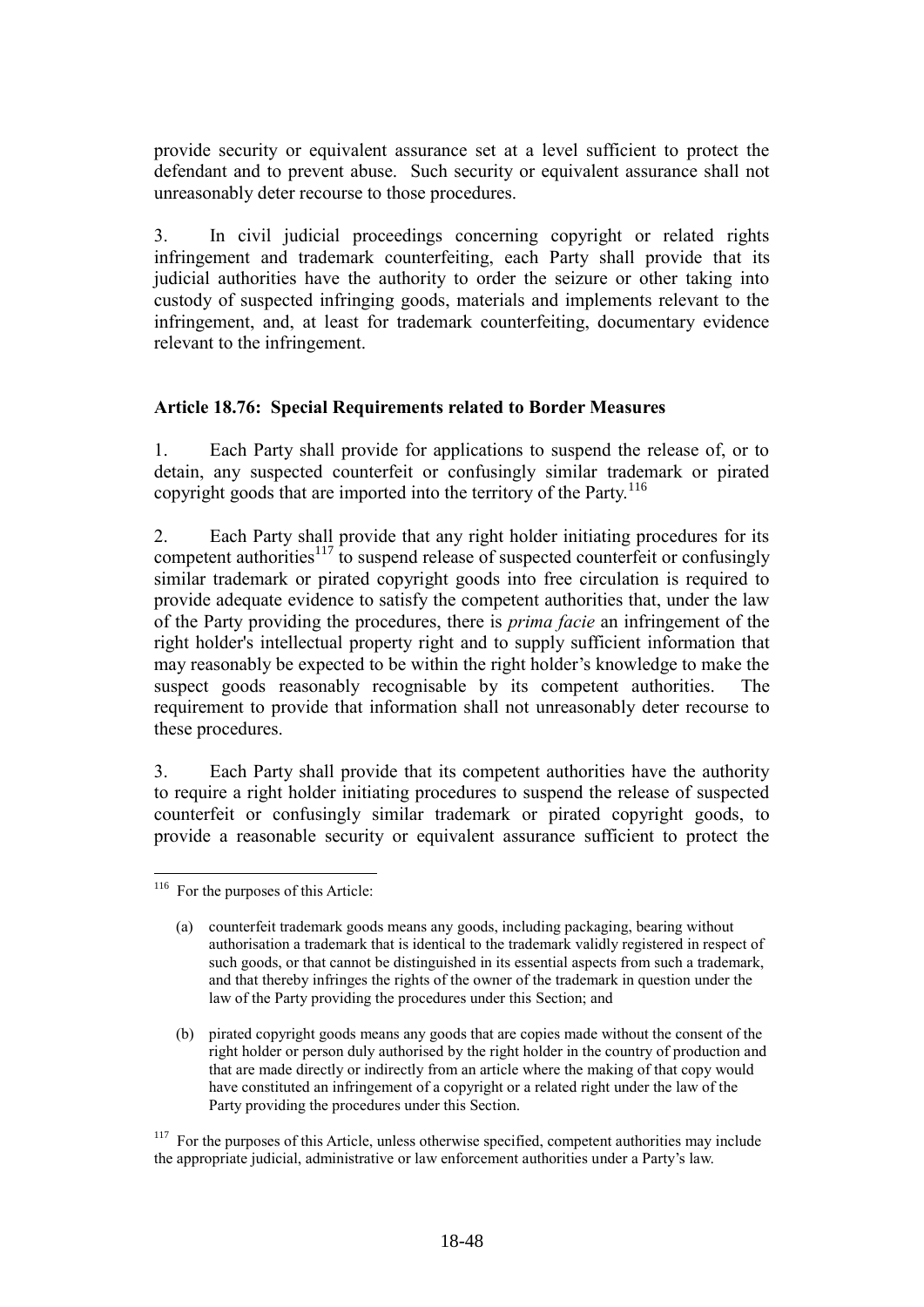defendant and the competent authorities and to prevent abuse. Each Party shall provide that such security or equivalent assurance does not unreasonably deter recourse to these procedures. A Party may provide that the security may be in the form of a bond conditioned to hold the defendant harmless from any loss or damage resulting from any suspension of the release of goods in the event the competent authorities determine that the article is not an infringing good.

4. Without prejudice to a Party's law pertaining to privacy or the confidentiality of information:

- (a) if a Party's competent authorities have detained or suspended the release of goods that are suspected of being counterfeit trademark or pirated copyright goods, that Party may provide that its competent authorities have the authority to inform the right holder without undue delay of the names and addresses of the consignor, exporter, consignee or importer; a description of the goods; the quantity of the goods; and, if known, the country of origin of the goods;  $^{118}$  or
- (b) if a Party does not provide its competent authority with the authority referred to in subparagraph (a) when suspect goods are detained or suspended from release, it shall provide, at least in cases of imported goods, its competent authorities with the authority to provide the information specified in subparagraph (a) to the right holder normally within 30 working days of the seizure or determination that the goods are counterfeit trademark goods or pirated copyright goods.

5. Each Party shall provide that its competent authorities may initiate border measures *ex officio*<sup>119</sup> with respect to goods under customs control<sup>120</sup> that are:

- (a) imported;
- (b) destined for export:  $^{121}$  or
- (c) in transit,  $^{122, 123}$

 $118\,$ <sup>118</sup> For greater certainty, a Party may establish reasonable procedures to receive or access that information.

<sup>119</sup> For greater certainty, that *ex officio* action does not require a formal complaint from a third party or right holder.

 $120$  For the purposes of this Article, a Party may treat "goods under customs control" as meaning goods that are subject to a Party's customs procedures.

 $121$  For the purposes of this Article, a Party may treat goods "destined for export" as meaning exported.

 $122$  This subparagraph applies to suspect goods that are in transit from one customs office to another customs office in the Party's territory from which the goods will be exported.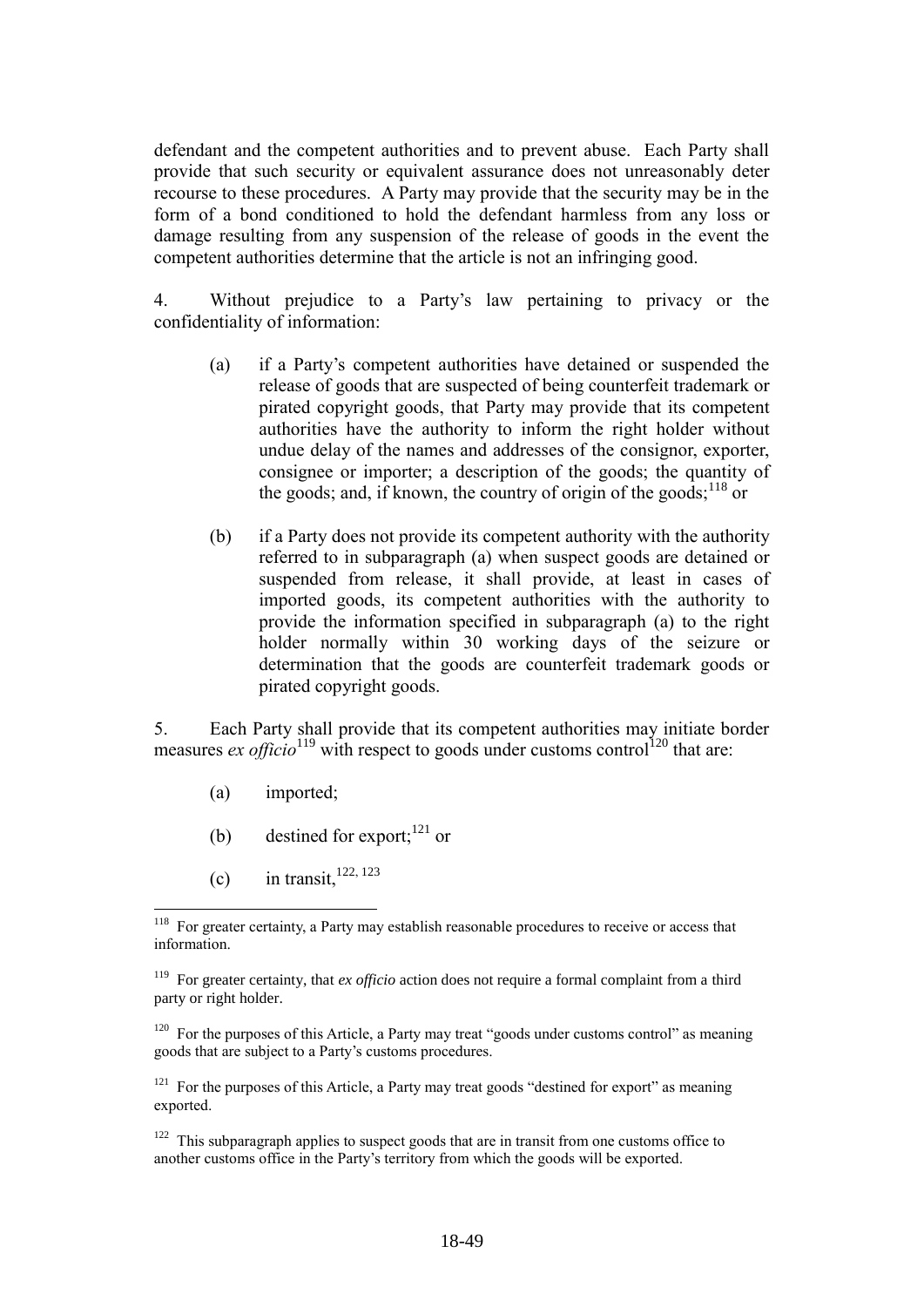and that are suspected of being counterfeit trademark goods or pirated copyright goods.

6. Each Party shall adopt or maintain a procedure by which its competent authorities may determine within a reasonable period of time after the initiation of the procedures described in paragraph 1, paragraph  $5(a)$ , paragraph  $5(b)$  and, if applicable, paragraph 5(c), whether the suspect goods infringe an intellectual property right.  $I<sup>24</sup>$  If a Party provides administrative procedures for the determination of an infringement, it may also provide its authorities with the authority to impose administrative penalties or sanctions, which may include fines or the seizure of the infringing goods following a determination that the goods are infringing.

7. Each Party shall provide that its competent authorities have the authority to order the destruction of goods following a determination that the goods are infringing. In cases in which the goods are not destroyed, each Party shall ensure that, except in exceptional circumstances, the goods are disposed of outside the channels of commerce in such a manner as to avoid any harm to the right holder. In regard to counterfeit trademark goods, the simple removal of the trademark unlawfully affixed shall not be sufficient, other than in exceptional cases, to permit the release of the goods into the channels of commerce.

8. If a Party establishes or assesses, in connection with the procedures described in this Article, an application fee, storage fee or destruction fee, that fee shall not be set at an amount that unreasonably deters recourse to these procedures.

9. This Article also shall apply to goods of a commercial nature sent in small consignments. A Party may exclude from the application of this Article small quantities of goods of a non-commercial nature contained in travellers' personal  $l$ uggage. $125$ 

1

 $123$  As an alternative to this subparagraph, a Party shall instead endeavour to provide, if appropriate and with a view to eliminating international trade in counterfeit trademark goods or pirated copyright goods, available information to another Party in respect of goods that it has examined without a local consignee and that are transhipped through its territory and destined for the territory of the other Party, to inform that other Party's efforts to identify suspect goods upon arrival in its territory.

<sup>&</sup>lt;sup>124</sup> A Party may comply with the obligation in this Article with respect to a determination that suspect goods under paragraph 5 infringe an intellectual property right through a determination that the suspect goods bear a false trade description.

 $125$  For greater certainty, a Party may also exclude from the application of this Article small quantities of goods of a non-commercial nature sent in small consignments.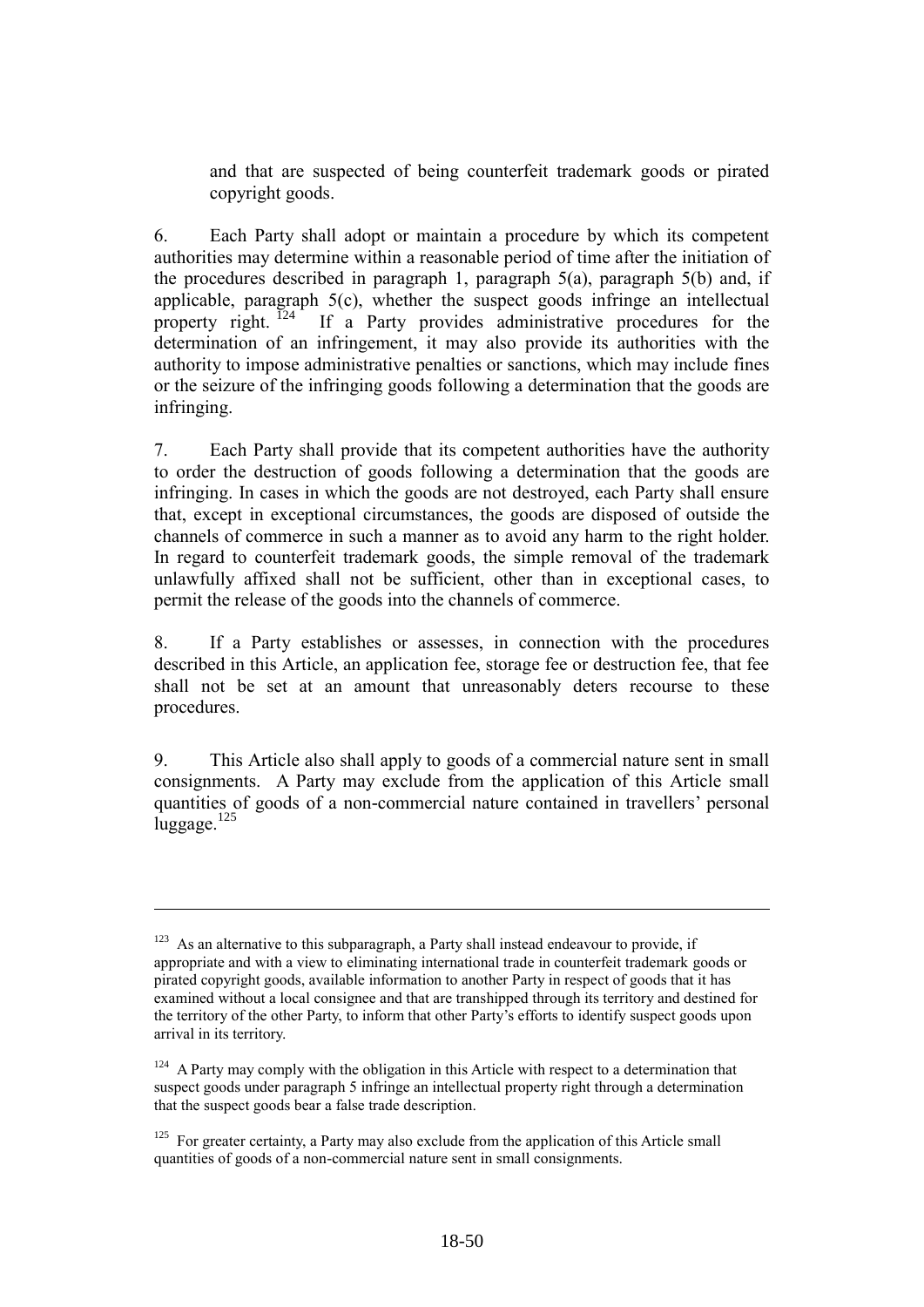### **Article 18.77: Criminal Procedures and Penalties**

1. Each Party shall provide for criminal procedures and penalties to be applied at least in cases of wilful trademark counterfeiting or copyright or related rights piracy on a commercial scale. In respect of wilful copyright or related rights piracy, "on a commercial scale" includes at least:

- (a) acts carried out for commercial advantage or financial gain; and
- (b) significant acts, not carried out for commercial advantage or financial gain, that have a substantial prejudicial impact on the interests of the copyright or related rights holder in relation to the marketplace.<sup>126, 127</sup>

2. Each Party shall treat wilful importation or exportation of counterfeit trademark goods or pirated copyright goods on a commercial scale as unlawful activities subject to criminal penalties.<sup>128</sup>

3. Each Party shall provide for criminal procedures and penalties to be applied in cases of wilful importation<sup>129</sup> and domestic use, in the course of trade and on a commercial scale, of a label or packaging: $130$ 

- (a) to which a trademark has been applied without authorisation that is identical to, or cannot be distinguished from, a trademark registered in its territory; and
- (b) that is intended to be used in the course of trade on goods or in relation to services that are identical to goods or services for which that trademark is registered.

l

 $126$  The Parties understand that a Party may comply with subparagraph (b) by addressing such significant acts under its criminal procedures and penalties for non-authorised uses of protected works, performances and phonograms in its law.

 $127$  A Party may provide that the volume and value of any infringing items may be taken into account in determining whether the act has a substantial prejudicial impact on the interests of the copyright or related rights holder in relation to the marketplace.

 $128$  The Parties understand that a Party may comply with its obligation under this paragraph by providing that distribution or sale of counterfeit trademark goods or pirated copyright goods on a commercial scale is an unlawful activity subject to criminal penalties. Furthermore, criminal procedures and penalties as specified in paragraphs 1, 2 and 3 are applicable in any free trade zones in a Party.

<sup>&</sup>lt;sup>129</sup> A Party may comply with its obligation relating to importation of labels or packaging through its measures concerning distribution.

 $130$  A Party may comply with its obligations under this paragraph by providing for criminal procedures and penalties to be applied to attempts to commit a trademark offence.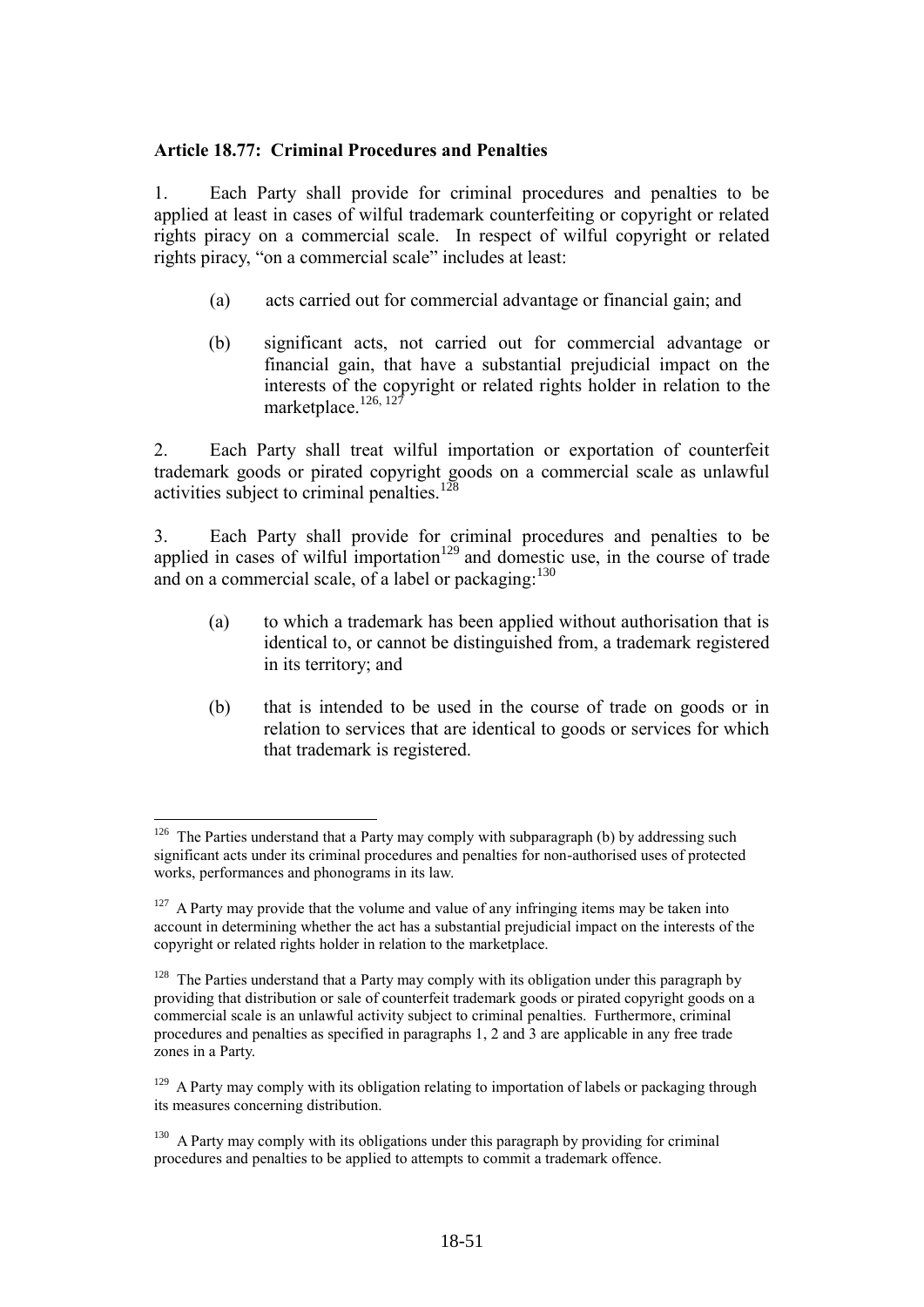4. Recognising the need to address the unauthorised copying  $131$  of a cinematographic work from a performance in a movie theatre that causes significant harm to a right holder in the market for that work, and recognising the need to deter such harm, each Party shall adopt or maintain measures, which shall at a minimum include, but need not be limited to, appropriate criminal procedures and penalties.

5. With respect to the offences for which this Article requires a Party to provide for criminal procedures and penalties, each Party shall ensure that criminal liability for aiding and abetting is available under its law.

6. With respect to the offences described in paragraphs 1 through 5, each Party shall provide the following:

- (a) Penalties that include sentences of imprisonment as well as monetary fines sufficiently high to provide a deterrent to future acts of infringement, consistent with the level of penalties applied for crimes of a corresponding gravity.<sup>132</sup>
- (b) Its judicial authorities have the authority, in determining penalties, to account for the seriousness of the circumstances, which may include circumstances that involve threats to, or effects on, health or safety.<sup>133</sup>
- (c) Its judicial or other competent authorities have the authority to order the seizure of suspected counterfeit trademark goods or pirated copyright goods, any related materials and implements used in the commission of the alleged offence, documentary evidence relevant to the alleged offence and assets derived from, or obtained through the alleged infringing activity. If a Party requires identification of items subject to seizure as a prerequisite for issuing a judicial order referred to in this subparagraph, that Party shall not require the items to be described in greater detail than necessary to identify them for the purpose of seizure.
- (d) Its judicial authorities have the authority to order the forfeiture, at least for serious offences, of any assets derived from or obtained through the infringing activity.
- (e) Its judicial authorities have the authority to order the forfeiture or destruction of:

l

<sup>131</sup> For the purposes of this Article, a Party may treat the term "copying" as synonymous with reproduction.

<sup>&</sup>lt;sup>132</sup> The Parties understand that there is no obligation for a Party to provide for the possibility of imprisonment and monetary fines to be imposed in parallel.

<sup>&</sup>lt;sup>133</sup> A Party may also account for such circumstances through a separate criminal offence.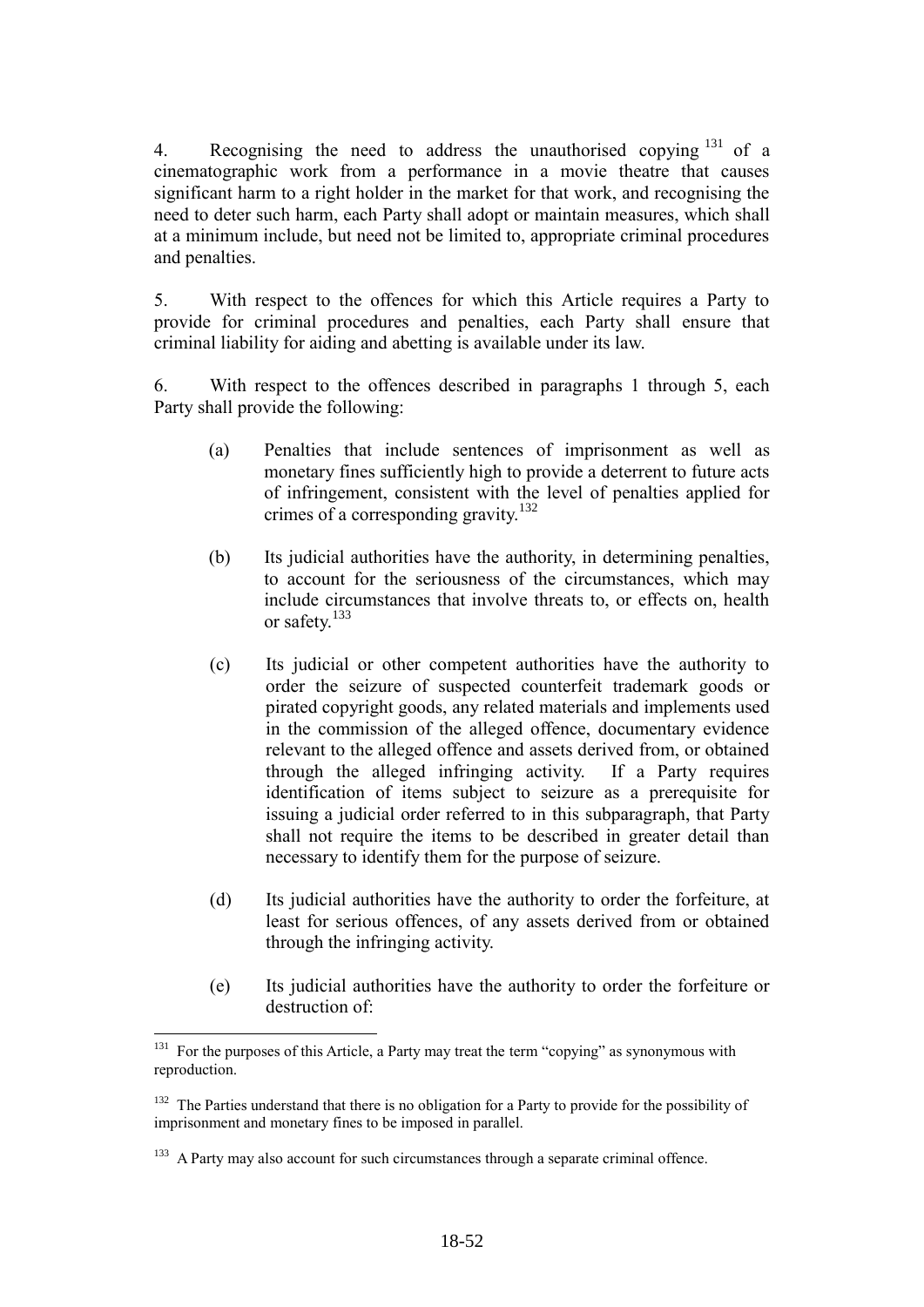- (i) all counterfeit trademark goods or pirated copyright goods;
- (ii) materials and implements that have been predominantly used in the creation of pirated copyright goods or counterfeit trademark goods; and
- (iii) any other labels or packaging to which a counterfeit trademark has been applied and that have been used in the commission of the offence.

In cases in which counterfeit trademark goods and pirated copyright goods are not destroyed, the judicial or other competent authorities shall ensure that, except in exceptional circumstances, those goods are disposed of outside the channels of commerce in such a manner as to avoid causing any harm to the right holder. Each Party shall further provide that forfeiture or destruction under this subparagraph and subparagraph (c) shall occur without compensation of any kind to the defendant.

- (f) Its judicial or other competent authorities have the authority to release or, in the alternative, provide access to, goods, material, implements, and other evidence held by the relevant authority to a right holder for civil<sup>134</sup> infringement proceedings.
- (g) Its competent authorities may act upon their own initiative to initiate legal action without the need for a formal complaint by a third person or right holder. $135$

7. With respect to the offences described in paragraphs 1 through 5, a Party may provide that its judicial authorities have the authority to order the seizure or forfeiture of assets, or alternatively, a fine, the value of which corresponds to the assets derived from, or obtained directly or indirectly through, the infringing activity.

### **Article 18.78: Trade Secrets**<sup>136</sup>

l

1. In the course of ensuring effective protection against unfair competition as provided in Article 10*bis* of the Paris Convention, each Party shall ensure that

 $134$  A Party may also provide this authority in connection with administrative infringement proceedings.

<sup>&</sup>lt;sup>135</sup> With regard to copyright and related rights piracy provided for under paragraph 1, a Party may limit application of this subparagraph to the cases in which there is an impact on the right holder's ability to exploit the work, performance or phonogram in the market.

<sup>&</sup>lt;sup>136</sup> For greater certainty, this Article is without prejudice to a Party's measures protecting good faith lawful disclosures to provide evidence of a violation of that Party's law.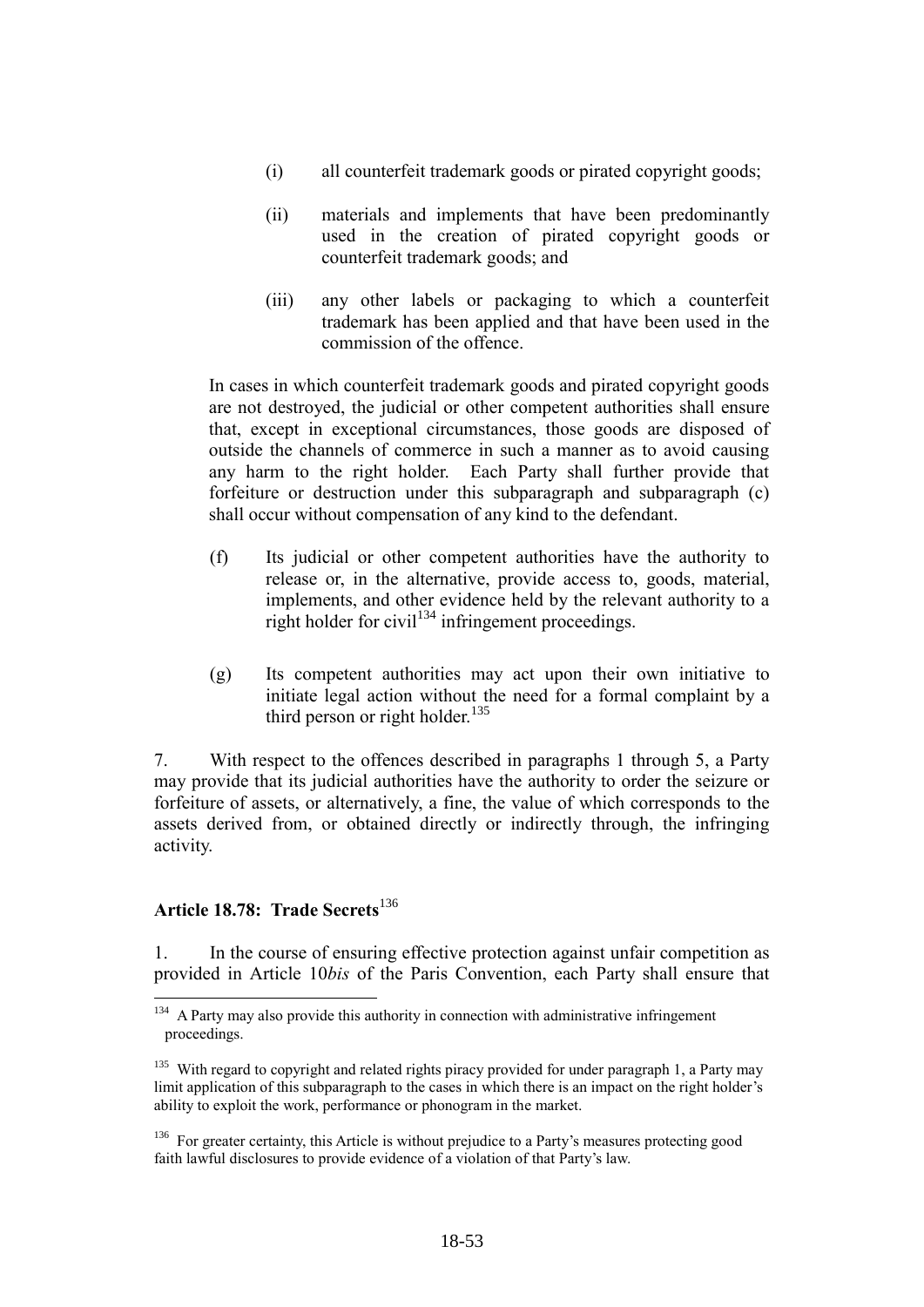persons have the legal means to prevent trade secrets lawfully in their control from being disclosed to, acquired by, or used by others (including state-owned enterprises) without their consent in a manner contrary to honest commercial practices.<sup>137</sup> As used in this Chapter, trade secrets encompass, at a minimum, undisclosed information as provided for in Article 39.2 of the TRIPS Agreement.

2. Subject to paragraph 3, each Party shall provide for criminal procedures and penalties for one or more of the following:

- (a) the unauthorised and wilful access to a trade secret held in a computer system;
- (b) the unauthorised and wilful misappropriation<sup>138</sup> of a trade secret, including by means of a computer system; or
- (c) the fraudulent disclosure, or alternatively, the unauthorised and wilful disclosure, of a trade secret, including by means of a computer system.

3. With respect to the relevant acts referred to in paragraph 2, a Party may, as appropriate, limit the availability of its criminal procedures, or limit the level of penalties available, to one or more of the following cases in which:

- (a) the acts are for the purposes of commercial advantage or financial gain;
- (b) the acts are related to a product or service in national or international commerce;
- (c) the acts are intended to injure the owner of such trade secret;
- (d) the acts are directed by or for the benefit of or in association with a foreign economic entity; or
- (e) the acts are detrimental to a Party's economic interests, international relations, or national defence or national security.

l  $137$  For the purposes of this paragraph "a manner contrary to honest commercial practices" means at least practices such as breach of contract, breach of confidence and inducement to breach, and includes the acquisition of undisclosed information by third parties that knew, or were grossly negligent in failing to know, that those practices were involved in the acquisition.

<sup>&</sup>lt;sup>138</sup> A Party may deem the term "misappropriation" to be synonymous with "unlawful acquisition".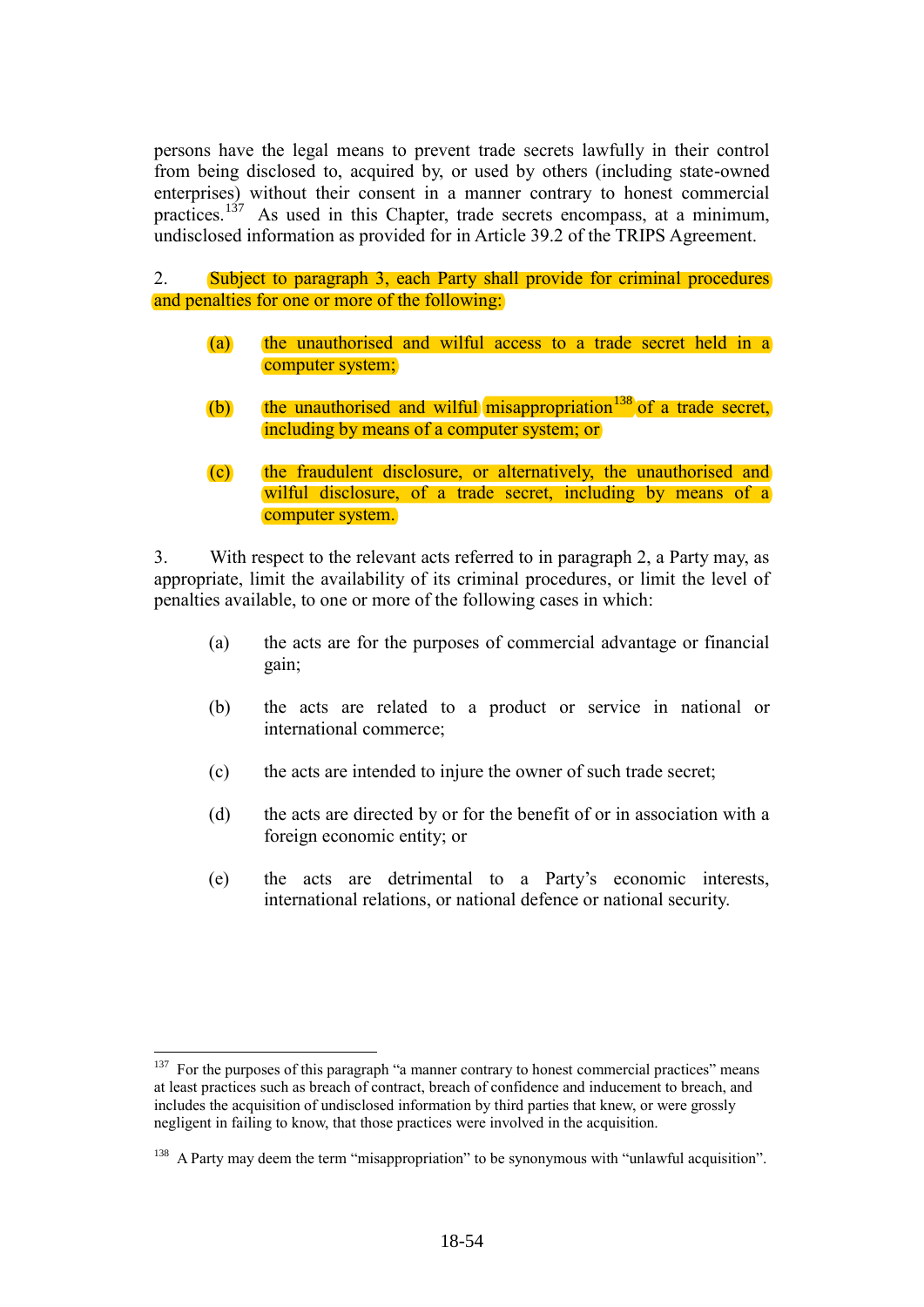## **Article 18.79: Protection of Encrypted Program-Carrying Satellite and Cable Signals**

- 1. Each Party shall make it a criminal offence to:
	- (a) manufacture, assemble, modify, <sup>139</sup> import, export, sell, lease or otherwise distribute a tangible or intangible device or system knowing or having reason to know  $140$  that the device or system meets at least one of the following conditions:
		- $(i)$  it is intended to be used to assist;
		- (ii) it is primarily of assistance; or
		- (iii) its principal function is solely to assist,

in decoding an encrypted program-carrying satellite signal without the authorisation of the lawful distributor<sup>141</sup> of such signal;<sup>142</sup> and

(b) with respect to an encrypted program-carrying satellite signal, wilfully:

(i) receive<sup>143</sup> such a signal; or

l

(ii) further distribute<sup>144</sup> such signal,

knowing that it has been decoded without the authorisation of the lawful distributor of the signal.

 $139$  For greater certainty, a Party may treat "assemble" and "modify" as incorporated in "manufacture".

<sup>&</sup>lt;sup>140</sup> For the purposes of this paragraph, a Party may provide that "having reason to know" may be demonstrated through reasonable evidence, taking into account the facts and circumstances surrounding the alleged illegal act, as part of the Party's "knowledge" requirements. A Party may treat "having reason to know" as meaning "wilful negligence".

<sup>&</sup>lt;sup>141</sup> With regard to the criminal offences and penalties in paragraph 1 and paragraph 3, a Party may require a demonstration of intent to avoid payment to the lawful distributor, or a demonstration of intent to otherwise secure a pecuniary benefit to which the recipient is not entitled.

 $142$  The obligation regarding export may be met by making it a criminal offence to possess and distribute a device or system described in this paragraph. For the purposes of this Article, a Party may provide that a "lawful distributor" means a person that has the lawful right in that Party's territory to distribute the encrypted program-carrying signal and authorise its decoding.

<sup>&</sup>lt;sup>143</sup> For greater certainty and for the purposes of paragraph 1(b) and paragraph 3(b), a Party may provide that wilful receipt of an encrypted program-carrying satellite or cable signal means receipt and use of the signal, or means receipt and decoding of the signal.

<sup>&</sup>lt;sup>144</sup> For greater certainty, a Party may interpret "further distribute" as "retransmit to the public".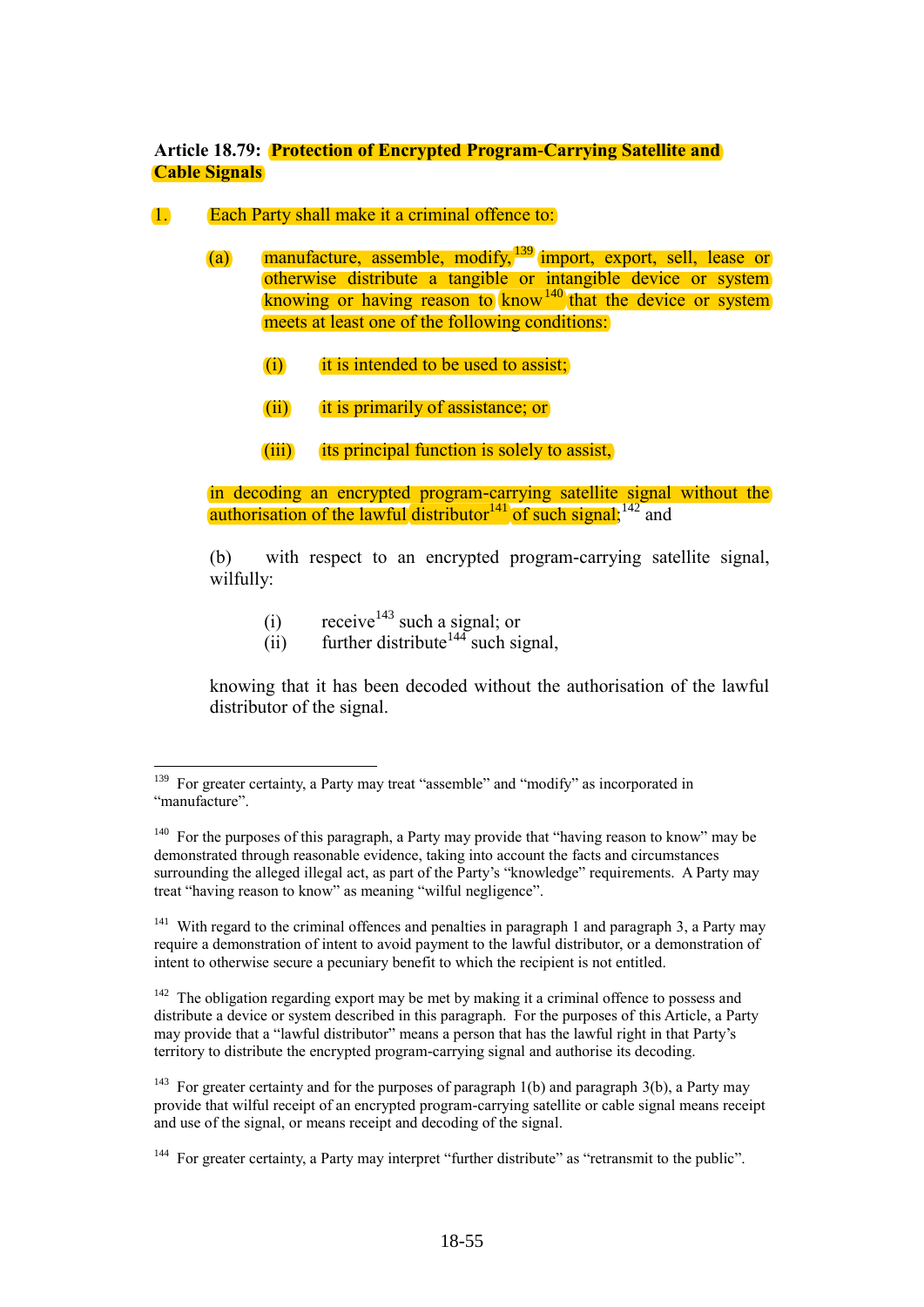2. Each Party shall provide for civil remedies for a person that holds an interest in an encrypted program-carrying satellite signal or its content and that is injured by an activity described in paragraph 1.

3. Each Party shall provide for criminal penalties or civil remedies<sup>145</sup> for wilfully:

- (a) manufacturing or distributing equipment knowing that the equipment is intended to be used in the unauthorised reception of any encrypted program-carrying cable signal; and
- (b) receiving, or assisting another to receive,  $146$  an encrypted programcarrying cable signal without authorisation of the lawful distributor of the signal.

# **Article 18.80: Government Use of Software**

1. Each Party recognises the importance of promoting the adoption of measures to enhance government awareness of respect for intellectual property rights and of the detrimental effects of the infringement of intellectual property rights.

2. Each Party shall adopt or maintain appropriate laws, regulations, policies, orders, government-issued guidelines, or administrative or executive decrees that provide that its central government agencies use only non-infringing computer software protected by copyright and related rights, and, if applicable, only use that computer software in a manner authorised by the relevant licence. These measures shall apply to the acquisition and management of the software for government use. $14$ <sup>14</sup>

l  $145$  If a Party provides for civil remedies, it may require a demonstration of injury.

 $146$  A Party may comply with its obligation in respect of "assisting another to receive" by providing for criminal penalties to be available against a person wilfully publishing any information in order to enable or assist another person to receive a signal without authorisation of the lawful distributor of the signal.

 $147$  For greater certainty, paragraph 2 should not be interpreted as encouraging regional government agencies to use infringing computer software or, if applicable, to use computer software in a manner which is not authorised by the relevant licence.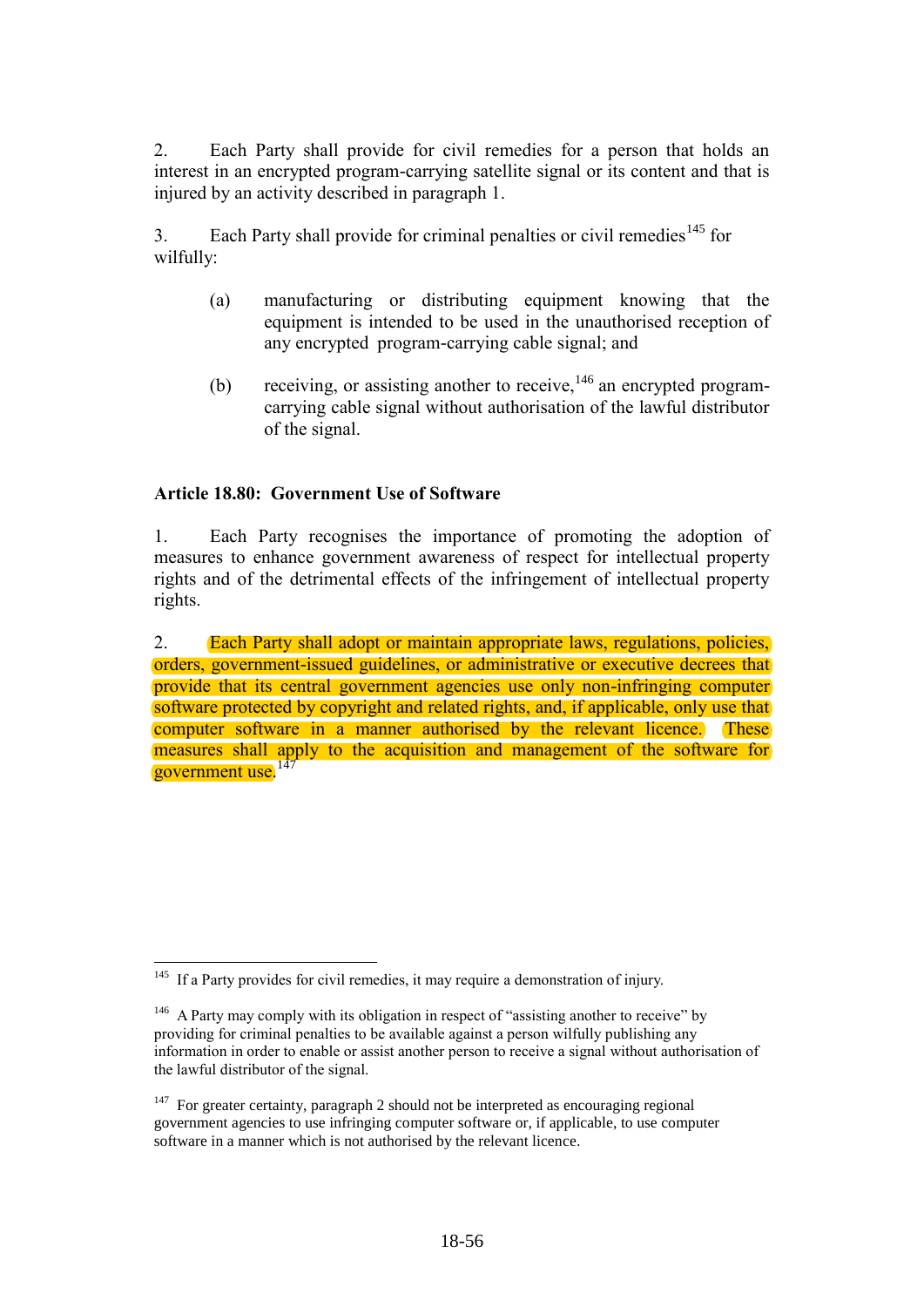# **Section J: Internet Service Providers**<sup>148</sup>

### **Article 18.81: Definitions**

For the purposes of this Section:

the term **copyright** includes related rights; and

### **Internet Service Provider** means:

- (a) a provider of online services for the transmission, routing, or providing of connections for digital online communications, between or among points specified by a user, of material of the user's choosing, undertaking the function in Article 18.82.2(a) (Legal Remedies and Safe Harbours); or
- (b) a provider of online services undertaking the functions in Article 18.82.2(c) or Article 18.82.2(d) (Legal Remedies and Safe Harbours).

For greater certainty, Internet Service Provider includes a provider of the services listed above that engages in caching carried out through an automated process.

# Article 18.82: Legal Remedies and Safe Harbours<sup>149</sup>

1. The Parties recognise the importance of facilitating the continued development of legitimate online services operating as intermediaries and, in a manner consistent with Article 41 of the TRIPS Agreement, providing enforcement procedures that permit effective action by right holders against copyright infringement covered under this Chapter that occurs in the online environment. Accordingly, each Party shall ensure that legal remedies are available for right holders to address such copyright infringement and shall establish or maintain appropriate safe harbours in respect of online services that are Internet Service Providers. This framework of legal remedies and safe harbours shall include:

(a) legal incentives<sup>150</sup> for Internet Service Providers to cooperate with copyright owners to deter the unauthorised storage and transmission of copyrighted materials or, in the alternative, to take

l

<sup>&</sup>lt;sup>148</sup> Annex 18-F applies to this Section.

<sup>&</sup>lt;sup>149</sup> Annex 18-E applies to Article 18.82.3 and Article 18.82.4 (Legal Remedies and Safe Harbours).

<sup>&</sup>lt;sup>150</sup> For greater certainty, the Parties understand that implementation of the obligations in paragraph 1(a) on "legal incentives" may take different forms.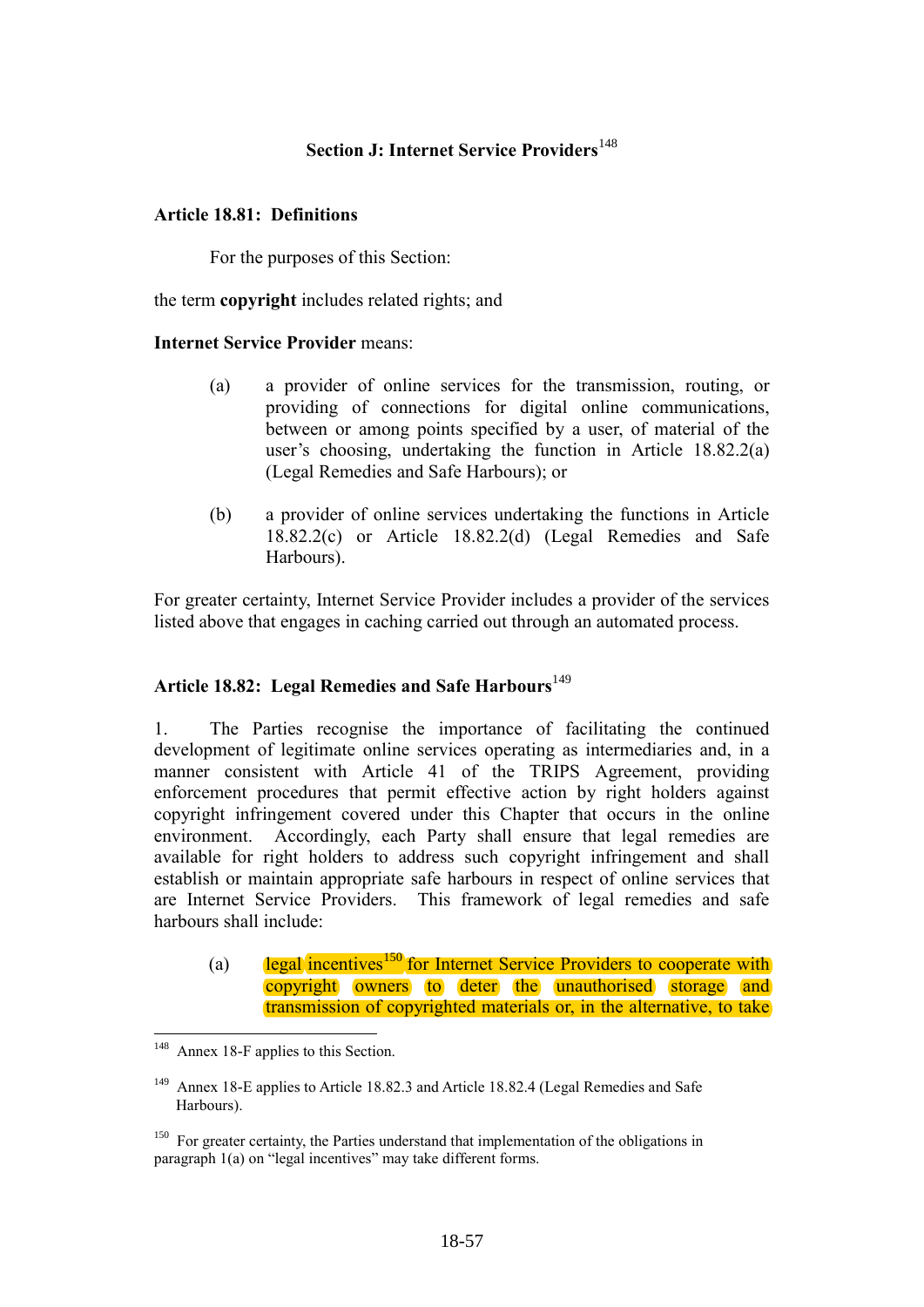other action to deter the unauthorised storage and transmission of copyrighted materials; and

(b) limitations in its law that have the effect of precluding monetary relief against Internet Service Providers for copyright infringements that they do not control, initiate or direct, and that take place through systems or networks controlled or operated by them or on their behalf<sup>151</sup>

2. The limitations described in paragraph 1(b) shall include limitations in respect of the following functions:

- (a) transmitting, routing or providing connections for material without modification of its content<sup>152</sup> or the intermediate and transient storage of that material done automatically in the course of such a technical process;
- (b) caching carried out through an automated process;
- (c) storage<sup>153</sup>, at the direction of a user, of material residing on a system or network controlled or operated by or for the Internet Service Provider;<sup>154</sup> and
- (d) referring or linking users to an online location by using information location tools, including hyperlinks and directories.

3. To facilitate effective action to address infringement, each Party shall prescribe in its law conditions for Internet Service Providers to qualify for the limitations described in paragraph 1(b), or, alternatively, shall provide for circumstances under which Internet Service Providers do not qualify for the limitations described in paragraph  $1(b)$ : <sup>155, 156</sup>

l <sup>151</sup> The Parties understand that, to the extent that a Party determines, consistent with its international legal obligations, that a particular act does not constitute copyright infringement, there is no obligation to provide for a limitation in relation to that act.

<sup>&</sup>lt;sup>152</sup> The Parties understand that such modification does not include a modification made as part of a technical process or for solely technical reasons such as division into packets.

<sup>&</sup>lt;sup>153</sup> For greater certainty, a Party may interpret "storage" as "hosting".

<sup>&</sup>lt;sup>154</sup> For greater certainty, the storage of material may include e-mails and their attachments stored in the Internet Service Provider's server and web pages residing on the Internet Service Provider's server.

<sup>&</sup>lt;sup>155</sup> A Party may comply with the obligations in paragraph 3 by maintaining a framework in which:

<sup>(</sup>a) there is a stakeholder organisation that includes representatives of both Internet Service Providers and right holders, established with government involvement;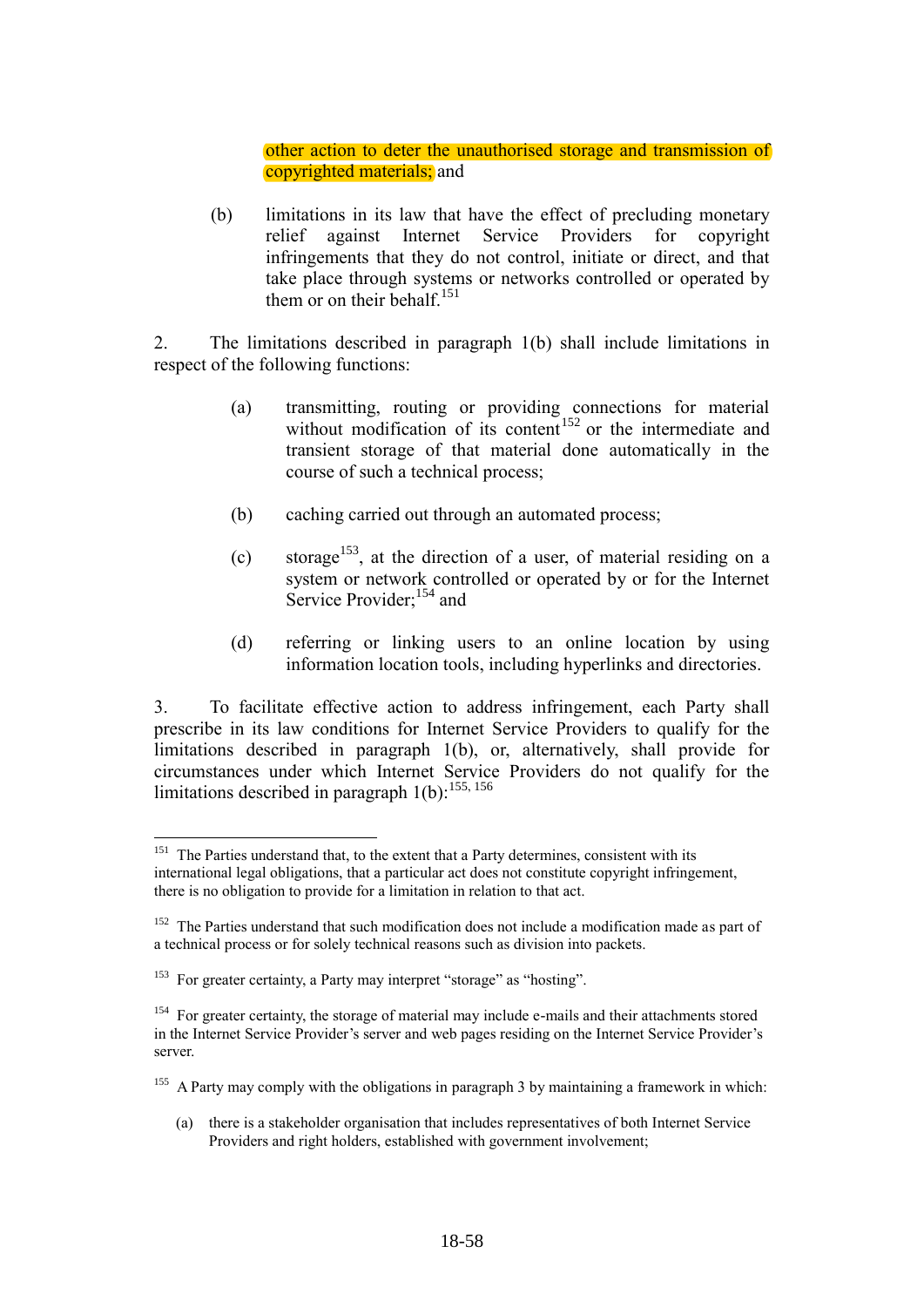- (a) With respect to the functions referred to in paragraph 2(c) and paragraph 2(d), these conditions shall include a requirement for Internet Service Providers to expeditiously remove or disable access to material residing on their networks or systems upon obtaining actual knowledge of the copyright infringement or becoming aware of facts or circumstances from which the infringement is apparent, such as through receiving a notice<sup>157</sup> of alleged infringement from the right holder or a person authorised to act on its behalf,
- (b) An Internet Service Provider that removes or disables access to material in good faith under subparagraph (a) shall be exempt from any liability for having done so, provided that it takes reasonable steps in advance or promptly after to notify the person whose material is removed or disabled<sup>158</sup>
- (b) that stakeholder organisation develops and maintains effective, efficient and timely procedures for entities certified by the stakeholder organisation to verify, without undue delay, the validity of each notice of alleged copyright infringement by confirming that the notice is not the result of mistake or misidentification, before forwarding the verified notice to the relevant Internet Service Provider;

1

- (c) there are appropriate guidelines for Internet Service Providers to follow in order to qualify for the limitation described in paragraph 1(b), including requiring that the Internet Service Provider promptly removes or disables access to the identified materials upon receipt of a verified notice; and be exempted from liability for having done so in good faith in accordance with those guidelines; and
- (d) there are appropriate measures that provide for liability in cases in which an Internet Service Provider has actual knowledge of the infringement or awareness of facts or circumstances from which the infringement is apparent.

<sup>156</sup> The Parties understand that a Party that has yet to implement the obligations in paragraphs 3 and 4 will do so in a manner that is both effective and consistent with that Party's existing constitutional provisions. To that end, a Party may establish an appropriate role for the government that does not impair the timeliness of the process provided in paragraphs 3 and 4, and does not entail advance government review of each individual notice.

<sup>157</sup> For greater certainty, a notice of alleged infringement, as may be set out under a Party's law, must contain information that:

- (a) is reasonably sufficient to enable the Internet Service Provider to identify the work, performance or phonogram claimed to be infringed, the alleged infringing material, and the online location of the alleged infringement; and
- (b) has a sufficient indicia of reliability with respect to the authority of the person sending the notice.

<sup>158</sup> With respect to the function in subparagraph  $2(b)$ , a Party may limit the requirements of paragraph 3 related to an Internet Service Provider removing or disabling access to material to circumstances in which the Internet Service Provider becomes aware or receives notification that the cached material has been removed or access to it has been disabled at the originating site.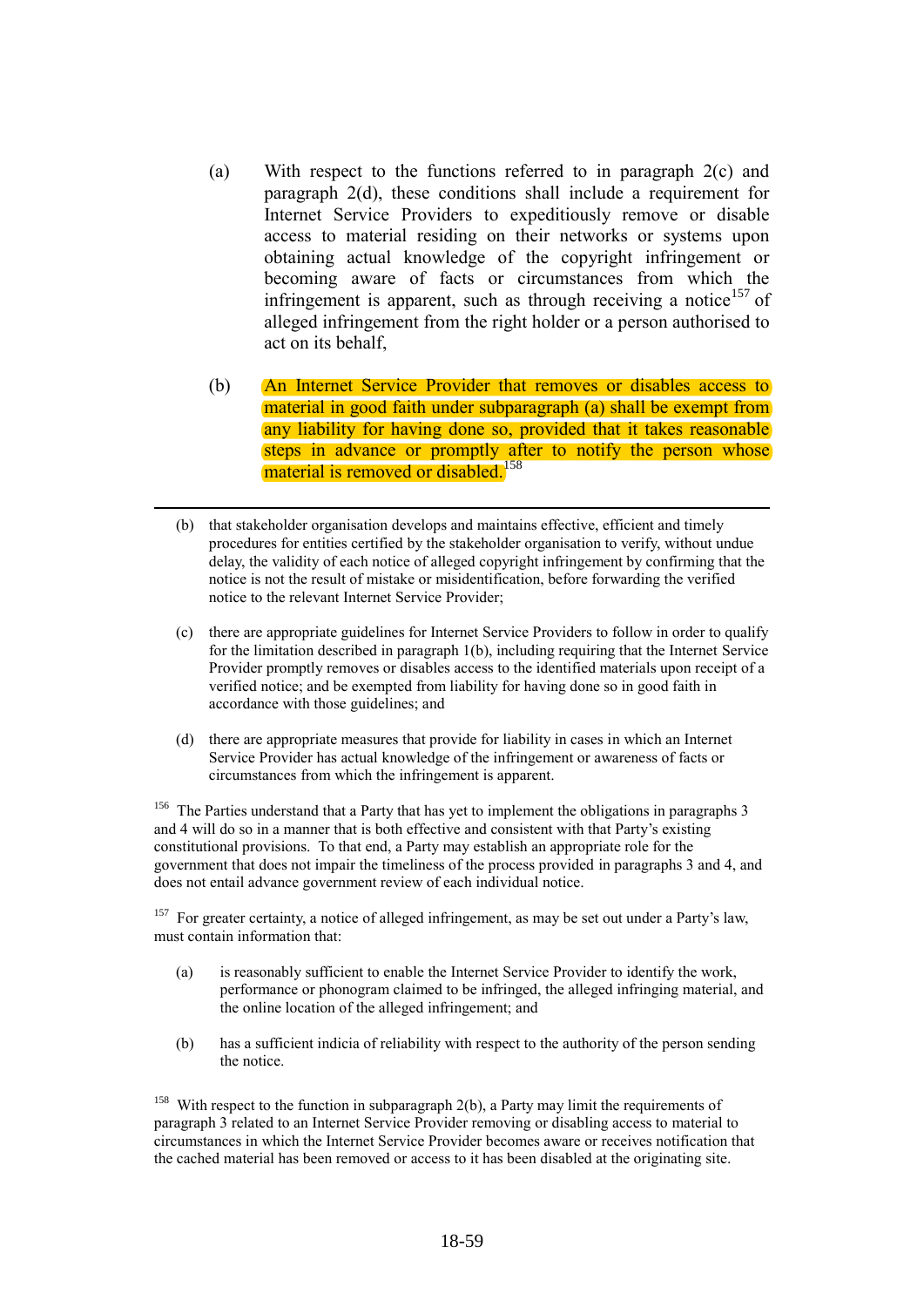4. If a system for counter-notices is provided under a Party's law, and if material has been removed or access has been disabled in accordance with paragraph 3, that Party shall require that the Internet Service Provider restores the material subject to a counter-notice, unless the person giving the original notice seeks judicial relief within a reasonable period of time.

5. Each Party shall ensure that monetary remedies are available in its legal system against any person that makes a knowing material misrepresentation in a notice or counter-notice that causes injury to any interested party<sup>159</sup> as a result of an Internet Service Provider relying on the misrepresentation.

6. Eligibility for the limitations in paragraph 1 shall not be conditioned on the Internet Service Provider monitoring its service or affirmatively seeking facts indicating infringing activity.

7. Each Party shall provide procedures, whether judicial or administrative, in accordance with that Party's legal system, and consistent with principles of due process and privacy, that enable a copyright owner that has made a legally sufficient claim of copyright infringement to obtain expeditiously from an Internet

Service Provider information in the provider's possession identifying the alleged infringer, in cases in which that information is sought for the purpose of protecting or enforcing that copyright.

8. The Parties understand that the failure of an Internet Service Provider to qualify for the limitations in paragraph 1(b) does not itself result in liability. Further, this Article is without prejudice to the availability of other limitations and exceptions to copyright, or any other defences under a Party's legal system.

9. The Parties recognise the importance, in implementing their obligations under this Article, of taking into account the impacts on right holders and Internet Service Providers.

# **Section K: Final Provisions**

# **Article 18.83: Final Provisions**

l

1. Except as otherwise provided in Article 18.10 (Application of Chapter to Existing Subject Matter and Prior Acts) and paragraphs 2, 3 and 4, each Party

<sup>&</sup>lt;sup>159</sup> For greater certainty, the Parties understand that, "any interested party" may be limited to those with a legal interest recognised under that Party's law.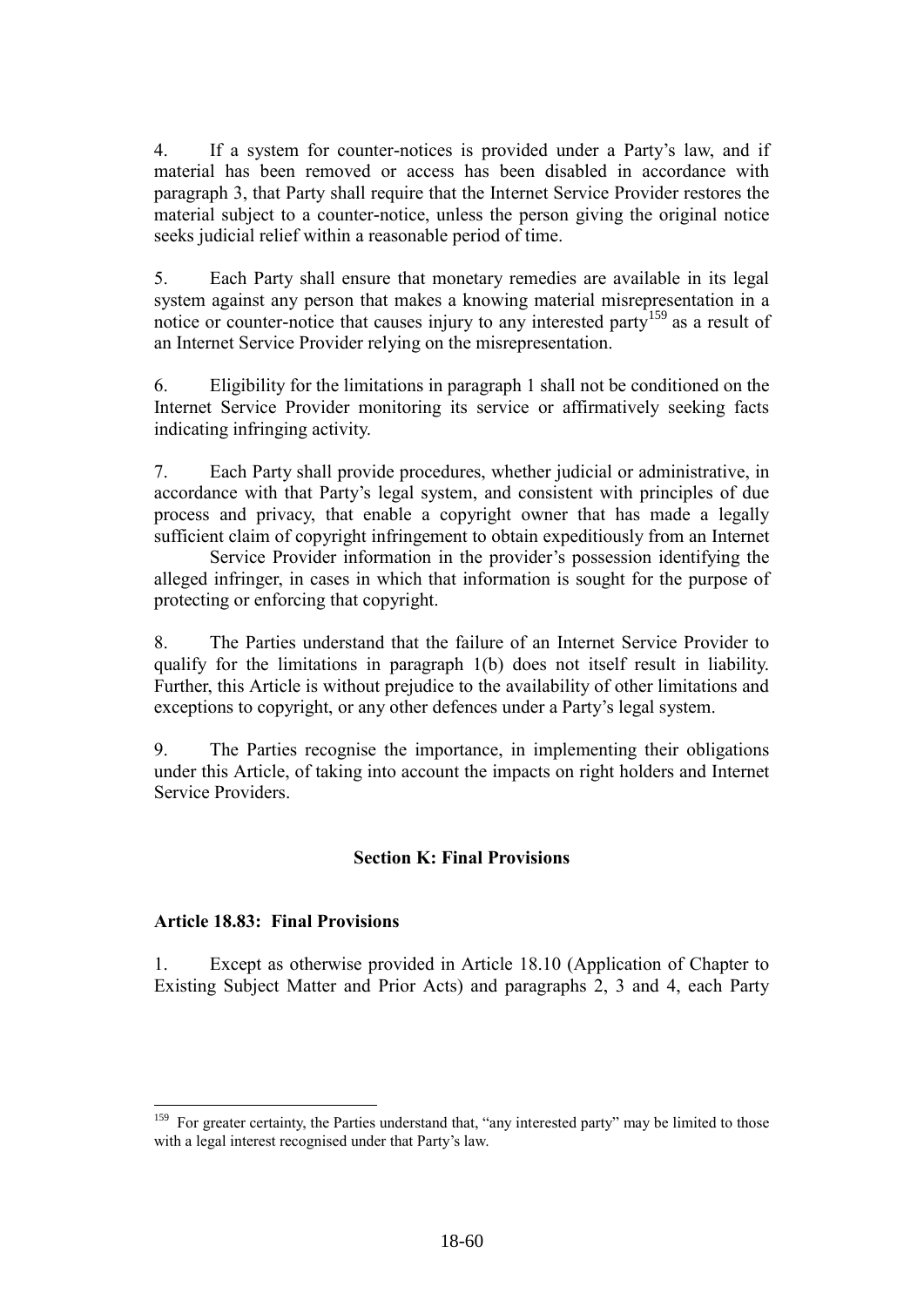shall give effect to the provisions of this Chapter on the date of entry into force of this Agreement for that Party.<sup>160</sup>

2. During the relevant periods set out below, a Party shall not amend an existing measure or adopt a new measure that is less consistent with its obligations under the Articles referred to below for that Party than relevant measures that are in effect on the date of signature of this Agreement. This Section does not affect the rights and obligations of a Party under an international agreement to which it and another Party are party.

3. With respect to works of any Party that avails itself of a transition period permitted to it with regard to implementation of Article 18.63 (Term of Protection for Copyright and Related Rights) as it relates to the term of copyright protection (transition Party), Japan and Mexico shall apply at least the term of protection available under the transition Party's law for the relevant works during the transition period and apply Article 18.8.1 (National Treatment) with respect to copyright term only when that Party fully implements Article 18.63.

4. With regard to obligations subject to a transition period, a Party shall fully implement its obligations under the provisions of this Chapter no later than the expiration of the relevant time period specified below, which begins on the date of entry into force of this Agreement for that Party.

- (a) In the case of Brunei Darussalam, with respect to:
	- (i) Article 18.7.2(d) (International Agreements), UPOV 1991, three years;
	- (ii) Article 18.18 (Types of Signs Registrable as Trademarks), with respect to sound marks, three years;
	- (iii) Article 18.47 (Protection of Undisclosed Test or Other Data for Agricultural Chemical Products), 18 months;
	- (iv) Article 18.50 (Protection of Undisclosed Test or Other Data), four years; <sup>++</sup>
	- (v) Article 18.51 (Biologics), four years;  $^{++}$
	- (vi) Article 18.53 (Measures Relating to the Marketing of Certain Pharmaceutical Products), two years; and
	- (vii) With respect to Section J (Internet Service Providers), three years.

l <sup>160</sup> Only the following Parties have determined that, in order to implement and comply with Article 18.51.1 (Biologics), they require changes to their law, and thus require transition periods: Brunei Darussalam, Malaysia, Mexico, Peru and Viet Nam.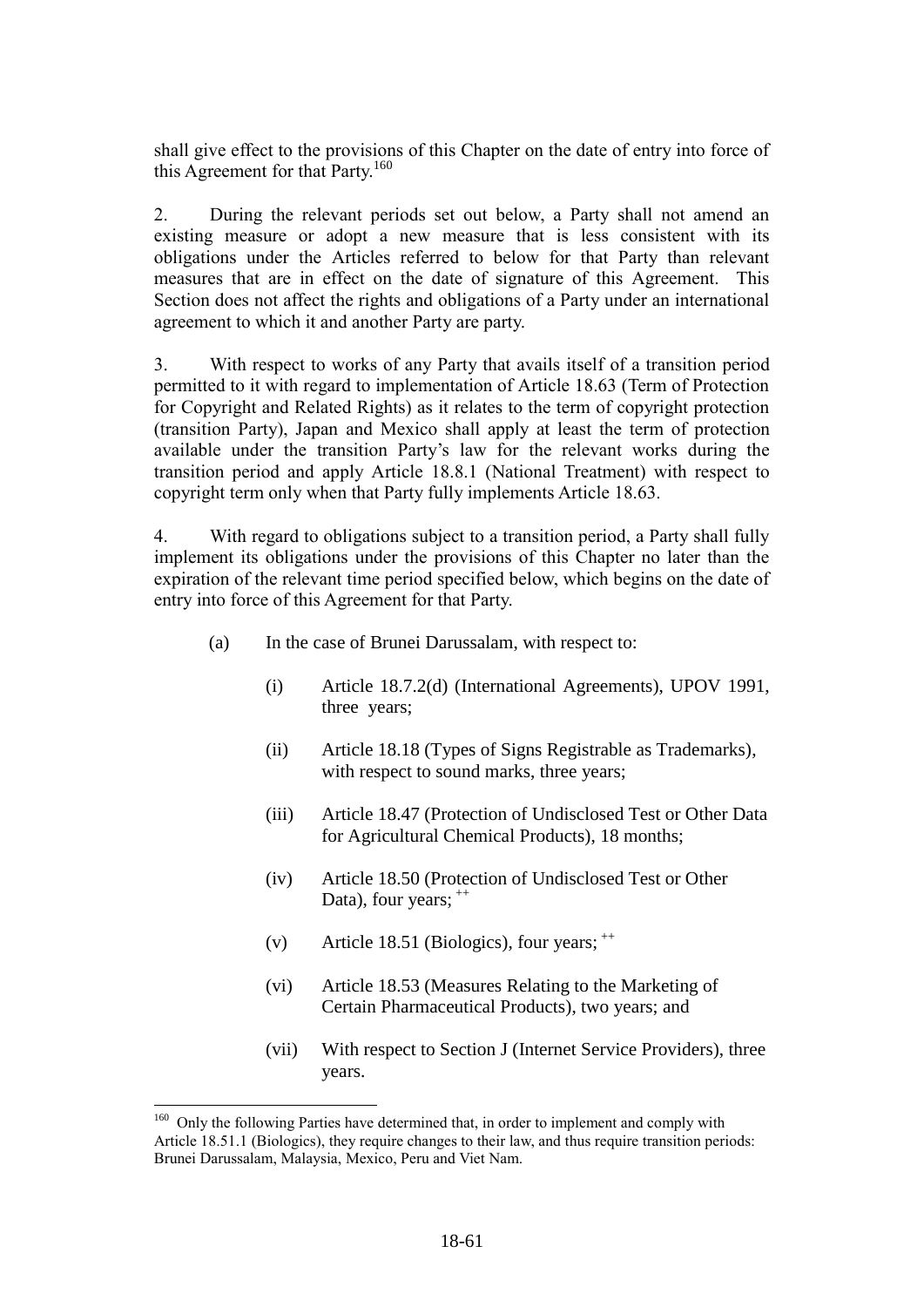<sup>++</sup> If there are unreasonable delays in Brunei Darussalam in the initiation of the filing of marketing approval applications for new pharmaceutical products after Brunei Darussalam implements its obligations under Article 18.50 (Protection of Undisclosed Test or Other Data) and Article 18.51 (Biologics) in connection with subparagraphs  $(a)(iv)$  and  $(a)(v)$ , Brunei Darussalam may consider adopting measures to incentivise the timely initiation of the filing of these applications with a view to the introduction of new pharmaceutical products in its market. To that end, Brunei Darussalam shall notify the other Parties through the Commission and consult with them on such a proposed measure. Such consultations shall begin within 30 days of a request from an interested Party, and shall provide adequate time and opportunity to resolve any concerns. In addition, any such measure shall respect legitimate commercial considerations and take into account the need for incentives for the development of new pharmaceutical products and for the expeditious marketing approval in Brunei Darussalam of such products.

- (b) In the case of Malaysia, with respect to:
	- (i) Article 18.7.2(a) (International Agreements), Madrid Protocol, four years;
	- (ii) Article 18.7.2(b) (International Agreements), Budapest Treaty, four years;
	- (iii) Article 18.7.2(c) (International Agreements), Singapore Treaty, four years;
	- (iv) Article 18.7.2(d) (International Agreements), UPOV 1991, four years;
	- (v) Article 18.18 (Types of Signs Registrable as Trademarks), with respect to sound marks, three years;
	- (vi) Article 18.48.2 (Patent Term Adjustment for Unreasonable Curtailment), 4.5 years;
	- (vii) Article 18.51 (Biologics), five years;
	- (viii) Article 18.53 (Measures Relating to the Marketing of Certain Pharmaceutical Products), 4.5 years;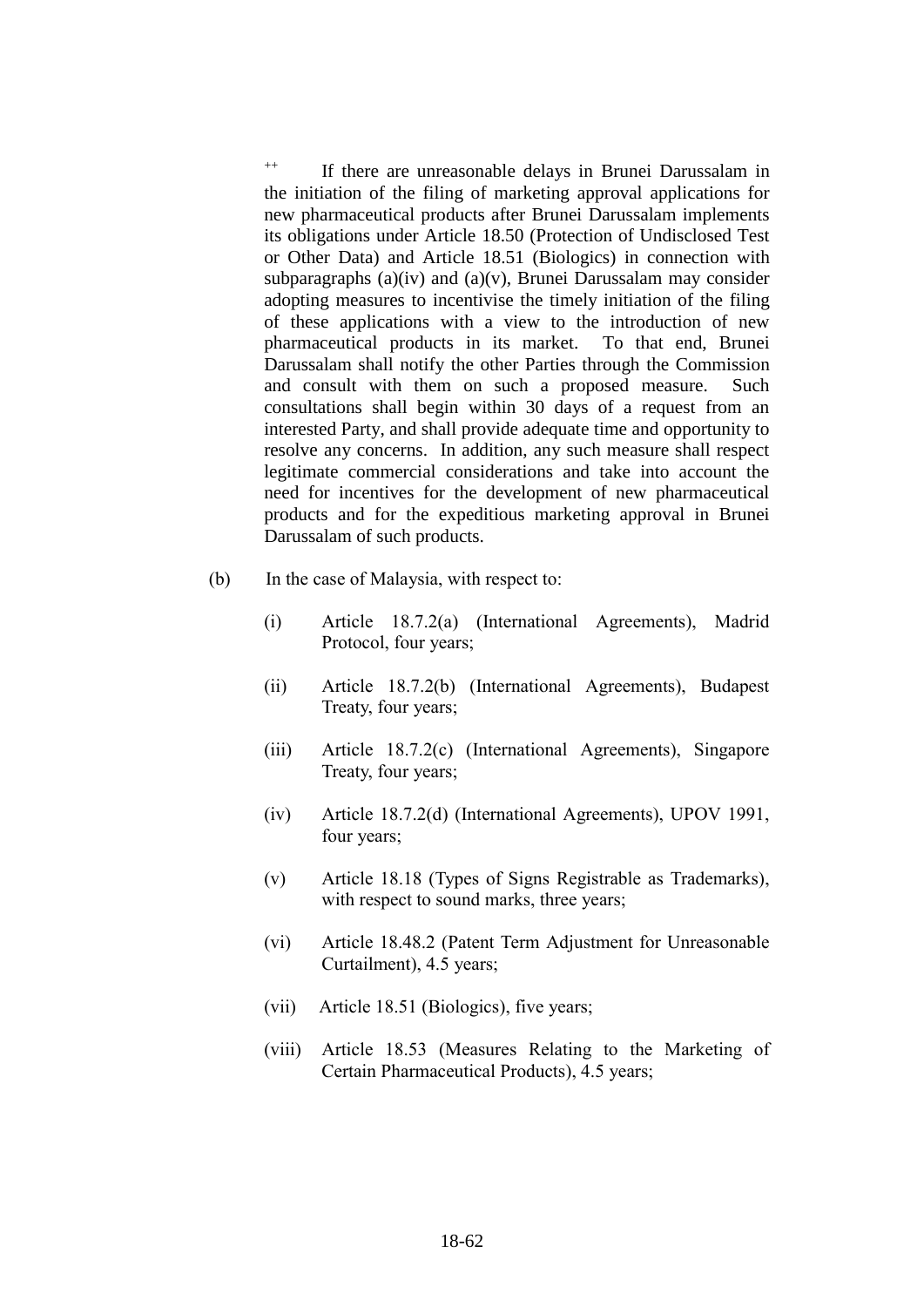- (ix) Article 18.63(a) (Term of Protection for Copyright and Related Rights), with respect to life-based works, two years;
- (x) Article 18.76 (Special Requirements Related to Border Measures), with respect to applications to suspend the release of, or to detain, 'confusingly similar' trademark goods, four years;
- (xi) Article 18.76.5(b) and (c) (Special Requirements Related to Border Measures), with respect to *ex officio* border enforcement for in transit and export, four years; and
- (xii) Article 18.79.2 (Protection of Encrypted Program-Carrying Satellite and Cable Signals), four years.
- (c) In the case of Mexico, with respect to:
	- (i) Article 18.7.2(d) (International Agreements), UPOV 1991, four years;
	- (ii) Article 18.47 (Protection of Undisclosed Test or Other Data for Agricultural Chemical Products), five years;
	- (iii) Article 18.48.2 (Patent Term Adjustment for Unreasonable Curtailment), 4.5 years;
	- (iv) Article 18.50 (Protection of Undisclosed Test or Other Data), five years;  $+$
	- (v) Article 18.51 (Biologics), five years;  $A<sup>+</sup>$  and
	- (vi) Section J (Internet Service Providers), three years.

<sup>++</sup> If there are unreasonable delays in Mexico in the initiation of the filing of marketing approval applications for new pharmaceutical products after implementing its obligations under Article 18.50 (Protection of Undisclosed Test or Other Data) and Article 18.51 (Biologics) in connection with subparagraphs (c)(iv) and  $(c)(v)$ , Mexico may consider adopting measures to incentivise the timely initiation of the filing of these applications with a view to the introduction of new pharmaceutical products in its market. To that end, Mexico shall notify the other Parties through the Commission and consult with them on such a proposed measure. Such consultations shall begin within 30 days of a request from an interested Party, and shall provide adequate time and opportunity to resolve any concerns. In addition, any such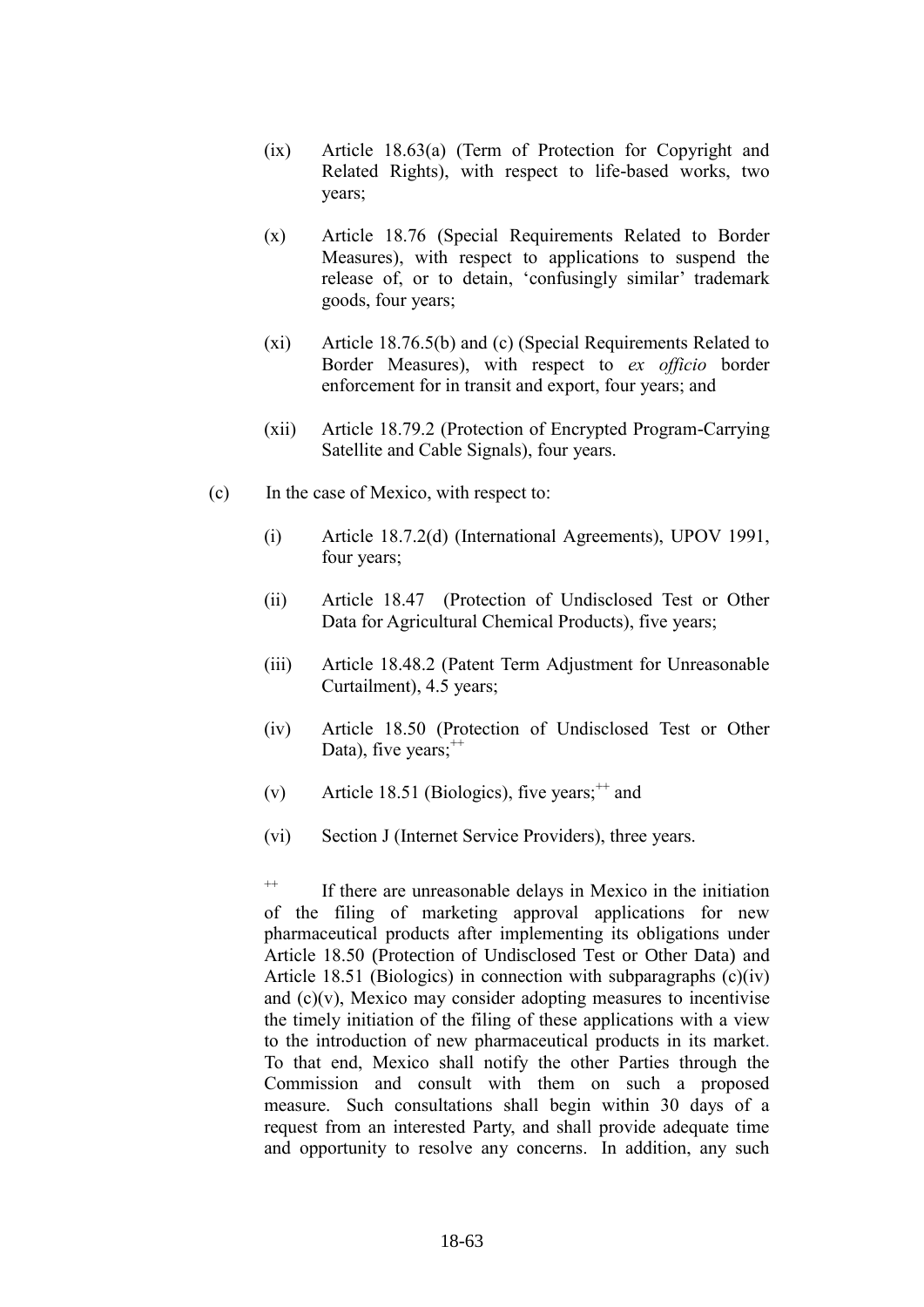measure shall respect legitimate commercial considerations and take into account the need for incentives for the development of new pharmaceutical products and for the expeditious marketing approval in Mexico of such products.

- (d) In the case of New Zealand, with respect to Article 18.63 (Term of Protection for Copyright and Related Rights), eight years. Except that from the date of entry into force of this Agreement for New Zealand, New Zealand shall provide that the term of protection for a work, performance or phonogram that would, during that eight years, have expired under the term that was provided in New Zealand law before the entry into force of this Agreement, instead expires 60 years from the relevant date in Article 18.63 that is the basis for calculating the term of protection under this Agreement. The Parties understand that, in applying Article 18.10 (Application of Chapter to Existing Subject Matter and Prior Acts), New Zealand shall not be required to restore or extend the term of protection to the works, performances and phonograms with a term provided pursuant to the previous sentence, once these works, performances and phonograms fall into the public domain in its territory.
- (e) In the case of Peru, with respect to:
	- (i) Article 18.50.2 (Protection of Undisclosed Test or Other Data), five years; and
	- (ii) Article 18.51 (Biologics), 10 years.
- (f) In the case of Viet Nam, with respect to:
	- (i) Article 18.7.2(b) (International Agreements), Budapest Treaty, two years;
	- (ii) Article 18.7.2(e) (International Agreements), WCT, three years;
	- (iii) Article 18.7.2(f) (International Agreements), WPPT, three years;
	- (iv) Article 18.18 (Types of Signs Registrable as Trademarks), with respect to sound marks, three years;
	- (v) Article 18.46.3 and Article 18.46.4 (Patent Term Adjustment for Unreasonable Granting Authority Delays), with respect to patents claiming pharmaceutical products, five years;<sup> $\wedge$ </sup>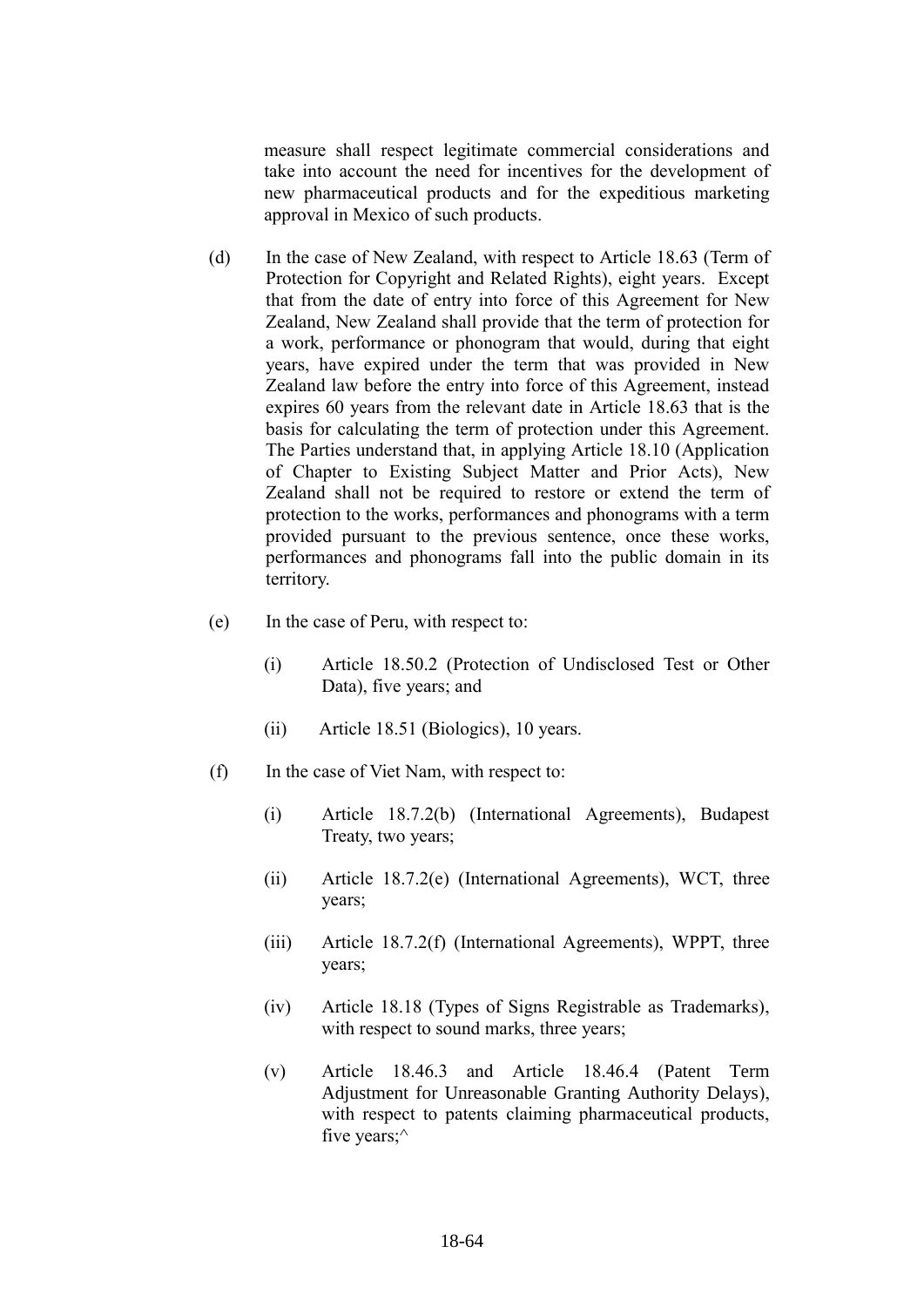- (vi) Article 18.46.3 and Article 18.46.4 (Patent Term Adjustment for Unreasonable Granting Authority Delays), with respect to patents claiming agricultural chemical products, five years;^
- (vii) Article 18.46.3 and Article 18.46.4 (Patent Term Adjustment for Unreasonable Granting Authority Delays), three years;<sup>161</sup>
- (viii) Article 18.47 (Protection of Undisclosed Test or Other Data for Agricultural Chemical Products), five years;
- (ix) Article 18.48.2 (Patent Term Adjustment for Unreasonable Curtailment), five years;
- (x) Article 18.50 (Protection of Undisclosed Test or Other Data), 10 years; $*/+$
- (xi) Article 18.51 (Biologics), 10 years;  $*/^{++}$
- (xii) Article 18.53 (Measures Relating to the Marketing of Certain Pharmaceutical Products), three years;
- (xiii) Article 18.63(a) (Term of Protection for Copyright and Related Rights), with respect to life-based works, five years;
- (xiv) Article 18.68 (TPMs), three years;
- (xv) Article 18.69 (RMI), three years;
- (xvi) Article 18.76.5(b) (Special Requirements Related to Border Measures), with respect to *ex officio* border measures for export, three years;
- (xvii) Article 18.76.5(c) (Special Requirements Related to Border Measures), with respect to *ex officio* border measures for in transit, two years;
- (xviii) Article 18.77.1(b) (Criminal Procedures and Penalties), three years;

l

<sup>&</sup>lt;sup>161</sup> Notwithstanding Article 18.10 (Application of Chapter to Existing Subject Matter and Prior Acts), for Viet Nam this Article shall apply to all applications filed after the conclusion of the three-year transition period under paragraph  $4(f)(vii)$  or any applicable transition under paragraphs  $4(f)(v)$  and  $4(f)(vi)$  of this Article.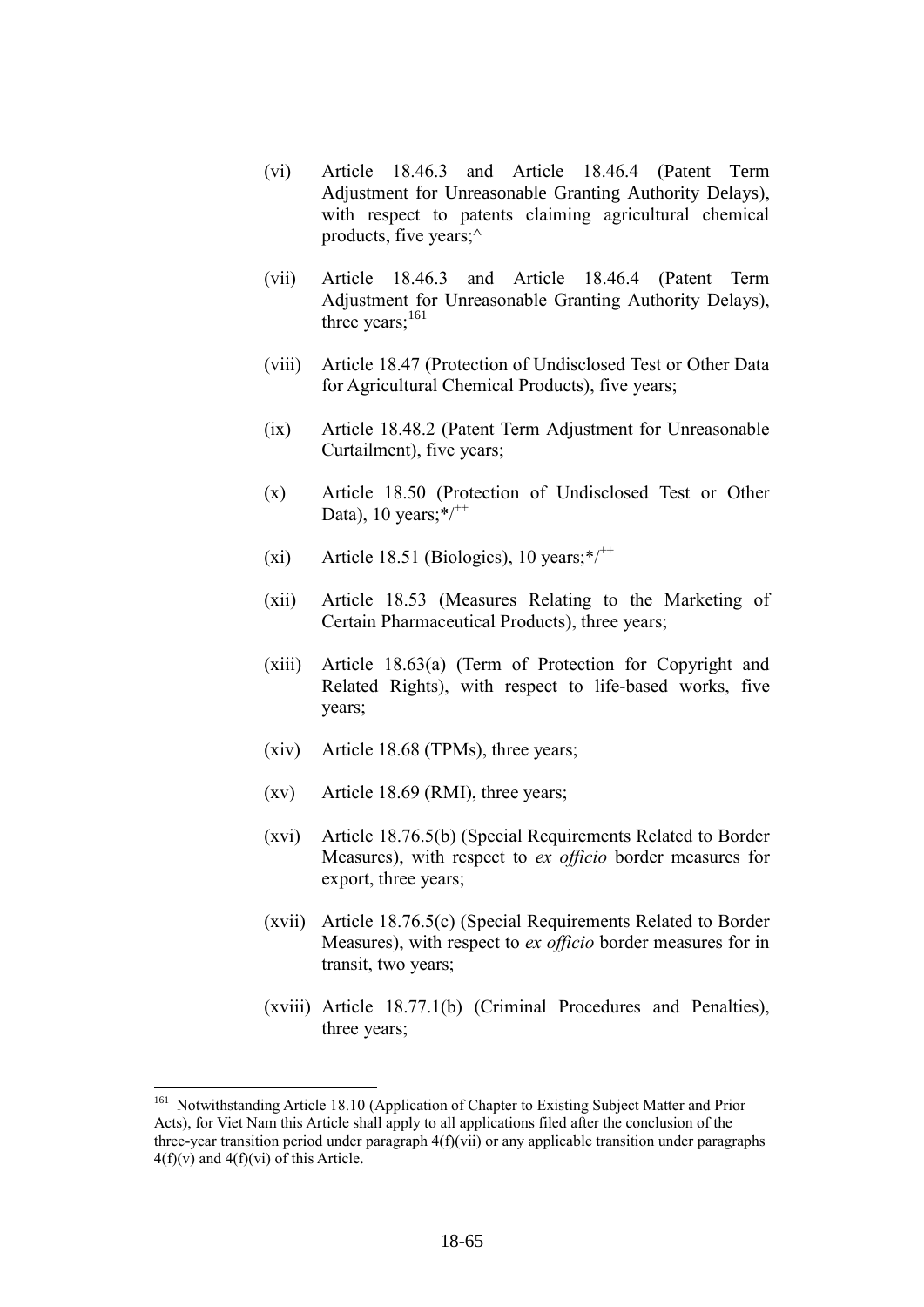- (xix) Article 18.77.2 (Criminal Procedures and Penalties), with respect to importation of pirated copyright goods, three years;
- (xx) Article 18.77.2 (Criminal Procedures and Penalties), with respect to exportation, three years;
- (xxi) Article 18.77.4 (Criminal Procedures and Penalties), with respect to camcording, three years;
- (xxii) Article 18.77.6(g) (Criminal Procedures and Penalties), with respect to enforcement without the right holder's request for rights other than copyright, three years;
- (xxiii) Article 18.78.2 and Article 18.78.3 (Trade Secrets), three years;
- (xxiv) Article 18.79.1 (Protection of Encrypted Program-Carrying Satellite and Cable Signals), with respect to criminal remedies, three years;
- (xxv) Article 18.79.3 (Protection of Encrypted Program-Carrying Satellite and Cable Signals), with respect to cable signals, three years; and
- (xxvi) Section J (Internet Service Providers), three years.

^ For transitions for Article 18.46.3 and Article 18.46.4 (Patent Term Adjustment for Unreasonable Granting Authority Delays) for patents claiming pharmaceutical products and agricultural chemical products, the Parties will consider a justified request from Viet Nam for an extension of the transition period for up to one additional year. Viet Nam's request shall include the reasons for the requested extension. Viet Nam may avail itself of this one-time extension upon providing a request in accordance with this paragraph unless the Commission decides otherwise within 60 days of receiving the request. No later than the date on which the additional one-year period expires, Viet Nam shall provide to the Commission in writing a report on the measures it has taken to fulfil its obligation under Article 18.46.3 and Article 18.46.4.

For transitions for Article 18.50 (Protection of Undisclosed Test or Other Data) and Article 18.51 (Biologics) for pharmaceutical products: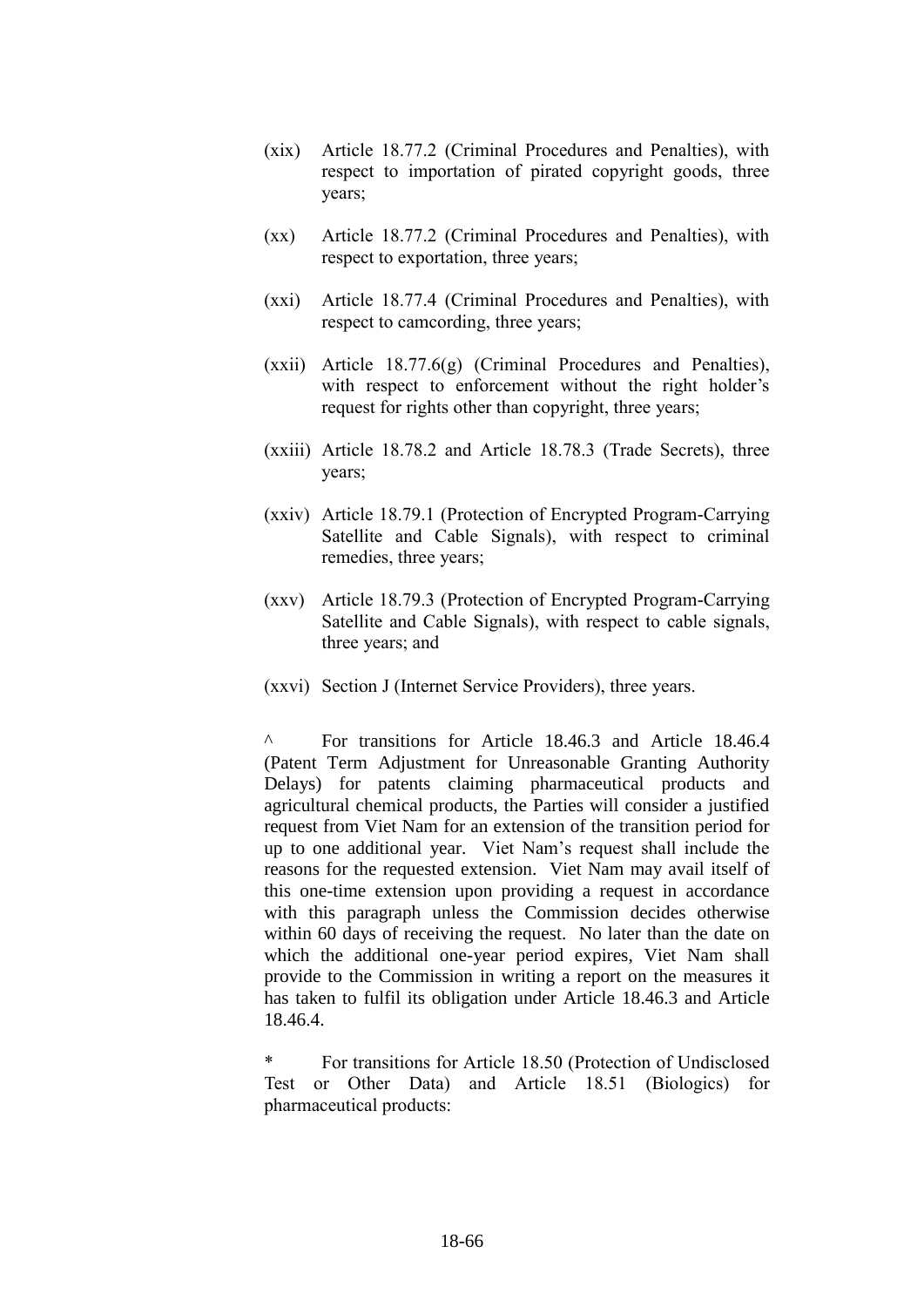- (A) The Parties will consider a justified request from Viet Nam for an extension of the transition period for up to two additional years. Viet Nam's request shall include the reason for the requested extension. Viet Nam may avail itself of this one-time extension upon providing a request in accordance with this paragraph unless the Commission decides otherwise within 60 days of receiving the request. No later than the date on which the additional two-year period expires, Viet Nam shall provide to the Commission in writing a report on the measures it has taken to fulfil its obligation under Article 18.50 (Protection of Undisclosed Test or Other Data) and Article 18.51 (Biologics).
- (B) Viet Nam may make a further request for an additional onetime extension pursuant to Chapter 27 (Administrative and Institutional Provisions). Viet Nam's request shall include the reason for the request. The Commission shall decide pursuant to the procedures set forth in Article 27.3 (Decision-Making), whether to grant the request based on relevant factors, which may include capacity as well as other appropriate circumstances. Viet Nam shall make the request no later than one year prior to the expiration of the two-year transition period referred to in the first sentence of paragraph (A). The Parties shall give due consideration to that request. If the Committee grants Viet Nam's request, Viet Nam shall provide to the Commission in writing a report on the measures it has taken to fulfil its obligations under Article 18.50 (Protection of Undisclosed Test or Other Data) and Article 18.51 (Biologics) no later than the date on which the extension period expires.
- (C) Viet Nam's implementation of Article 18.50 (Protection of Undisclosed Test or Other Data) and Article 18.51 (Biologics) during three years after the conclusion of the extension period referred to in paragraph (A) shall not be subject to dispute settlement under Chapter 28 (Dispute Settlement).

If there are unreasonable delays in Viet Nam in the initiation of the filing of marketing approval applications for new pharmaceutical products after Viet Nam implements its obligations under Article 18.50 (Protection of Undisclosed Test or Other Data) and Article 18.51 (Biologics) in connection with subparagraphs  $(f)(x)$  and  $(f)(xi)$ , Viet Nam may consider adopting measures to incentivise the timely initiation of the filing of these applications with a view to the introduction of new pharmaceutical products in its market. To that end, Viet Nam shall notify the other Parties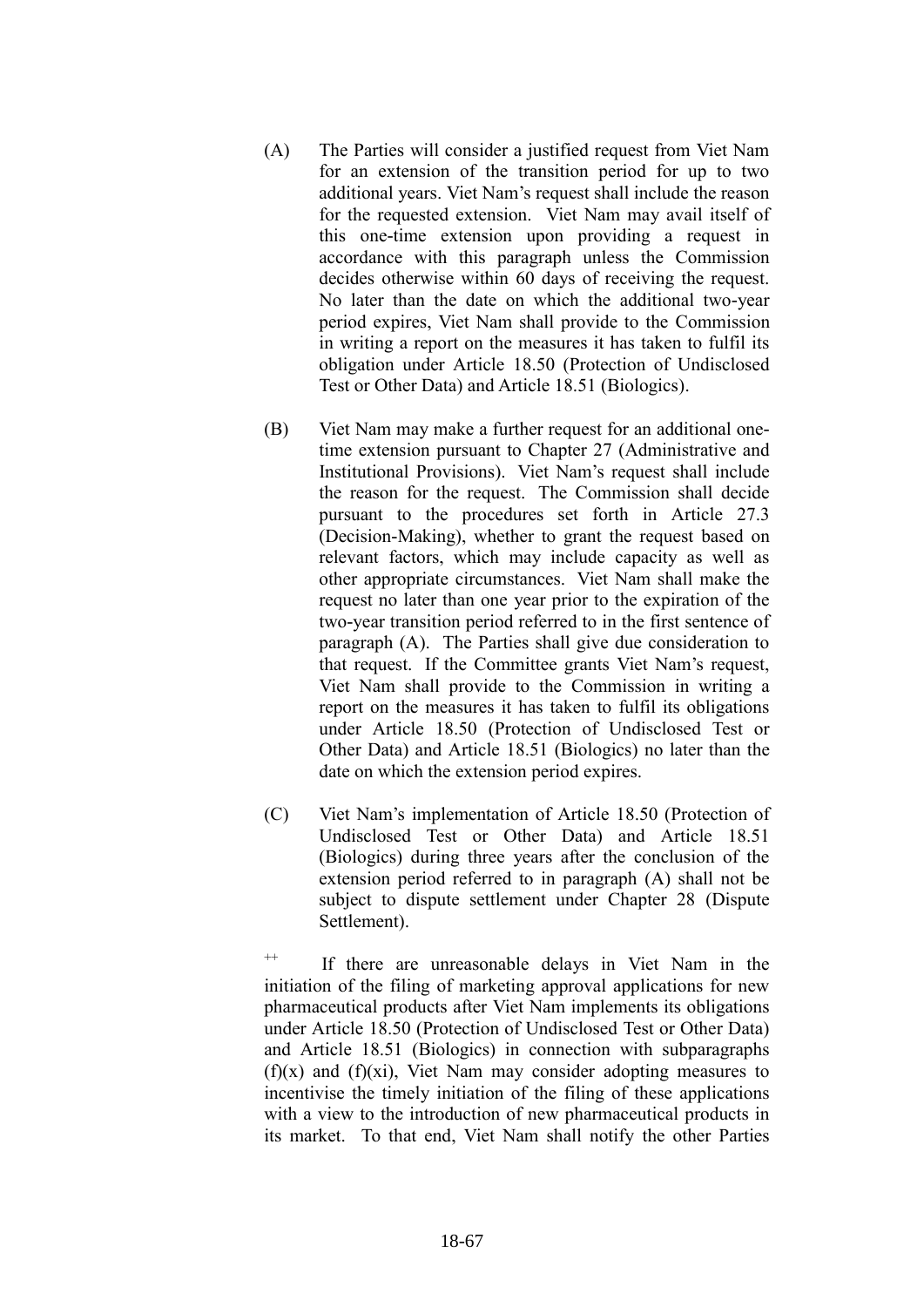through the Commission and consult with them on such a proposed measure. Such consultations shall begin within 30 days of a request from an interested Party, and shall provide adequate time and opportunity to resolve any concerns. In addition, any such measure shall respect legitimate commercial considerations and take into account the need for incentives for the development of new pharmaceutical products and for the expeditious marketing approval in Viet Nam of such products.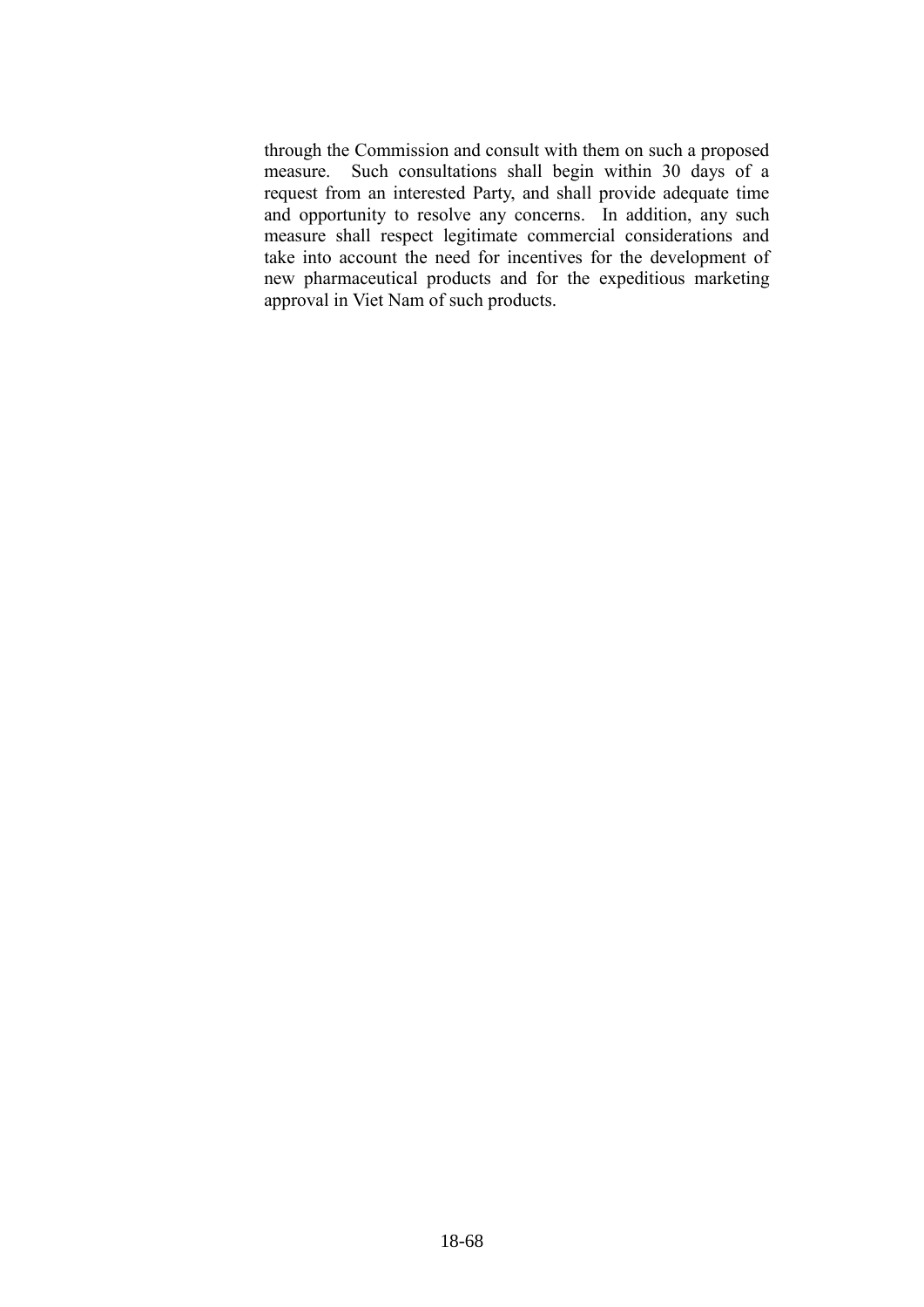## **Annex 18-A**

### **Annex to Article 18.7.2**

1. Notwithstanding the obligations in Article 18.7.2 (International Agreements), and subject to paragraphs 2, 3 and 4 of this Annex, New Zealand shall:

- (a) accede to UPOV 1991 within three years of the date of entry into force of this Agreement for New Zealand; or
- (b) adopt a *sui generis* plant variety rights system that gives effect to UPOV 1991 within three years of the date of entry into force of this Agreement for New Zealand.

2. Nothing in paragraph 1 shall preclude the adoption by New Zealand of measures it deems necessary to protect indigenous plant species in fulfilment of its obligations under the Treaty of Waitangi, provided that such measures are not used as a means of arbitrary or unjustified discrimination against a person of another Party.

3. The consistency of any measures referred to in paragraph 2 with the obligations in paragraph 1 shall not be subject to the dispute settlement provisions of this Agreement.

4. The interpretation of the Treaty of Waitangi, including as to the nature of the rights and obligations arising under it, shall not be subject to the dispute settlement provisions of this Agreement. Chapter 28 (Dispute Settlement) shall otherwise apply to this Annex. A panel established under Article 28.7 (Establishment of a Panel) may be requested to determine only whether any measure referred to in paragraph 2 is inconsistent with a Party's rights under this Agreement.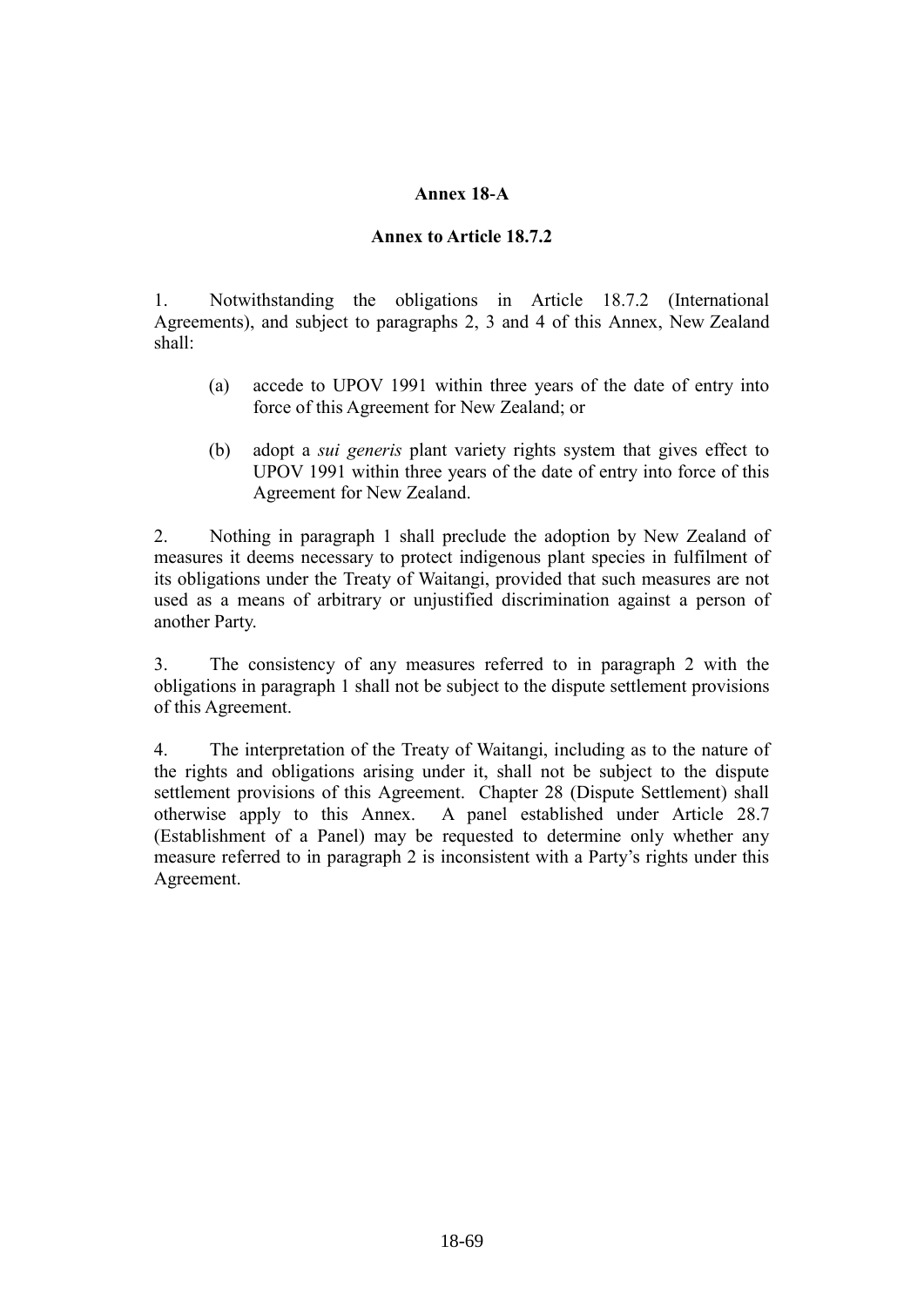### **Annex 18-B**

### **Chile**

1. Nothing in Article 18.50.1 or Article 18.50.2 (Protection of Undisclosed Test or Other Data) or Article 18.51 (Biologics) prevents Chile from maintaining or applying the provisions of Article 91 of Chile's Law No. 19.039 on Industrial Property, as in effect on the date of agreement in principle of this Agreement.

2. Notwithstanding Article 1.2 (Relation to Other Agreements), paragraph 1 is without prejudice to any Party's rights and obligations under an international agreement in effect prior to the date of entry into force of this Agreement for Chile, including any rights and obligations under a trade agreement between Chile and another Party.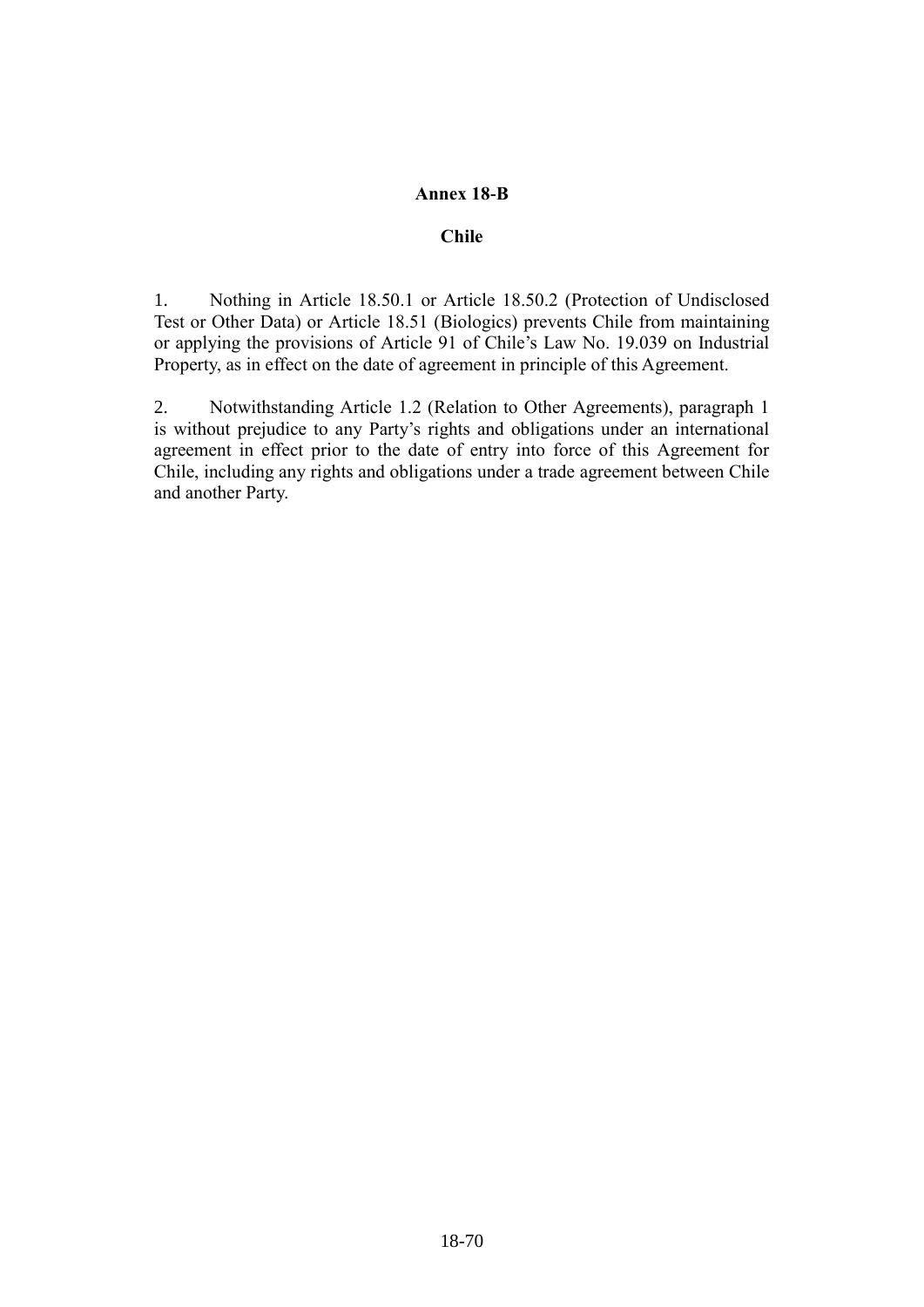## **Annex 18-C**

#### **Malaysia**

1. Malaysia may, for the purpose of granting protection as specified in Article 18.50.1 and Article 18.50.2 (Protection of Undisclosed Test or Other Data) and Article 18.51.1 (Biologics), require an applicant to commence the process of obtaining marketing approval for pharmaceutical products covered under those Articles within 18 months from the date that the product is first granted marketing approval in any country.

2. For greater certainty, the periods of protection referred to in Article 18.50.1 and Article 18.50.2 (Protection of Undisclosed Test or Other Data) and Article 18.51.1 (Biologics) shall begin on the date of marketing approval of the pharmaceutical product in Malaysia.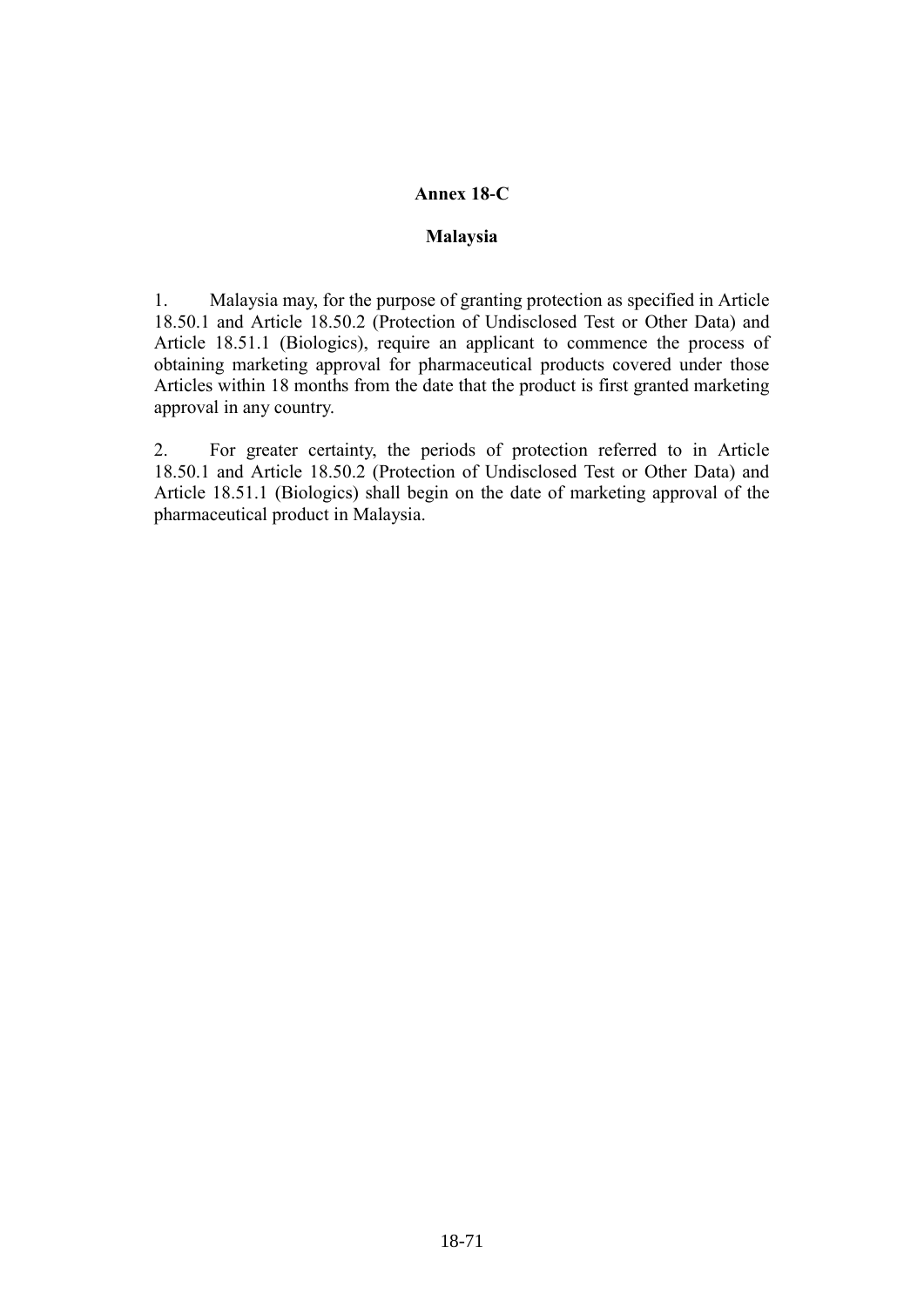#### **Annex 18-D**

#### **Peru**

## **Part 1: Applicable to Article 18.46 (Patent Term Adjustment for Unreasonable Granting Authority Delays) and Article 18.48 (Patent Term Adjustment for Unreasonable Curtailment)**

To the extent that Andean Decision 486, *Common Industrial Property Regime*, and Andean Decision 689, *Adequacy of Certain Articles of Decision 486*, restricts Peru's implementation of its obligations set forth in Article 18.46.3 (Patent Term Adjustment for Unreasonable Granting Authority Delays) and Article 18.48.2 (Patent Term Adjustment for Unreasonable Curtailment), Peru commits to make its best efforts to obtain a waiver from the Andean Community that allows it to adjust its patent term in a way that is consistent with Article 18.46.3 (Patent Term Adjustment for Unreasonable Granting Authority Delays) and Article 18.48.2 (Patent Term Adjustment for Unreasonable Curtailment). Further, if Peru demonstrates that the Andean Community withheld its request for a waiver despite its best efforts, Peru will continue ensuring that it does not discriminate with respect to the availability or enjoyment of patent rights based on the field of technology, the place of invention, and whether products are imported or locally produced. Thus, Peru confirms that the treatment of pharmaceutical patents will be no less favourable than treatment of other patents in respect of the processing and examination of patent applications.

### **Part 2: Applicable to Article 18.50 (Protection of Undisclosed Test or Other Data) and Article 18.51 (Biologics)**

1. If Peru relies, pursuant to Article 18.50.1(b) (Protection of Undisclosed Test or Other Data), on a marketing approval granted by another Party, and grants approval within six months of the date of the filing of a complete application for marketing approval filed in Peru, Peru may provide that the protection specified in Article 18.50.1(b) (Protection of Undisclosed Test or Other Data) and Article 18.51 (Biologics), as applicable, shall begin with the date of the first marketing approval relied on. In implementing Article 18.50.1(b) (Protection of Undisclosed Test or Other Data) and Article 18.51.1(b)(i) (Biologics), Peru may apply the period of protection established in Article 16.10.2(b) of the *United States – Peru Trade Promotion Agreement*, done at Washington, District of Columbia, April 12, 2006.

2. Peru may apply paragraph 1 to Article 18.50.2 (Protection of Undisclosed Test or Other Data).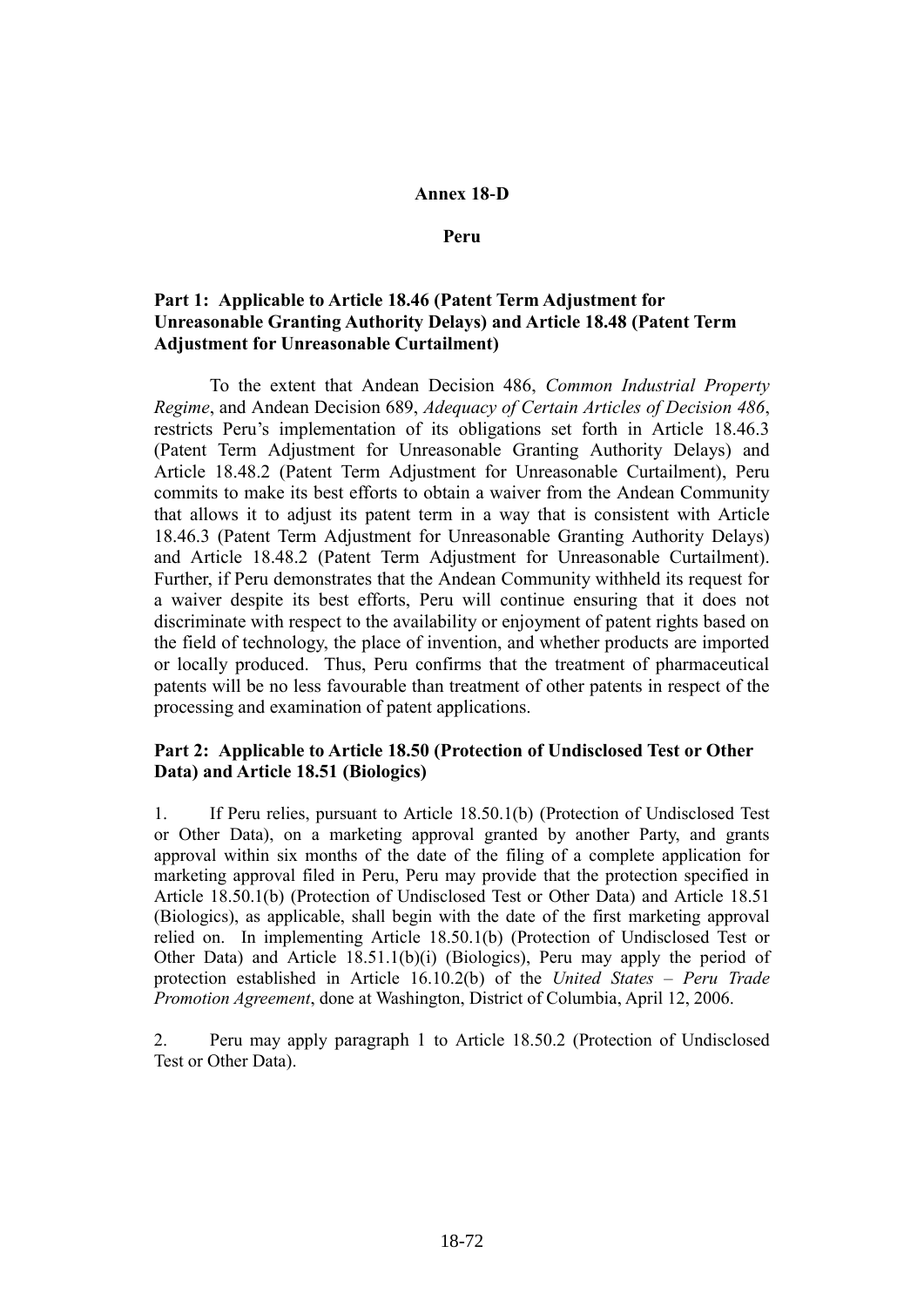## **Annex 18-E**

## **Annex to Section J**

1. In order to facilitate the enforcement of copyright on the Internet and to avoid unwarranted market disruption in the online environment, Article 18.82.3 and Article 18.82.4 (Legal Remedies and Safe Harbours) shall not apply to a Party provided that, as from the date of agreement in principle of this Agreement, it continues to:

- (a) prescribe in its law circumstances under which Internet Service Providers do not qualify for the limitations described in Article 18.82.1(b) (Legal Remedies and Safe Harbours);
- (b) provide statutory secondary liability for copyright infringement in cases in which a person, by means of the Internet or another digital network, provides a service primarily for the purpose of enabling acts of copyright infringement, in relation to factors set out in its law, such as:
	- (i) whether the person marketed or promoted the service as one that could be used to enable acts of copyright infringement;
	- (ii) whether the person had knowledge that the service was used to enable a significant number of acts of copyright infringement;
	- (iii) whether the service has significant uses other than to enable acts of copyright infringement;
	- (iv) the person's ability, as part of providing the service, to limit acts of copyright infringement, and any action taken by the person to do so;
	- (v) any benefits the person received as a result of enabling the acts of copyright infringement; and
	- (vi) the economic viability of the service if it were not used to enable acts of copyright infringement;
- (c) require Internet Service Providers carrying out the functions referred to in Article 18.82.2(a) and (c) (Legal Remedies and Safe Harbours) to participate in a system for forwarding notices of alleged infringement, including if material is made available online, and if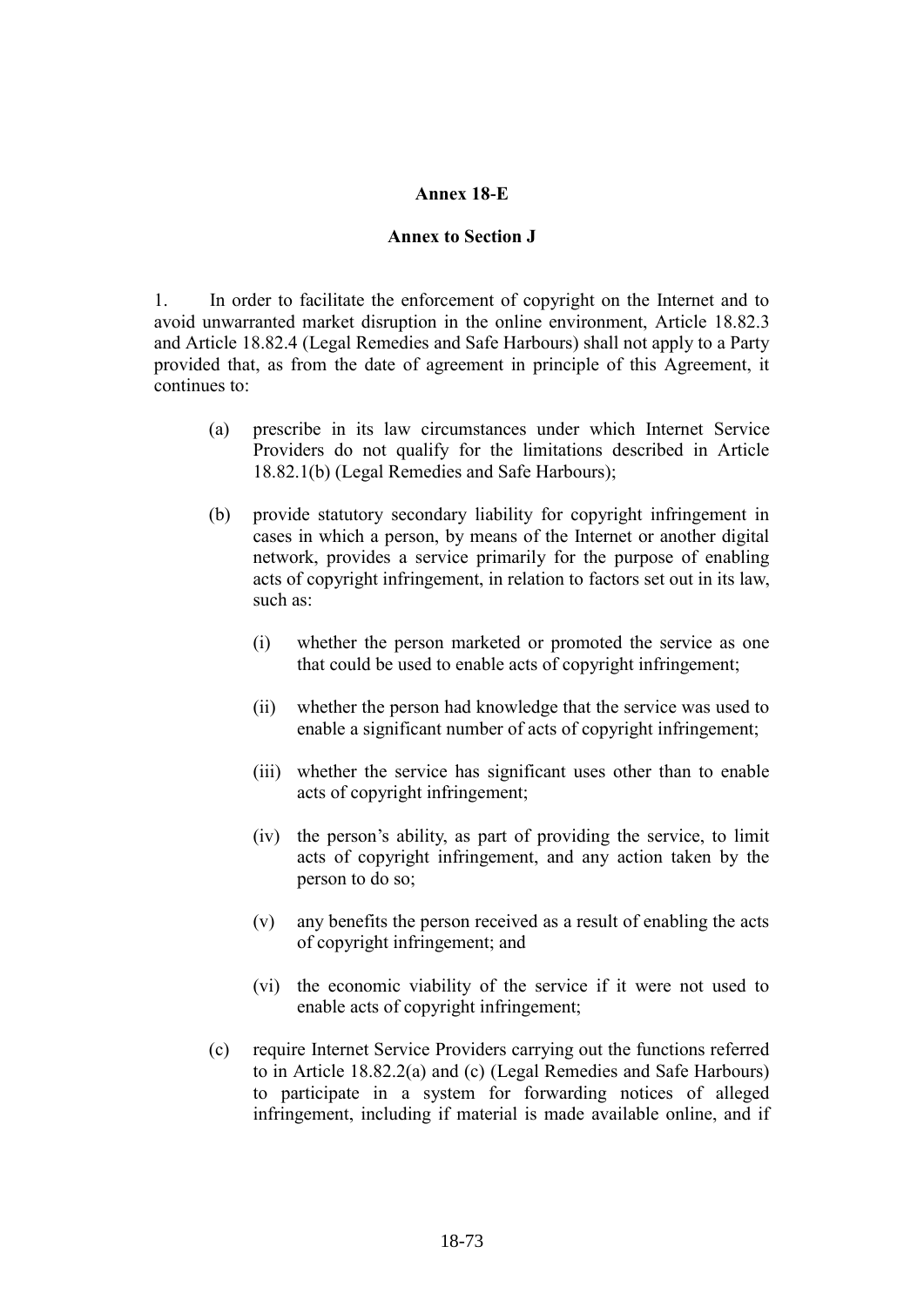the Internet Service Provider fails to do so, subjecting that provider to pre-established monetary damages for that failure;

- (d) induce Internet Service Providers offering information location tools to remove within a specified period of time any reproductions of material that they make, and communicate to the public, as part of offering the information location tool upon receiving a notice of alleged infringement and after the original material has been removed from the electronic location set out in the notice; and
- (e) induce Internet Service Providers carrying out the function referred to in Article 18.82.2(c) (Legal Remedies and Safe Harbours) to remove or disable access to material upon becoming aware of a decision of a court of that Party to the effect that the person storing the material infringes copyright in the material.

2. For a Party to which Article 18.82.3 and Article 18.82.4 (Legal Remedies and Safe Harbours) do not apply pursuant to paragraph 1 of this Annex, and in light of, among other things, paragraph 1(b) of this Annex, for the purposes of Article 18.82.1(a), legal incentives shall not mean the conditions for Internet Service Providers to qualify for the limitations provided for in Article 18.82.1(b), as set out in Article 18.82.3.